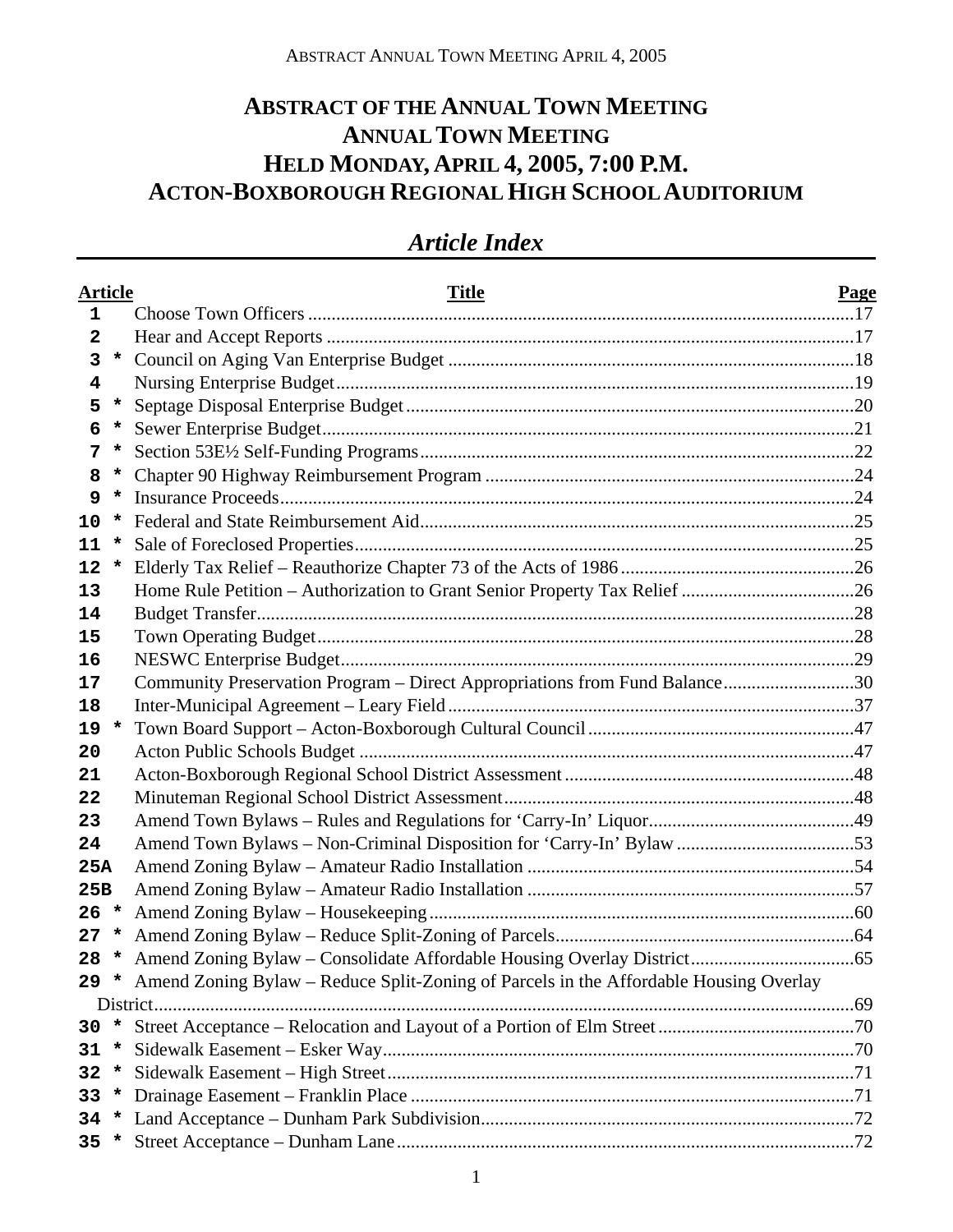**\*** Article is on Consent Calendar **#** Article submitted by Citizen Petition

| Legend<br>One or more of the following symbols may follow an Article number: |                                            |  |  |  |
|------------------------------------------------------------------------------|--------------------------------------------|--|--|--|
| <b>Symbol</b>                                                                | <b>Description</b>                         |  |  |  |
| ∗                                                                            | This article is on the Consent Calendar    |  |  |  |
| #                                                                            | This article submitted by Citizen Petition |  |  |  |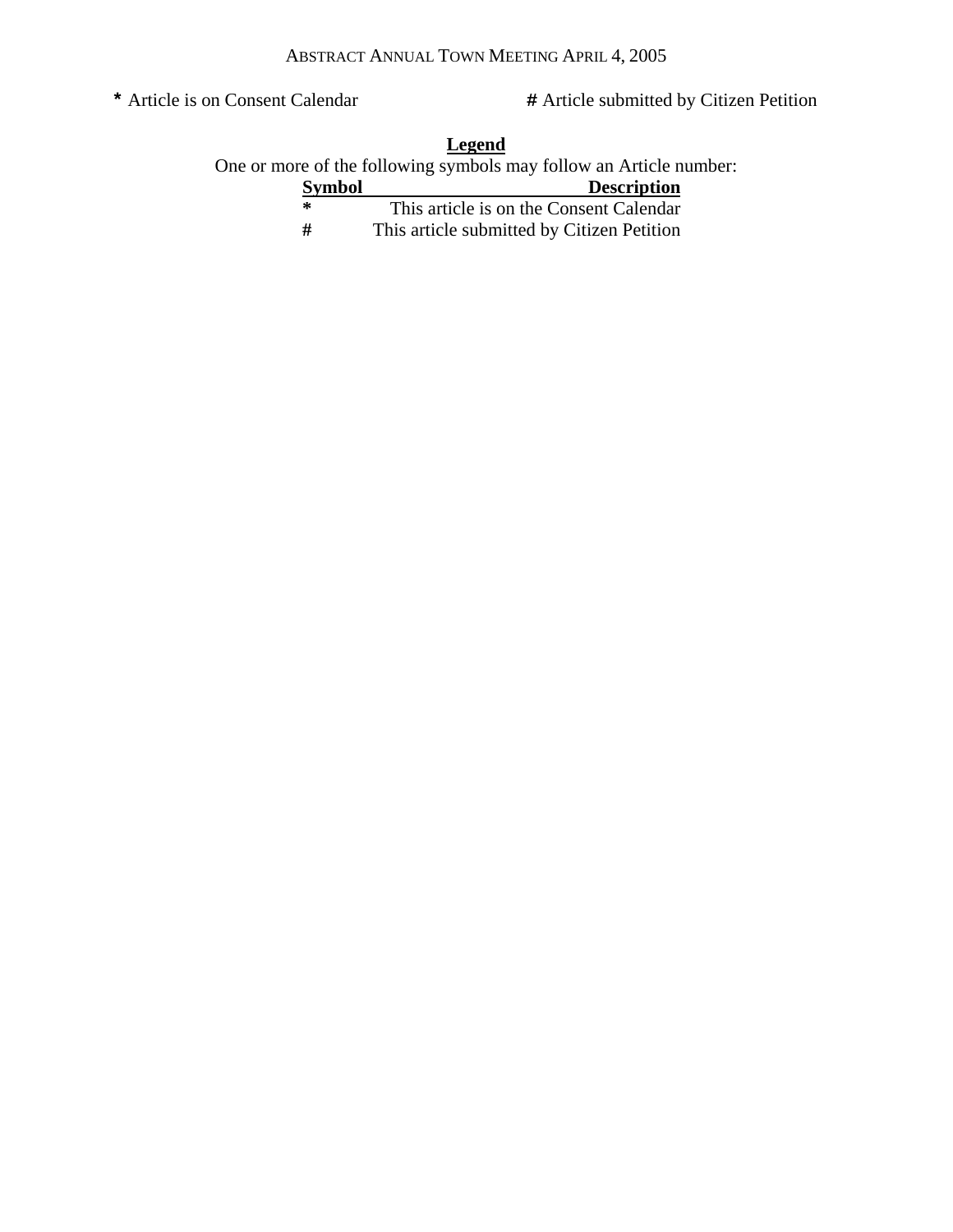# **ABSTRACT OF THE ANNUAL TOWN MEETING HELD MONDAY, APRIL 4, 2005, 7:00 P.M. WITH ADJOURNED SESSIONS HELD APRIL 5. 2005 ACTON-BOXBOROUGH REGIONAL HIGH SCHOOL AUDITORIUM**

# Number of Registered voters attending Town Meeting **APRIL 4, 2005 - 945 APRIL 5, 2005 - 294**

The Moderator, Mr. McKenzie, called the meeting to order on Monday April 4, 2005, at 7:03 PM. He introduced Reverend Beverly Weinhold of Acton Congregational Church. Rev. Weinhold gave the invocation.

Mr. MacKenzie introduced William Ryan, Superintendent of Schools who then presented the Academic Decathlon Team with a Certificate of Recognition.

Mr. MacKenzie then introduced William Ryan, Superintendent of Schools, who presented the Acton-Boxborough Regional High School Football Team with a Certificate of Recognition.

Mr. MacKenzie introduced Mr. James Coleman, the Moderator for the Town of Maynard.

Mr. Mackenzie introduced Mr. F. Dore' Hunter, chairman of the Board of Selectmen. Mr. Hunter introduced Eva K. Bowen - Town Clerk, Stephen Anderson - Town Council, Don Johnson – Town Manager, Peter Ashton, Robert Johnson, Walter Foster, members of the Board of Selectmen. Mr. Hunter then introduced William (Trey) Shupert, who is stepping down as a member of the Board of Selectmen. He recognized and thanked Mr. Shupert for the many years of service to the Town of Acton.

Town Manager, Don Johnson introduced the Assistant Town Manager John Murray, IT Director Mark Hald, Finance Director, Stephen Barrett, and Assistant Finance Director, Karen Kucala.

The Moderator introduced Jonathan Chinitz, the Chairman of the Finance Committee. Mr. Chinitz introduced then members, John Ryder, Robert Evans Rheta Roeber, Herman Kabakoff, David Stone, Patricia Easterly, Patricia Clifford, and Gim Hom.

Mr. MacKenzie informed town meeting that they would be voting on the motions that are read, not the articles as written in the warrant. He then explained some basic rules and protocols of the town meeting as found on page 78 of the warrant.

Mr. MacKenzie explained how the CONSENT CALENDAR is voted and proceeded to read the articles on the Consent Calendar:

# **CONSENT CALENDAR ARTICLES**

**MOTION: Mr. Hunter** moves that the Town take up the twenty articles in the Consent Calendar on pages 14 through 16 of the Warrant with the exception that the listed motion for Article 7 should read FY06 instead of FY05:

Articles 3, 5, 6, 7, 8, 9, 10, 11, 12, 19, 26, 27, 28, 29, 30, 31, 32, 33, 34, 35

# **CONSENT MOTION MINUS ARTICLE 11, 27 AND 28, CARRIES UNANIMOUSLY**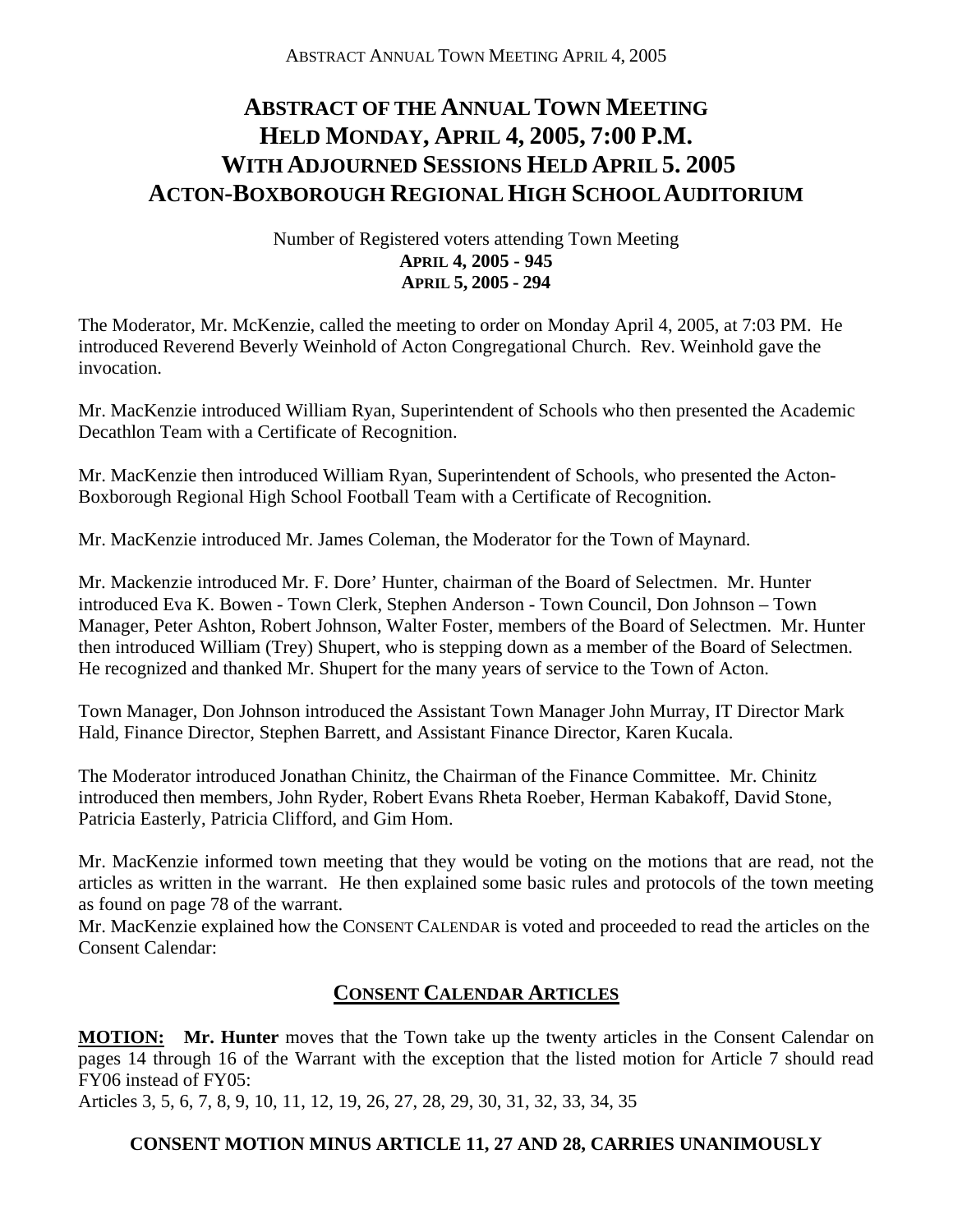# **ARTICLE 1 CHOOSE TOWN OFFICERS**

(Majority vote)

To choose all necessary Town Officers and Committees and to fix the salaries and compensation of all the elective officers of the Town as follows:

Board of Selectmen, Chairman \$750.00 per year Board of Selectmen, Member \$650.00 per year

Moderator  $$ 20.00$  per Town Meeting session

, or take any other action relative thereto.

**MOTION: Mr. Hunter** moves that the Town fix the compensation for elected officers as shown in the Article.

Cornelia O. Huber, Trustee of the Elizabeth White Fund, nominates Andrea S. Miller, 30 Taylor Road, for the position of Trustee of the Elizabeth White Fund, term to expire 2008.

# **MOTION CARRIES UNANIMOUSLY**

Sally Moore, Trustee of the Charlotte Goodnow Fund, nominates Becky Rockwell-Bent, 20 Cowdrey Lane, for the position of Trustee of the Charlotte Goodnow Fund, term to expire 2008. **MOTION CARRIES UNANIMOUSLY** 

Sally Moore, Trustee of the Charlotte Goodnow Fund, nominates Alice P. Miller, 22 Silver Hill Road, for the position of Trustee of the Charlotte Goodnow Fund, term to expire 2008. **MOTION CARRIES UNANIMOUSLY** 

Virginia A. Rhude, Trustee of the West Acton Citizens' Library, nominates Robert L. Loomis, 56 Alcott Street, for the position of Trustee of the West Acton Citizens' Library, term to expire 2008.

# **MOTION CARRIES UNANIMOUSLY**

Edward M. Bennett, Trustee of the Fireman's Relief Fund of West Acton, nominates Malcolm S. MacGregor, 72 Robbins Street, for the position of Trustee of the Fireman's Relief Fund of West Acton, term to expire 2008.

#### **MOTION CARRIES UNANIMOUSLY**

James D. Young, Trustee of the Fireman's Relief Fund of Acton, nominates William A. Klauer, 70 Piper Road, for the position of Trustee of the Fireman's Relief Fund of Acton, term to expire 2008. **MOTION CARRIES UNANIMOUSLY** 

# **ARTICLE 2 HEAR AND ACCEPT REPORTS**

(Majority vote)

To see if the Town will accept reports and hear and act upon the report of any committee chosen at any previous Town Meeting that has not already reported, or take any other action relative thereto.

**MOTION: Mr. Hunter** moves that the Town accepts the reports of the various Town Officers and Boards as set forth in the 2004 Town Report, the Giving Supplement, The 2003-2004 Annual Report of Minuteman Regional School District and that the Moderator calls for any other reports.

**MOTION CARRIES UNANIMOUSLY**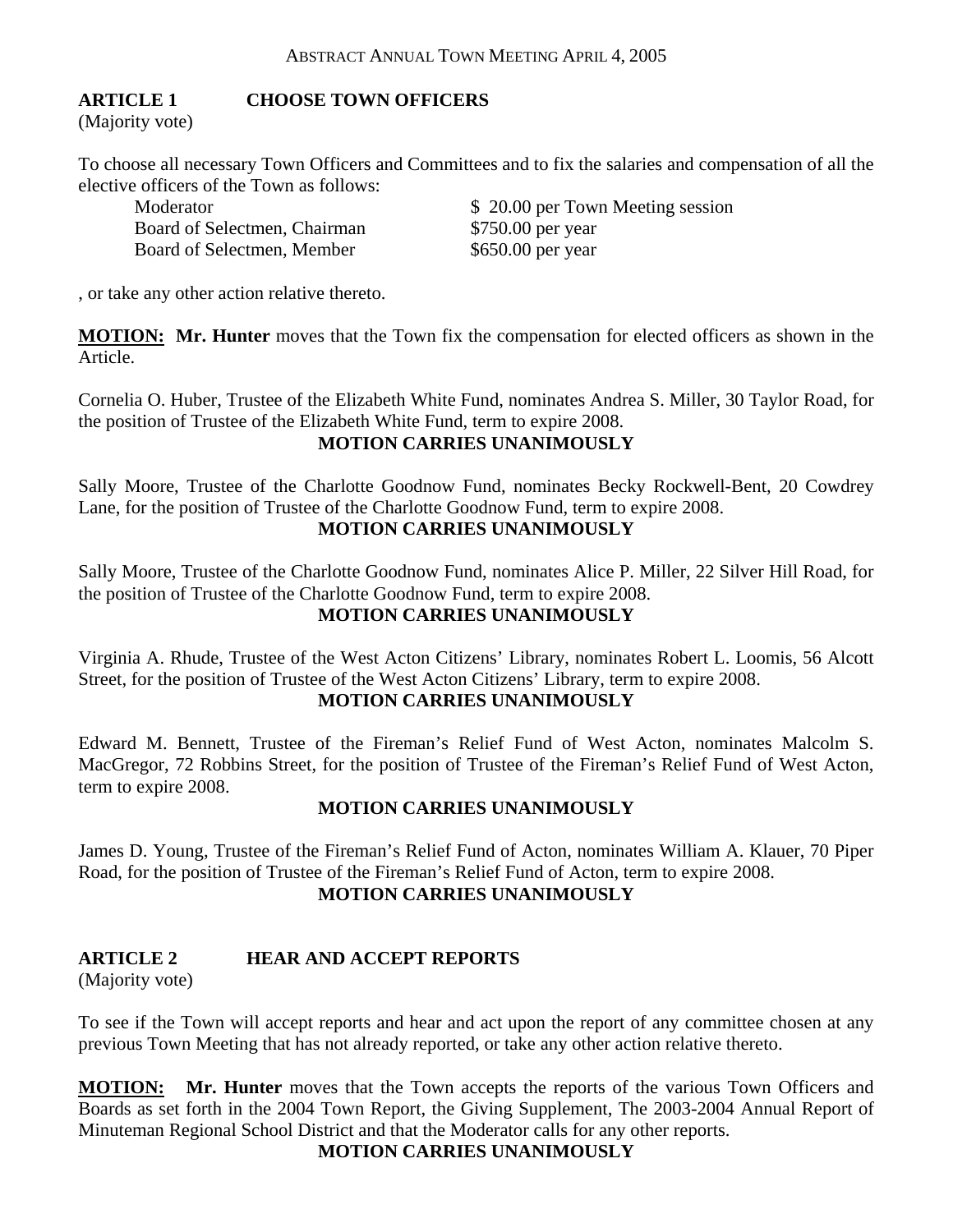# **ARTICLE 3 \* COUNCIL ON AGING VAN ENTERPRISE BUDGET**

(Majority vote)

To see if the Town will raise and appropriate, or appropriate from available funds a sum of money to operate the Senior Van Service, in accordance with Massachusetts General Law, Chapter 44, Section 53 F½, Enterprise Fund Law, or take any other action relative thereto.

**MOTION: Mr. Foster** moves that the Town appropriate \$77,372 for the purpose of operating the Town of Acton Senior and Disabled Citizens Van service, and to raise such amount,

\$43,100 be raised from department receipts,

\$16,000 be transferred from the Audubon Hill Gift Account and

\$18,272 be transferred from retained earnings.

# **CONSENT MOTION CARRIES UNANIMOUSLY**

# **ARTICLE 4 NURSING ENTERPRISE BUDGET**

(Majority vote)

To see if the Town will raise and appropriate, or appropriate from available funds a sum of money to provide Public Health and Visiting Nurse Services, in accordance with Massachusetts General Law, Chapter 44, Section 53F½, Enterprise Fund Law, or take any other action relative thereto.

**MOTION: Mr. Foster** moves that the Town appropriate \$599,180 for the purpose of operating the Public Health Nursing Service, and to raise such amount,

\$533,000 be raised from department receipts and

\$ 66,180 be transferred from retained earnings.

# **MOTION CARRIES UNANIMOUSLY**

# **ARTICLE 5 \* SEPTAGE DISPOSAL ENTERPRISE BUDGET**

(Majority vote)

To see if the Town will raise and appropriate, or appropriate from available funds a sum of money for the purpose of septage disposal, in accordance with Massachusetts General Law, Chapter 44, Section 53F½, Enterprise Fund Law, or take any other action relative thereto.

**MOTION: Mr. Shupert** moves that the Town appropriate \$127,117 for the purpose of septage disposal, and to raise such amount,

> \$79,000 be raised from department receipts and \$48,117 be transferred from retained earnings.

# **CONSENT MOTION CARRIES UNANIMOUSLY**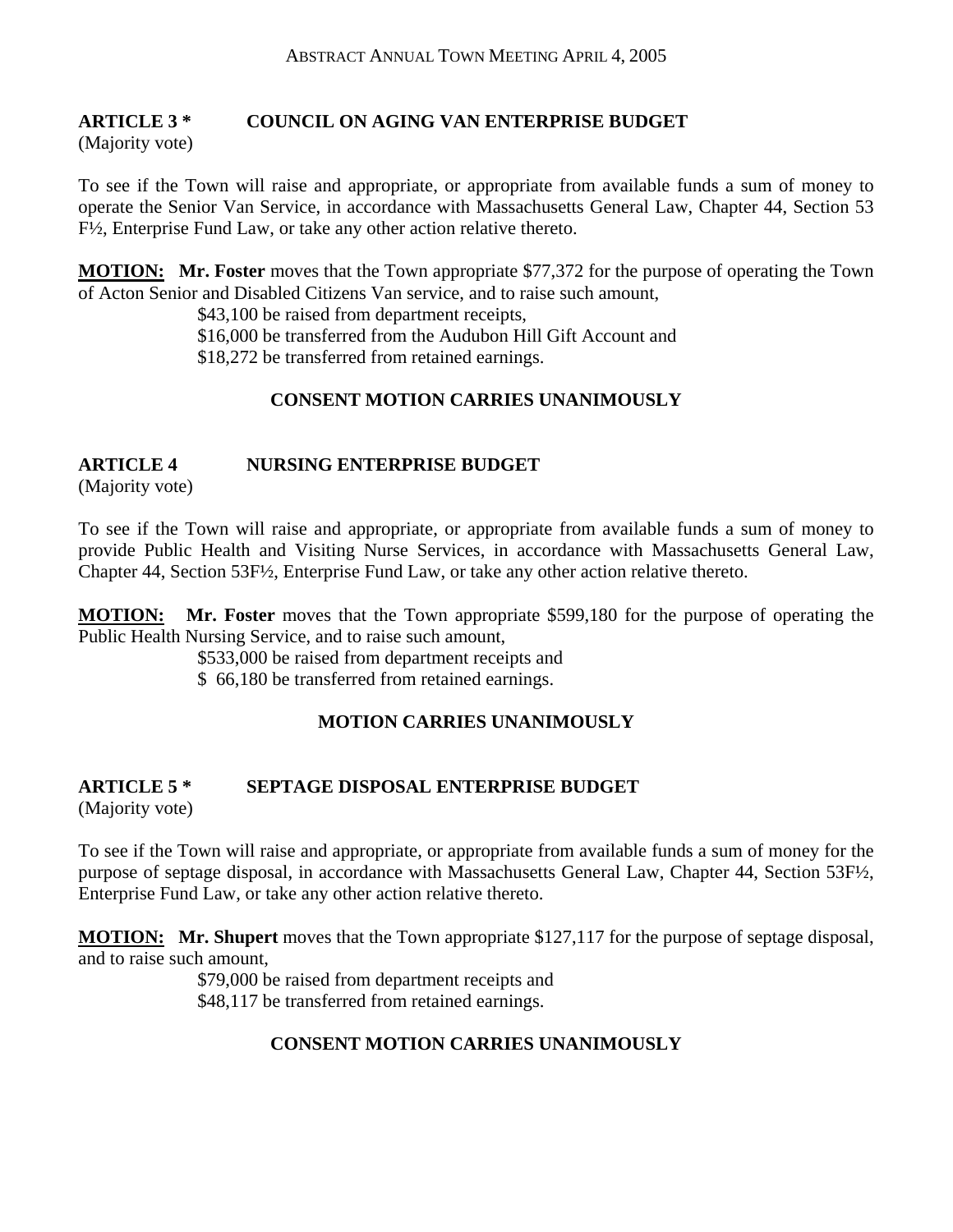#### **ARTICLE 6 \* SEWER ENTERPRISE BUDGET**

(Majority vote)

To see if the Town will raise and appropriate, or appropriate from available funds a sum of money for the purpose of operating and maintaining a sewer collection and treatment facility, in accordance with Massachusetts General Law, Chapter 44, Section 53F½, Enterprise Fund Law, or take any other action relative thereto.

**MOTION: Mr. Shupert** moves that the Town appropriate \$1,499,836 for the purpose of operating the sewer system, and to raise such amount,

\$1,320,000 be raised from department receipts and

\$ 179,836 from retained earnings.

#### **CONSENT MOTION CARRIES UNANIMOUSLY**

# **ARTICLE 7 \* SECTION 53E½ SELF-FUNDING PROGRAMS**

(Majority vote)

To see if the Town will vote, pursuant to Massachusetts General Law, Chapter 44, Section 53E½ to continue revolving funds for the Local School System, to be expended by the Superintendent of Schools; and for the Historic District Commission, Building Department, Sealer of Weights and Measures, Health Inspectional Services, Ambulance Fees and Fire Department Fire Alarm Network, to be expended by the Town Manager, as noted below:

|                                                                                                                                                                      | <b>FY06</b> | <b>FY06</b> |
|----------------------------------------------------------------------------------------------------------------------------------------------------------------------|-------------|-------------|
|                                                                                                                                                                      | Estimated   | Authorized  |
| Fund                                                                                                                                                                 | Revenue     | Expenditure |
| <b>School Department</b>                                                                                                                                             |             |             |
| Douglas at Dawn/Dusk                                                                                                                                                 | \$140,000   | \$140,000   |
| Merriam Mornings/Afternoons/Summer                                                                                                                                   | \$175,000   | \$175,000   |
| <b>Gates Amazing Programs</b>                                                                                                                                        | \$40,000    | \$40,000    |
| <b>Historic District Commission</b>                                                                                                                                  | \$600       | \$600       |
| <b>Building Department</b><br>Includes fees for Microfilming,<br>Electrical<br>Permits, Plumbing Permits, Gas Permits, Sign<br>Licenses and Periodic Inspection Fees | \$161,222   | \$161,222   |
| <b>Sealer of Weights and Measures</b>                                                                                                                                | \$11,000    | \$11,451    |
| <b>Health Department</b>                                                                                                                                             |             |             |
| Food Service Inspections                                                                                                                                             | \$25,189    | \$25,189    |
| Hazardous Materials Inspections                                                                                                                                      | \$42,934    | \$42,934    |
| <b>Fire Department</b>                                                                                                                                               |             |             |
| <b>Fire Alarm Network</b>                                                                                                                                            | \$50,508    | \$50,508    |
| Ambulance Fees $\bullet$                                                                                                                                             | \$250,000   | \$25,000    |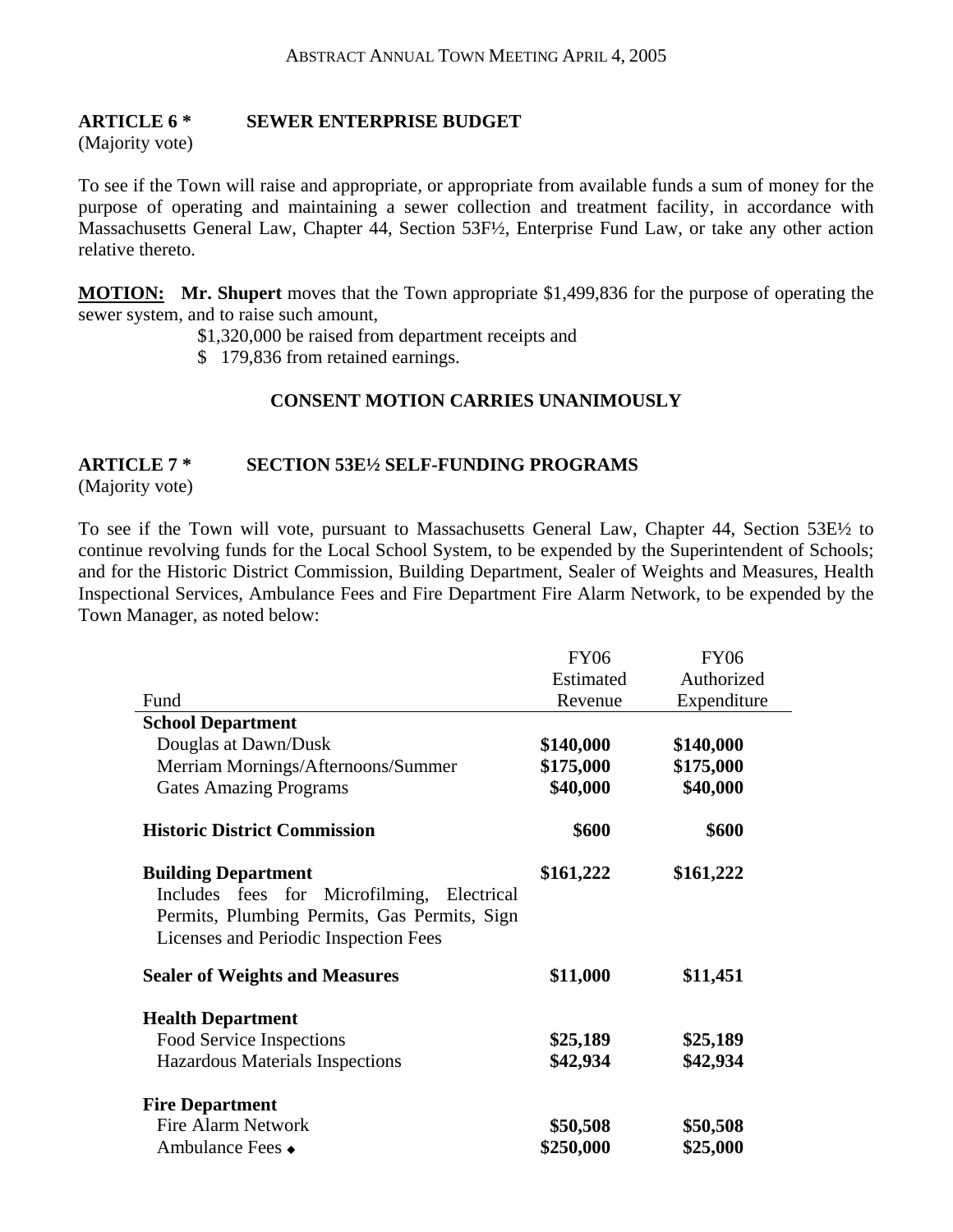, or take any other action relative thereto.

**MOTION: Mr. Johnson** moves that the revolving funds for the Local School System, Historic District Commission, Building Department, Sealer of Weights and Measures, Health Department, and Fire Department be continued for FY06 in the amounts and for the purposes set forth in the expense column of this Article.

# **CONSENT MOTION CARRIES UNANIMOUSLY**

#### **ARTICLE 8 \* CHAPTER 90 HIGHWAY REIMBURSEMENT PROGRAM** (Majority vote)

To see if the Town will vote to raise and appropriate, or appropriate from available funds, a sum of money for highway improvements under the authority of Massachusetts General Law, Chapter 90, and any other applicable laws, or take any other action relative thereto.

**MOTION: Mr. Johnson** moves that the Town Manager is authorized to accept Highway funds from all sources and such funds are hereby appropriated for highway purposes.

# **CONSENT MOTION CARRIES UNANIMOUSLY**

# **ARTICLE 9 \* INSURANCE PROCEEDS**

(Majority vote)

To see if the Town will vote to appropriate the proceeds of any insurance policy reimbursement of costs incurred as a result of any covered loss during FY06, or take any other action relative thereto.

**MOTION: Mr. Hunter** moves that the Town Manager is authorized to accept insurance proceeds from all sources and such funds are hereby appropriated.

# **CONSENT MOTION CARRIES UNANIMOUSLY**

#### **ARTICLE 10 \* FEDERAL AND STATE REIMBURSEMENT AID** (Majority vote)

To see if the Town will vote to appropriate any Federal Government and State Government reimbursement for costs incurred as a result of any declared emergencies or other occurrence during fiscal year 2006, or take any other action relative thereto.

**MOTION: Mr. Hunter** moves that the Town Manager is authorized to accept federal and state reimbursement funds from all sources and such funds are hereby appropriated for the purposes outlined by such reimbursement.

# **CONSENT MOTION CARRIES UNANIMOUSLY**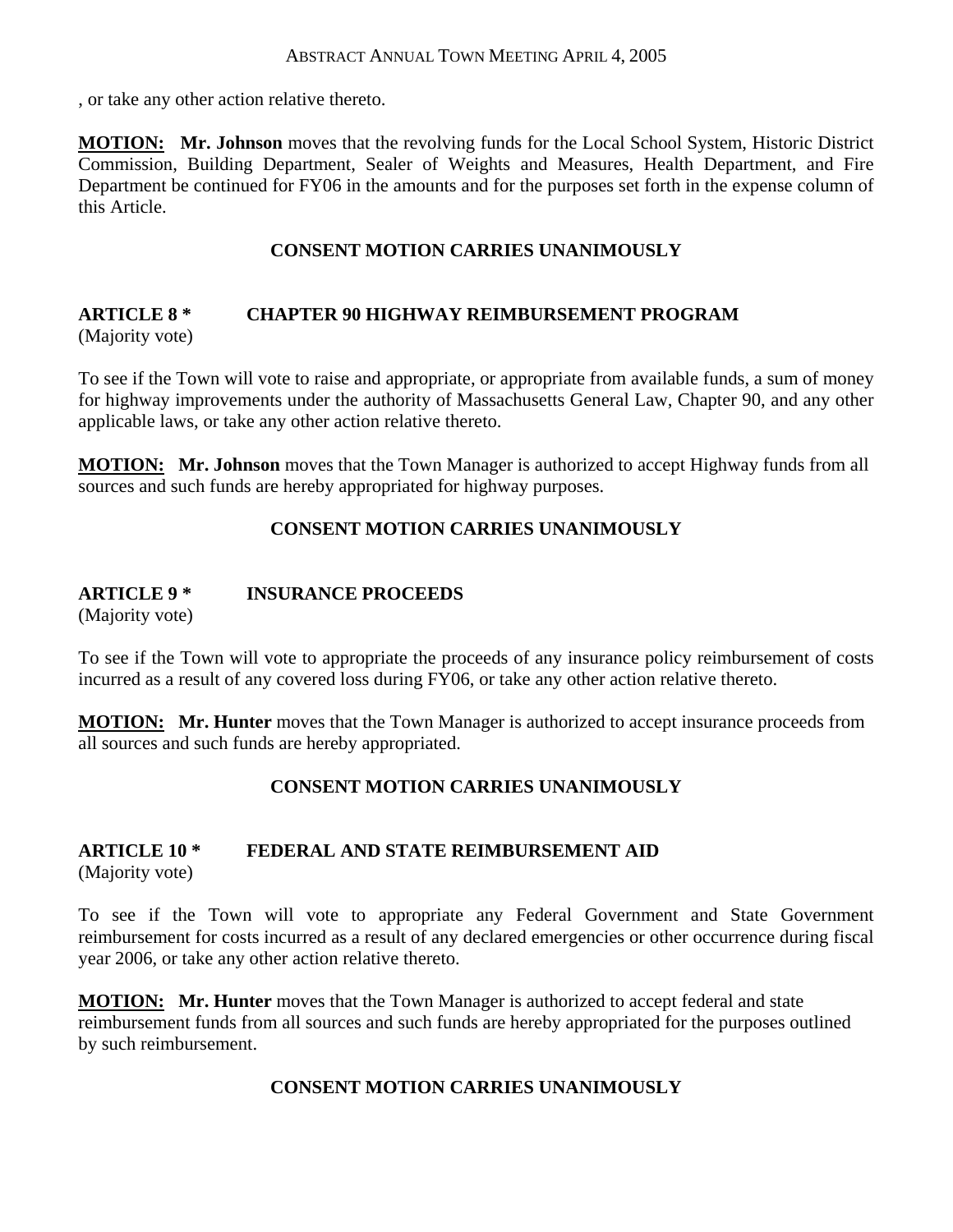# **ARTICLE 11 \* SALE OF FORECLOSED PROPERTIES**

(Majority vote)

To see if the Town will vote to authorize the Board of Selectmen to dispose of foreclosed properties acquired by the Town for nonpayment of taxes in accordance with the provisions of Massachusetts General Laws, or take any other action relative thereto.

# **MOTION: Mr. Ashton** moves in the words of the Article.

HELD FROM CONSENT

# **MOTION CARRIES**

### **ARTICLE 12 \* ELDERLY TAX RELIEF**  (Majority vote) **REAUTHORIZE CHAPTER 73 OF THE ACTS OF 1986**

To see if the Town will vote to continue to accept the provisions of Chapter 73 of the Acts of 1986, as amended by Chapter 126 of the Acts of 1988, providing for a 100% increase in certain property tax exemptions, or take any other action relative thereto.

**MOTION: Mr. Ashton** moves that the Town continue to accept the provisions of Chapter 73 of the Acts of 1986, as amended by Chapter 126 of the Acts of 1988, providing for a 100% increase in certain property tax exemptions.

# **CONSENT MOTION CARRIES UNANIMOUSLY**

#### **ARTICLE 13 HOME RULE PETITION**  (Majority vote) **AUTHORIZATION TO GRANT SENIOR PROPERTY TAX RELIEF**

To see if the Town will petition the General Court to adopt a home rule act authorizing Senior Tax Relief in the Town of Acton in substantially the form set forth below:

Be it enacted by the Senate and House of Representatives in General Court assembled, and by the authority of the same, as follows:

**SECTION 1.** For purposes of local real estate taxation in the Town of Acton under chapter fifty-nine of the General Laws, the term "Class one A, Senior Primary Residence" shall mean property used or held for human habitation containing one or more dwelling units designed and used for living, sleeping, cooking and eating on a non-transient basis, including without limitation a single family residence, condominium, multi-family home of not more than 2 units, or bed and breakfast home with no more than three rooms for rent.. Such property includes accessory land, buildings or improvements incidental to such habitation and used exclusively by the residents of the property or their guests. Such property shall include a dwelling unit owned and occupied by an individual taxpayer or by joint married taxpayers as the principal residence and domicile of the taxpayer(s) for income tax purposes; the individual taxpayer or one or both of the joint married taxpayers shall be recipients of Social Security retirement benefits or a government pension; such benefits must represent at least seventy-five percent of the total income derived by the individual taxpayer or joint married taxpayers from all sources; and the total assets held by the individual taxpayer or joint married taxpayers shall be limited to \$150,000 not including the value of said primary residence.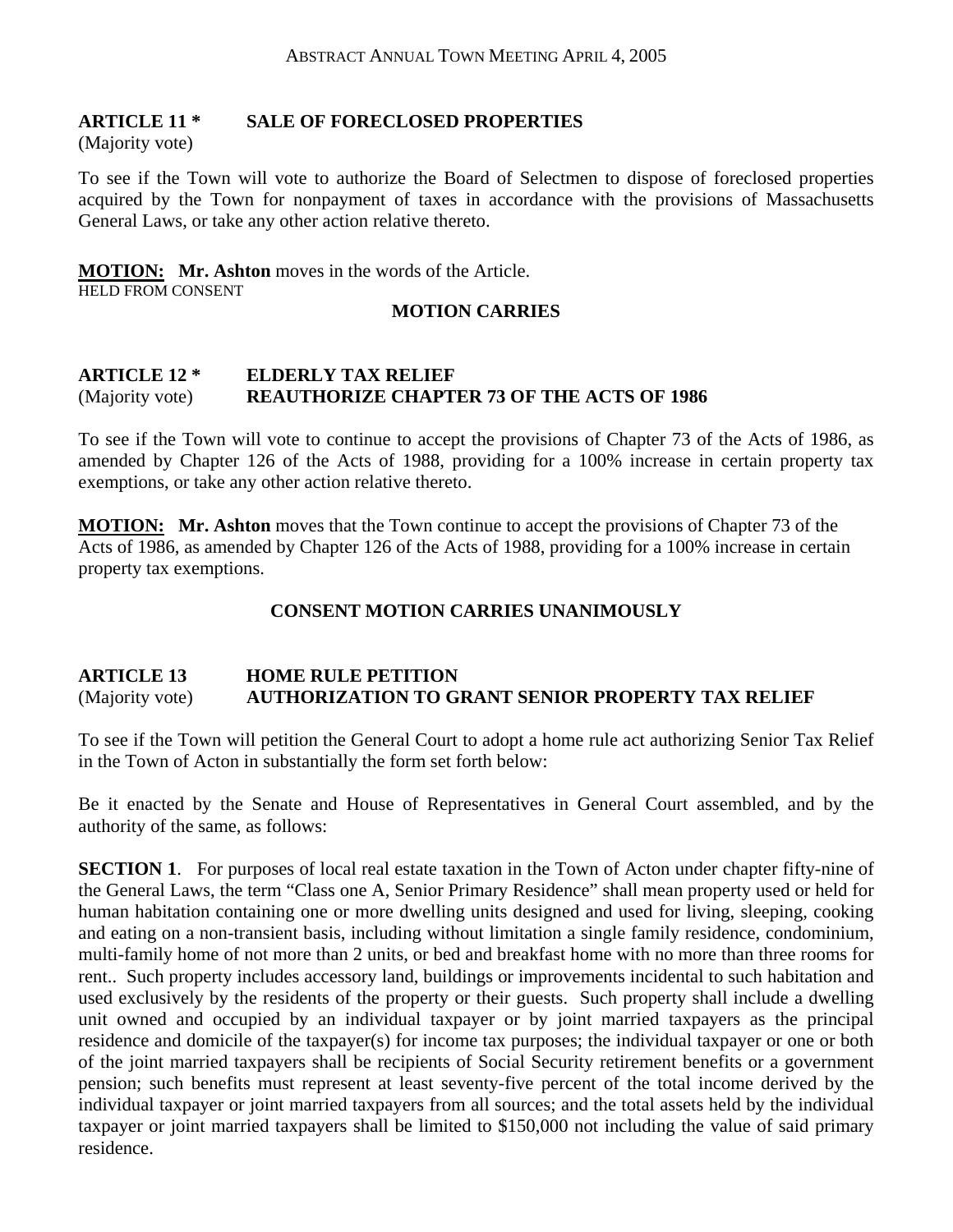**SECTION 2.** Notwithstanding any other provisions of law, including General Laws chapters fifty-nine and sixty, the Board of Selectmen of the Town of Acton may establish a program to allow an annual exemption from local property tax on a Class one A, Senior Primary Residence, equal to the difference between the full amount of property tax due and an amount of tax being equal to the previous year's tax bill indexed by the rate of increase granted by the Social Security Administration, the "Senior Adjusted Tax", provided that the sum of all exclusions granted by the town under this section for any tax year shall not exceed more than twenty-five per cent of the assessed value of all Class One, residential, parcels within such the town. This exemption shall be in addition to any exemptions allowable under section five of chapter fifty-nine; provided, however, that in no instance shall the taxable valuation of such property after all applicable exemptions be reduced below fifty per cent of its full and fair cash valuation, except through the applicability of section eight A of chapter fifty-eight and of clause eighteenth of section five of chapter fifty-nine. Where, under the provisions of section five of chapter fifty-nine, the exemption is based upon an amount of tax rather than on valuation, the reduction of taxable valuation for purposes of the preceding sentence shall be computed by dividing the said amount of tax by the residential class tax rate of the town and multiplying the result by one thousand dollars. Under said program, the total amount of the exemptions granted may be shifted by the Board of Selectmen during the Annual Classification Hearing to any single class or multiple classes of property, within said town, provided that the percentage of tax levy imposed on any single class of property shall not exceed 1.75 times the amount imposed under full and fair cash valuation of all taxable property. For purposes of this paragraph, ""parcel'' shall mean a unit of real property as defined by the assessors in accordance with the deed for such property and shall include a condominium unit and ownership shall be defined by the deed for such property.

**SECTION 3.** This act shall take effect upon its passage.

Or to take any other action relative thereto.

**MOTION:** Mr. Ashton moves that the Town authorize the Board of Selectmen to petition the General Court to enact a special law authorizing the Town to grant senior citizen property tax relief in substantially the form set forth in the Article.

# **MOTION CARRIES**

# **ARTICLE 14 BUDGET TRANSFER**

(Majority vote)

To see if the Town will vote to appropriate from available funds a sum money or take any other action relative thereto.

**MOTION: Mr. Hunter** moves that the Town take no action.

# **MOTION CARRIES**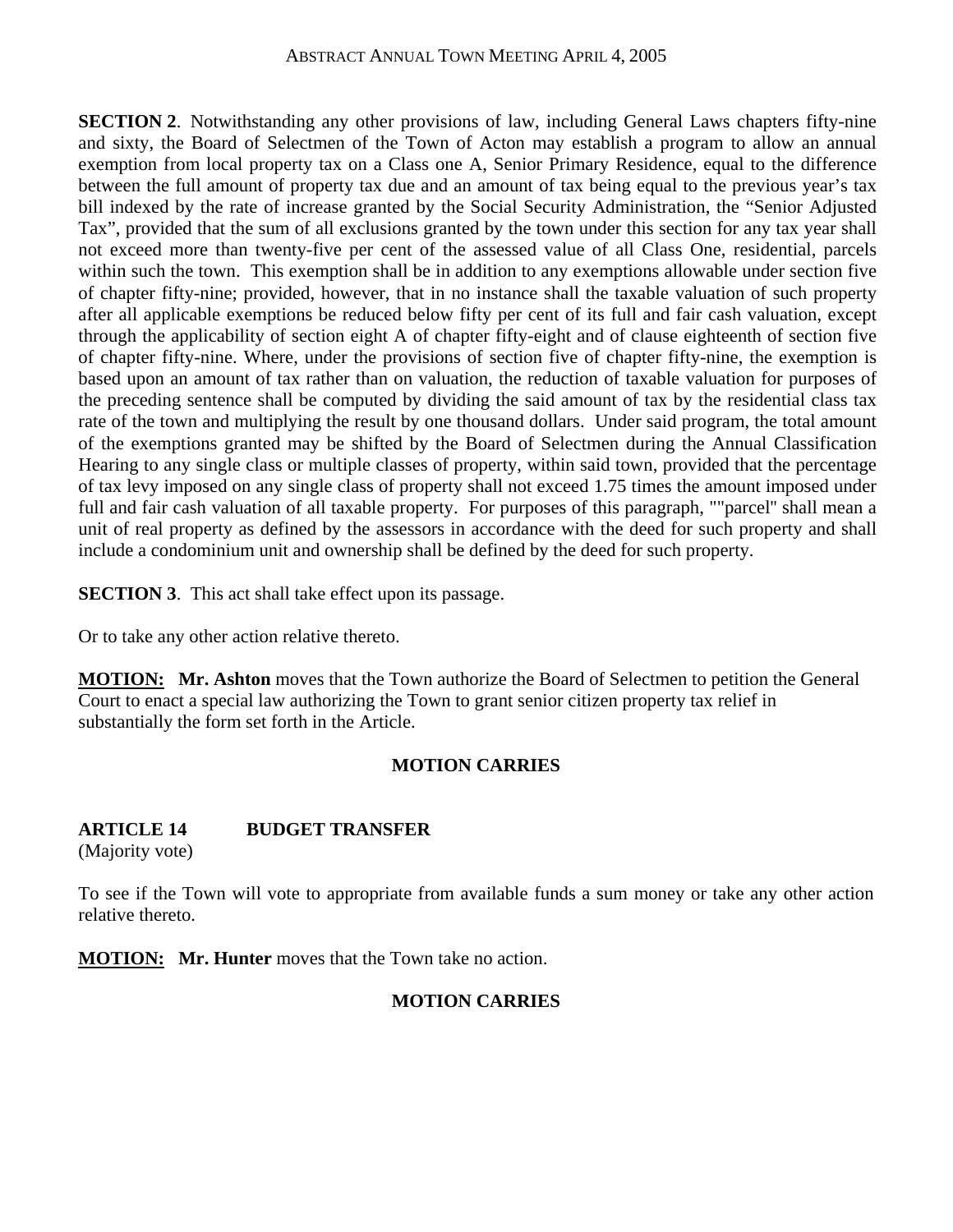# **ARTICLE 15 TOWN OPERATING BUDGET**

(Majority vote)

To see if the Town will raise and appropriate, or appropriate from available funds, a sum of money to defray the necessary expenses of the departments, offices and boards of the Town, exclusive of the school budgets, or take any other action relative thereto.

**MOTION: Mr. Hunter** moves that the Town appropriate \$21,713,435, to be expended by the Town Manager, for the purpose of funding the Municipal Budget for the period July 1, 2005 to June 30, 2006, and to raise such amount,

\$21,644,000 be raised and appropriated,

\$ 69,435 be transferred from Cemetery Trust funds for Cemetery use,

And that the Town Manager be authorized to sell, trade or dispose of vehicles and equipment being replaced and to expend any proceeds received.

#### **MOTION CARRIES UNANIMOUSLY**

#### **RESOLUTION**

Mr. Allen Nitschelm moves to adopt the following resolution

### **A RESOLUTION OF THE TOWN OF ACTON RELATED TO INCREASING THE ANNUAL BUDGETED AMOUNTS OF CAPITAL EXPENDITURES, REPAIRS, AND MAINTENANCE**  (Majority vote)

**Whereas,** there is general agreement that funds for capital expenditures, maintenance, and repairs have been deferred for too long, and

**Whereas,** lists of needed expenditures of the highest priority were prepared by the Selectmen and the Acton School Committee prior to this Town Meeting, and

**Whereas,** the taxpayers of Acton believe that funds for capital improvements, maintenance, and repairs should be routinely included in yearly budgets, and

**Whereas,** the taxpayers of Acton have recently approved a significant increase in their property taxes, and

**Whereas,** the taxpayers wish to earmark a greater percentage of this increase towards capital improvements, maintenance, and repairs than has been suggested by the proposed budgets;

#### **NOW, THEREFORE, BE IT RESOLVED THAT:**

1. The municipal and school budgets increase spending for capital expenditures, repair, and maintenance (CRM) in their proposed budgets for FY2006 by a total amount equal to or greater than \$600,000.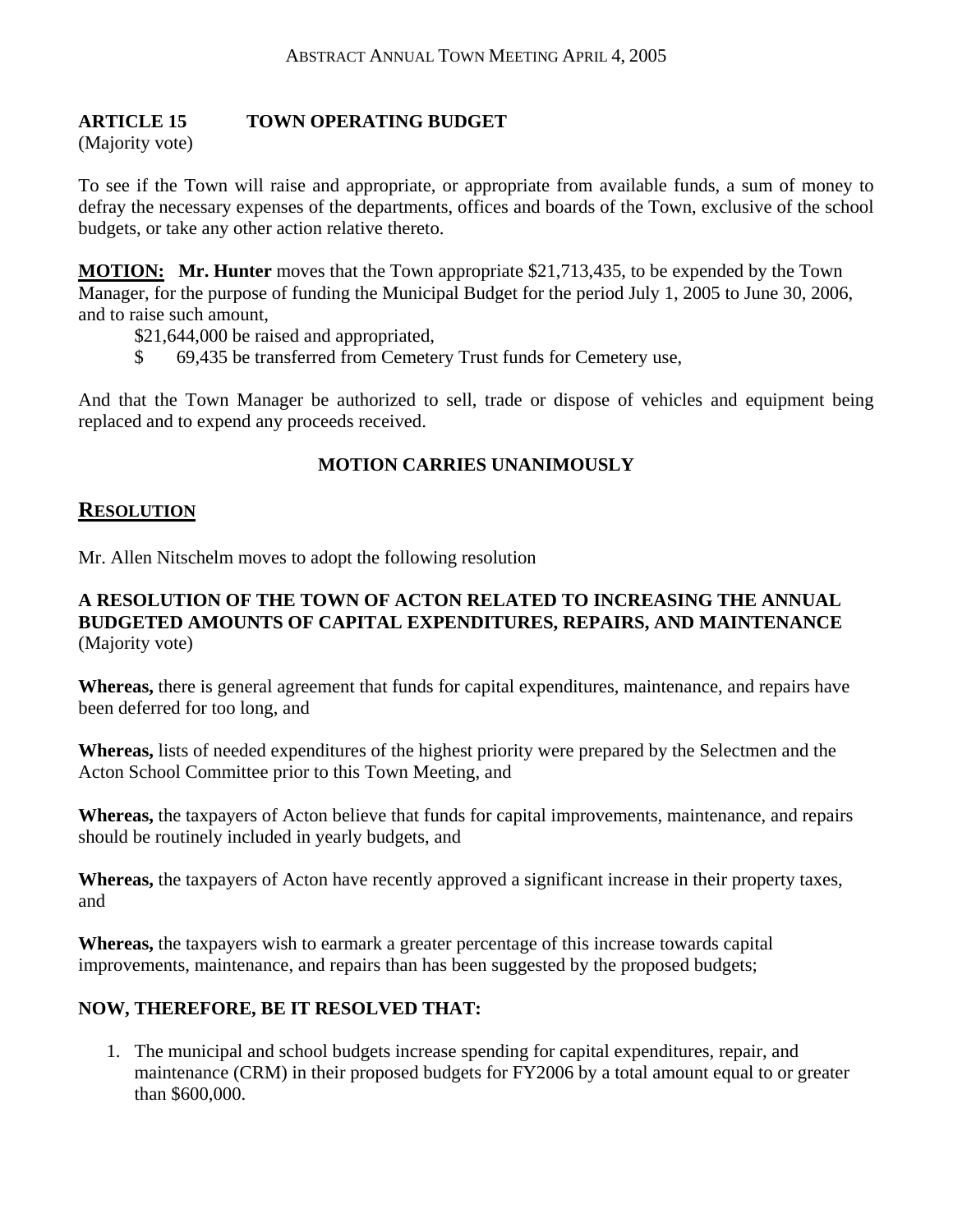- 2. This higher level of budgeting for capital expenditures, maintenance, and repairs be maintained or increased in subsequent years.
- 3. Should there be money left over in the CRM accounts at the end of any given fiscal year, then the amounts budgeted for CRM in the next fiscal year be increased by the unspent amounts.
- 4. The actions taken by the various town boards and committees to meet the goals of this Resolution for FY2006 shall be made available to the public (via the town's website, printed in the newspaper, or discussed at the next Town Meeting) prior to the close of this fiscal year.

# **RESOLUTION IS LOST**

# **ARTICLE 16 NESWC ENTERPRISE BUDGET**

(Majority vote)

To see if the Town will raise and appropriate, or appropriate from available funds a sum of money for the purpose of solid waste disposal in accordance with Massachusetts General Law, Chapter 44, Section 53F½, Enterprise Fund Law, or take any other action relative thereto.

**MOTION: Mr. Johnson** moves that the Town appropriate \$1,013,306, to be expended by the Town Manager, for the purpose of solid waste disposal, and to raise such amount,

\$460,000 be raised from department receipts and

\$553,306 be transferred from retained earnings.

# **MOTION CARRIES UNANIMOUSLY**

# **ARTICLE 17 COMMUNITY PRESERVATION PROGRAM**  (Majority vote) **DIRECT APPROPRIATIONS FROM FUND BALANCE**

To see if the Town will vote to appropriate or to set aside for later appropriation, and to authorize the Board of Selectmen and the Town Manager to expend or set aside, from the FY 2004 Community Preservation Fund balance as set forth herein, the following amounts for community preservation purposes with each item considered a separate appropriation:

| 539,863.00<br>S. |
|------------------|
| 534,467.00       |
| 4,155.00<br>\$   |
| \$<br>70,972.71  |
| \$1,149,457.71   |
|                  |
|                  |
|                  |
| Recommended      |
| <b>Amounts</b>   |
|                  |
|                  |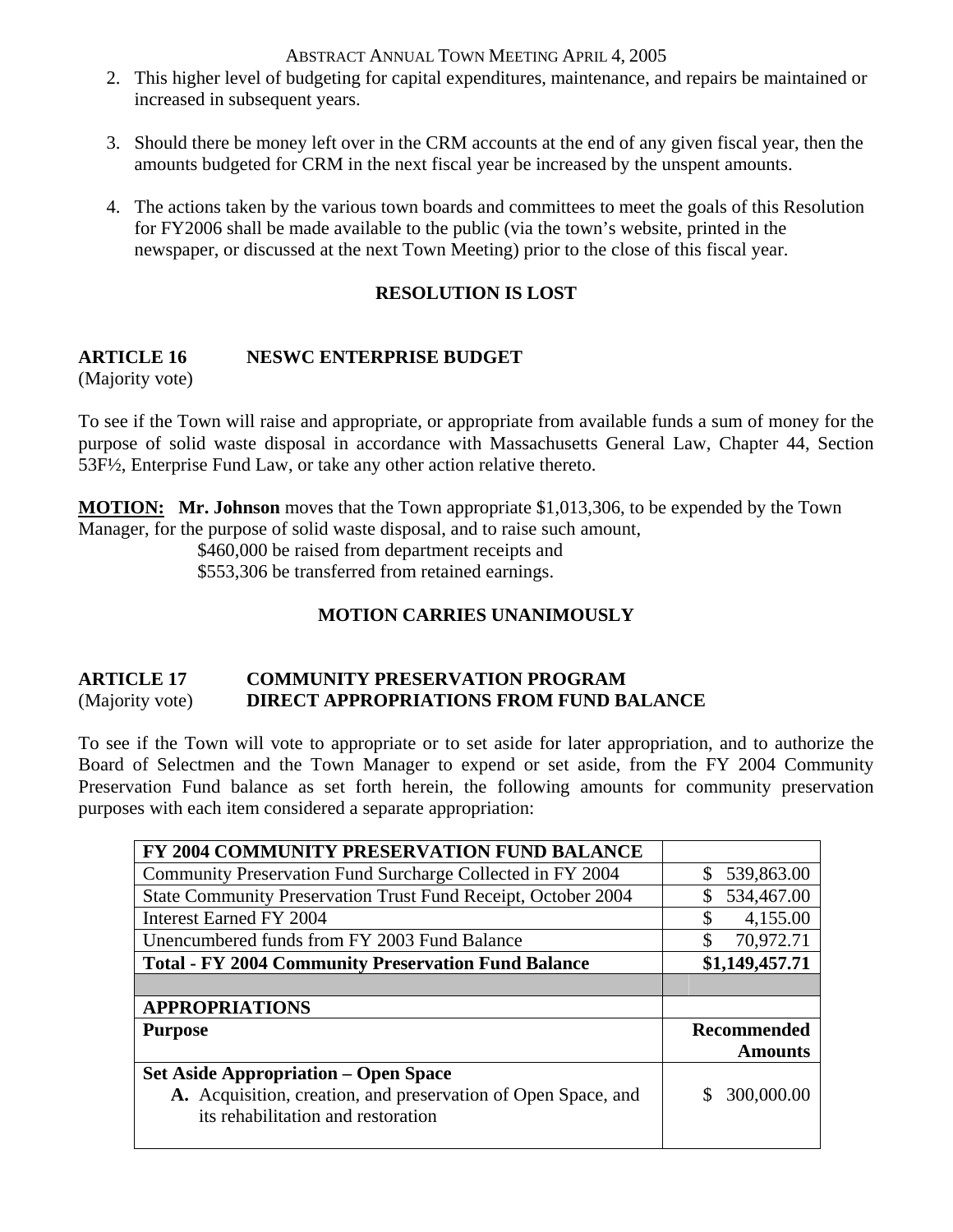| both $\alpha$ . The case to measure the second                       |                 |  |  |  |  |  |
|----------------------------------------------------------------------|-----------------|--|--|--|--|--|
| <b>Spending Appropriations</b>                                       |                 |  |  |  |  |  |
| <b>B.</b> Design and Construction of a Recreational Area at McCarthy | \$20,000.00     |  |  |  |  |  |
| Village                                                              |                 |  |  |  |  |  |
| C. Community Housing Program Fund - Creation, Preservation,          | \$160,000.00    |  |  |  |  |  |
| and Support of Community Housing in the Town of Acton                |                 |  |  |  |  |  |
| D. Jones Tavern Chimney Stabilization                                | \$<br>30,000.00 |  |  |  |  |  |
| E. Town Hall Slate Roof Replacement                                  | \$120,000.00    |  |  |  |  |  |
| F. Library Restoration for the Display of Acton's Civil War          | 30,150.00<br>\$ |  |  |  |  |  |
| <b>Artifacts</b>                                                     |                 |  |  |  |  |  |
| G. Colonel Francis Faulkner Memorial Plaque Replacement              | \$<br>1,000.00  |  |  |  |  |  |
| H. Pine Hawk Curatorial Display                                      | \$<br>24,000.00 |  |  |  |  |  |
| <b>I.</b> Antique Fire Apparatus Restoration                         | 20,000.00       |  |  |  |  |  |
| <b>J.</b> Bruce Freeman Rail Trail Start-up Funding                  | 75,000.00<br>\$ |  |  |  |  |  |
| K. Create a New Multi-Use Recreation Space at Leary Field            | \$250,000.00    |  |  |  |  |  |
| <b>Administrative Spending Appropriation</b>                         |                 |  |  |  |  |  |
| L. A fund reimbursing the Town of Acton for administrative           | \$<br>53,716.50 |  |  |  |  |  |
| services and operating expenses provided in support of the           |                 |  |  |  |  |  |
| <b>Community Preservation Committee</b>                              |                 |  |  |  |  |  |
|                                                                      |                 |  |  |  |  |  |
| <b>Total Recommended Appropriations</b>                              | \$1,083,866.50  |  |  |  |  |  |
| Remaining FY 2004 fund balance                                       | \$65,591.21     |  |  |  |  |  |
|                                                                      |                 |  |  |  |  |  |

And, whereas Massachusetts General Law, Chapter 44B requires that the Town appropriate for spending, or set-aside for future spending, from the fund balance at least 10% for open space, 10% for historic preservation, and 10% for community housing.

And, whereas the recommended appropriations for open space, historic preservation, and community housing each exceed 10% of the Community Preservation Fund balance.

And, whereas Town Meeting may vote to delete or reduce any of the recommended amounts.

Therefore, in the event that recommended amounts are deleted or reduced, vote to appropriate as a setaside for future spending from the FY 2004 Community Preservation Fund Balance the minimum necessary amounts to allocate not less than 10% (\$114,945.78) for open space, not less than 10% (\$114,945.78) for historic preservation, and not less than 10% (\$114,945.78) for community housing.

, or take any other action relative thereto.

**MOTION: Mr. Berry** moves that the Town appropriate or set aside for later appropriation, and to authorize the Town Manager to expend or set aside, from the Fiscal Year 2004 Community Preservation Fund Balance, \$1,083,866.50 for the following purposes, with each item considered a separate appropriation:

- A. \$300,000 to the Community Preservation Act Open Space Reserve Fund;
- B. \$20,000 for the design and construction of a recreational area at McCarthy Village
- C. \$160,000 for Acton Community Housing Corporation's Community Housing Program Fund
- D. \$30,000 for the repair of the Jones Tavern Chimney
- E. \$120,000 for the repair of the 140 year old Town Hall slate roof;
- F. \$30,150 for the restoration of Acton's Civil War Artifacts
- G. \$1,000 for replacing a plaque honoring Colonel Francis Faulkner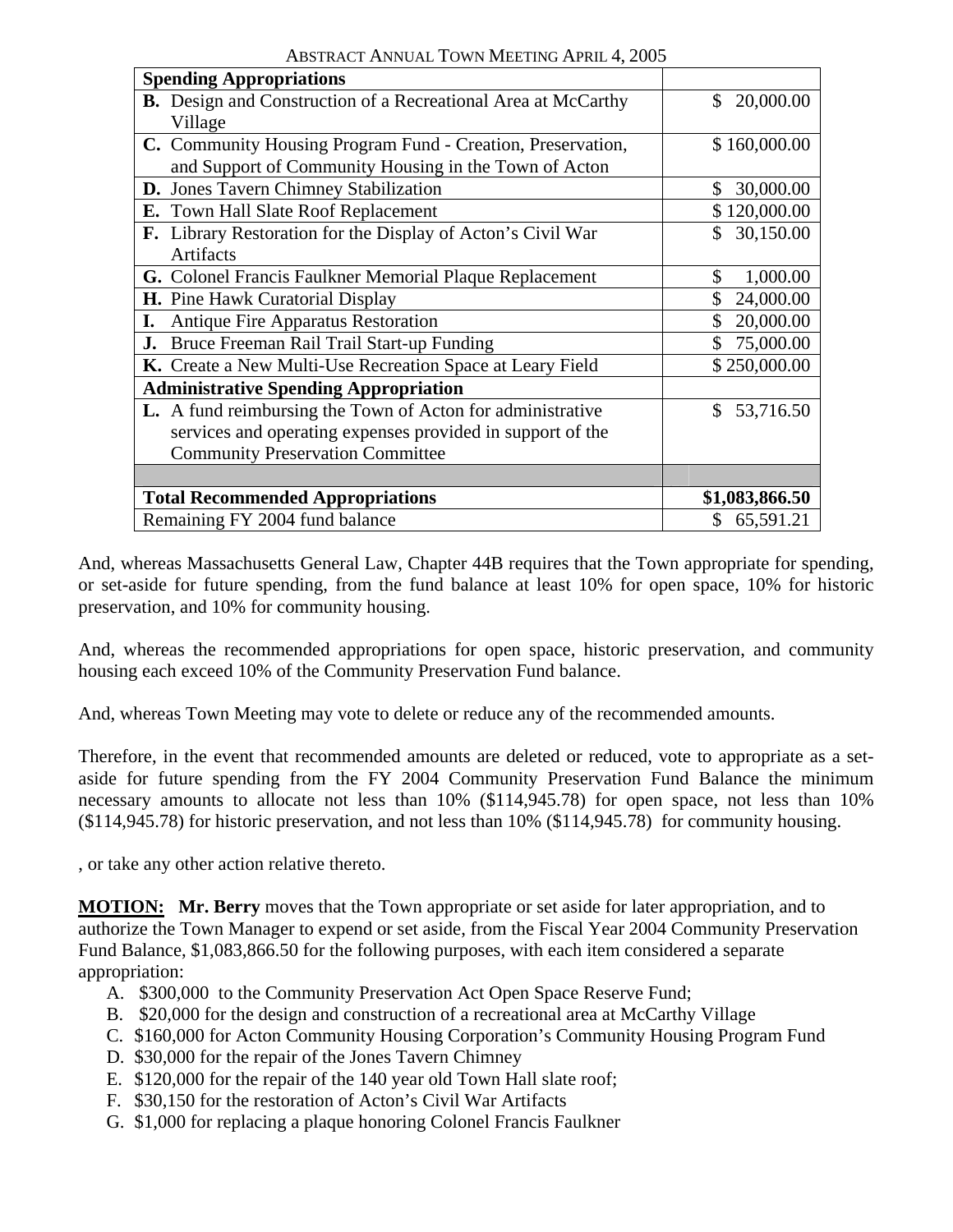- H. \$24,000 for protecting and displaying the 4000-8000 year-old Native American artifacts found at a site on Adams Street
- I. \$20,000 for the restoration of antique fire apparatus

.

- J. \$75,000 for preliminary right-of-way acquisition and other preliminary work to advance the design and construction of the Bruce Freeman Rail Trail
- K. Contingent upon the passage of Article 18 of this Warrant, \$250,000 for the creation of a new Multi-Use Recreation Space on Leary Field
- L. \$53,716.50 for the reimbursement of expenses incurred by the Town of Acton in support of the Community Preservation Committee

#### **MOTION CARRIES UNANIMOUSLY**

#### **ARTICLE 18 INTER-MUNICIPAL AGREEMENT – LEARY FIELD**  (Majority Vote)

To see if the Town will authorize the Board of Selectmen and the Town Manager to enter into an Inter-Municipal Agreement pursuant to M.G.L. c. 40, § 4A, between the Town of Acton and the Acton-Boxborough Regional School District relative to the construction, funding, use and maintenance of the new Leary Field to be located on the District's Central Campus adjacent to the Acton-Boxborough Regional High School, which agreement shall be in substantially the form set forth below, shall specify the Town's maximum financial liability as \$250,000 for construction of the new Leary Field funded by Community Preservation Act Funds appropriated under Article 17 of the Warrant for this Town Meeting, and shall contain such further terms, conditions and modifications as the Board of Selectmen determine to be appropriate, or take any other action relative thereto.

# **AGREEMENT**

 This Inter-Municipal Agreement (the "Agreement") is entered into pursuant to M.G.L. c. 40, § 4A, on the last day of execution below, by, between and among the **TOWN OF ACTON**, a municipal corporation, having its principal office at Town Hall, 472 Main Street, Acton MA 01720 (the "Town") and the **ACTON-BOXBOROUGH REGIONAL SCHOOL DISTRICT**, a regional school district created under M.G.L. c. 71, §§ 15, *et seq*., having its principal office at 16 Charter Road, Acton MA 01720 (the "District").

 This Agreement is with respect to the financing and use of the Leary Field, which is owned by the District and is located on the District's Central Campus adjacent to the Acton-Boxborough Regional High School. This natural turf football field has dimensions which are smaller than required for soccer, lacrosse and other sports. Its surface is regularly destroyed after only 20-25 events in a normal sports season; therefore its use is severely restricted by factors which make it unplayable (such as mud, ice, snow, "dust bowl" conditions, impervious hard-pack, a barren oval surface, and the ongoing need to plant, maintain and "rest" the field). Because of these conditions, the District is seldom able to make Leary Field available either to students or to the Town and the community for recreational activities. In addition, the Town of Acton has a critical need for new community recreational resources to serve its youth and adult populations.

 The District proposes to create a new and expanded multi-use, recreation space at Leary Field including without limitation the following elements (the "Leary Field Project"):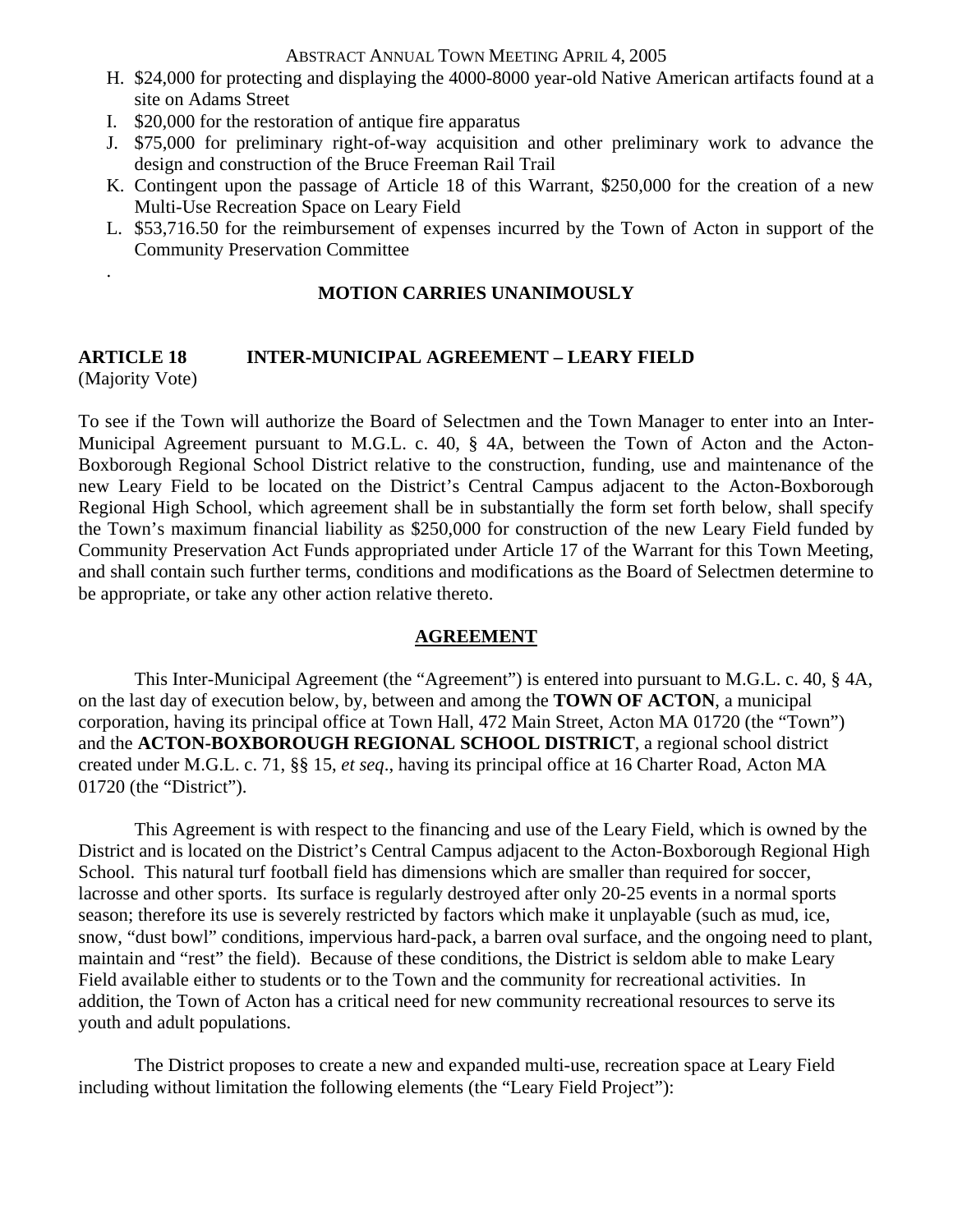- 1. Remove the existing surfaces at Leary Field and remove at least 18" of subsurface material;
- 2. Install new subsurface materials, new drainage and a complete new system, known as FieldTurf, or facsimile;
- 3. Significantly expand the area of the playing surfaces to better accommodate accurate field measurements for existing and new sports, requiring the installation of removable goal posts and relocation of certain track pits; and
- 4. Significantly expand the amount and range of uses, users and hours of usage.

 The District proposes to finance the Leary Field Project with funding from three sources: Privately Raised Funds (approximately 33.3%); District Funds (approximately 33.3%); and Town Community Preservation Act Funds ("CPA Funds") (approximately 33.3%). Under G.L. c. 44B, § 5, CPA Funds can be used for "the acquisition, creation and preservation of open space," where "open space is defined under G.L. c. 44B, § 2, to include, "land for recreational use," and "recreational use" is defined under G.L. c. 44B, § 2, to include "noncommercial youth and adult sports, and the use of land as a park, playground or athletic field." This agreement will ensure a policy and procedure by which the District will provide shared access to the new Leary Field.

 NOW THEREFORE, for adequate consideration the receipt and sufficiency of which are hereby acknowledged, the Town and the District agree as follows:

# **1. CONSTRUCTION OF THE LEARY FIELD PROJECT**

 Subject to the terms and conditions of this Agreement, on or before December 31, 2006, the District shall perform all work necessary and appropriate for the design, bidding, permitting, construction, landscaping and other related activities for the completion of the Leary Field Project (the "Work"). Once the Work is completed on the Leary Field Project Leary Field for purposes of this Agreement shall be referred to herein as the "New Leary Field."

# **2. FUNDING OF THE LEARY FIELD PROJECT**

 The estimated cost of the Work is \$750,000 (the "Estimated Project Cost"). The District agrees to accept private funds, totaling not less than one-third of the Estimated Project Cost, and expend these funds toward the Work. Upon (a) commitment to pay and/or payment to and acceptance by the District of Private Funds, inclusive of any in-kind contributions, totaling not less than one-third of the Estimated Project Cost, (b) completion of the design, bidding, and (if required) permitting of the Leary Field Project, and (c) issuance by the District of the contracts for the construction of the Leary Field Project, the Town shall pay to the District CPA Funds equal to \$250,000 towards the cost of permitting, design and construction of the Work. The District shall accept and expend said CPA Funds solely for the purpose of performing the Work on the Leary Field Project.

 The District shall complete the Work using the Private Funds, the CPA Funds, and additional District Funds raised and appropriated and/or borrowed by the District for that purpose. The District shall pay all costs over and above the Private Funds and the CPA Funds necessary to complete the Work, including without limitation any cost overruns relating to the Leary Field Project.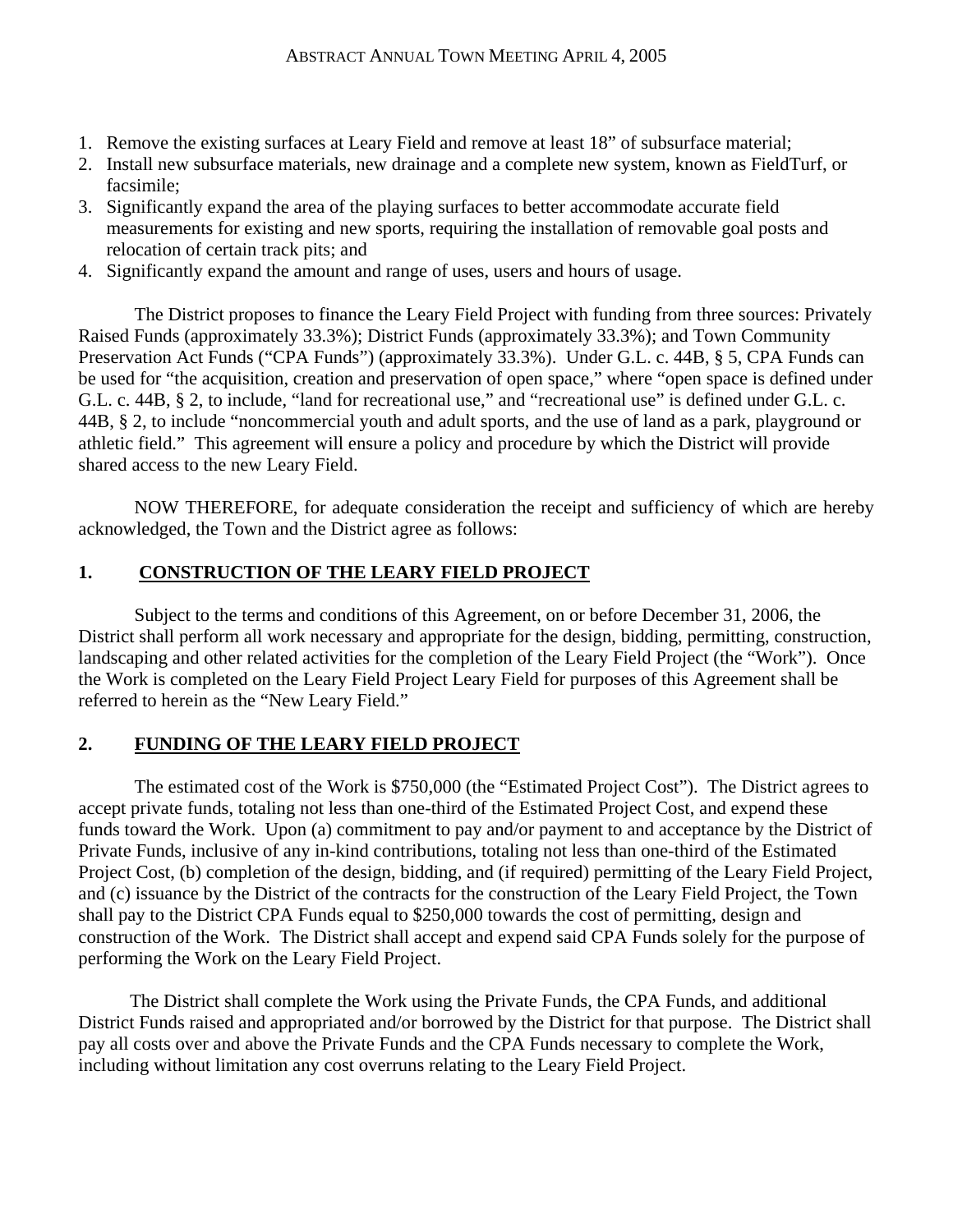# **3. USE OF LEARY FIELD**

 In return for its contribution of CPA Funds to the Leary Field Project, this Agreement provides throughout its Term and subject to the terms hereof for guaranteed access for the Town and Townapproved community groups to use the New Leary Field, free of charge (except for ministerial charges as provided herein), for sports practices, sports events and other recreational activities such as Town sports leagues (football, soccer, lacrosse, field hockey, ultimate frisbee, etc.), adult sports leagues, instructional sports clinics, summer sports camps, tournaments, and the like. This Agreement also permits the District to expand its use of the New Leary Field for sports practices and events and other recreational extracurricular activities (compared to its current use of the existing Leary Field).

 During the first year of the Term, the use of the New Leary Field shall be allocated between the Town and the District in accordance with a schedule to be agreed upon by the Town Manager on behalf of the Town and the School Superintendent on behalf of the District which, when agreed to, shall be appended hereto as Exhibit 1. To minimize potential conflicts over the use of the New Leary Field and to maximize the efficient and appropriate allocation of time slots (including prime afternoon, evening and weekend time slots), the Town and the District agree that both initially and throughout the remaining Term of this Agreement, the Rules of Priority, attached as Exhibit 2, shall be used to allocate shared use of the New Leary Field between the Town and the District. The Rules of Priority may be altered or amended from time to time by agreement of the School Superintendent and the Town Manager or their respective designees.

Throughout the Term of this Agreement, the Field Reservation Rules and Regulations, attached as Exhibit 3, shall govern the use of the New Leary Field. Groups from outside of the Town and the District may be allowed to use the New Leary Field, on a space available basis. The Field Reservation Rules and Regulations may be altered or amended from time to time by agreement of the School Superintendent and the Town Manager or their respective designees.

 The Town and the District agree that, upon completion of construction of the Leary Field Project in accordance with this Agreement, and during the Term of this Agreement, New Leary Field as provided herein will remain accessible and used as a playing field. Any further construction or reconstruction of the bleachers and surrounding structures or spaces may be conducted to enhance the use and accessibility to Leary Field.

 As evidence of these undertakings, the parties shall execute and either party may record the Memorandum of Inter-Municipal Agreement attached as Exhibit 4.

# **4. TERM**

 The term of this Agreement shall be for the useful life of the infill artificial turf field or twentyfive years, whichever is sooner.

Upon payment by the Town of the CPA Funds hereunder, this Agreement shall guarantee the Town's irrevocable right to use the New Leary Field in accordance with this Agreement during its Term subject to interruptions in such use as provided herein.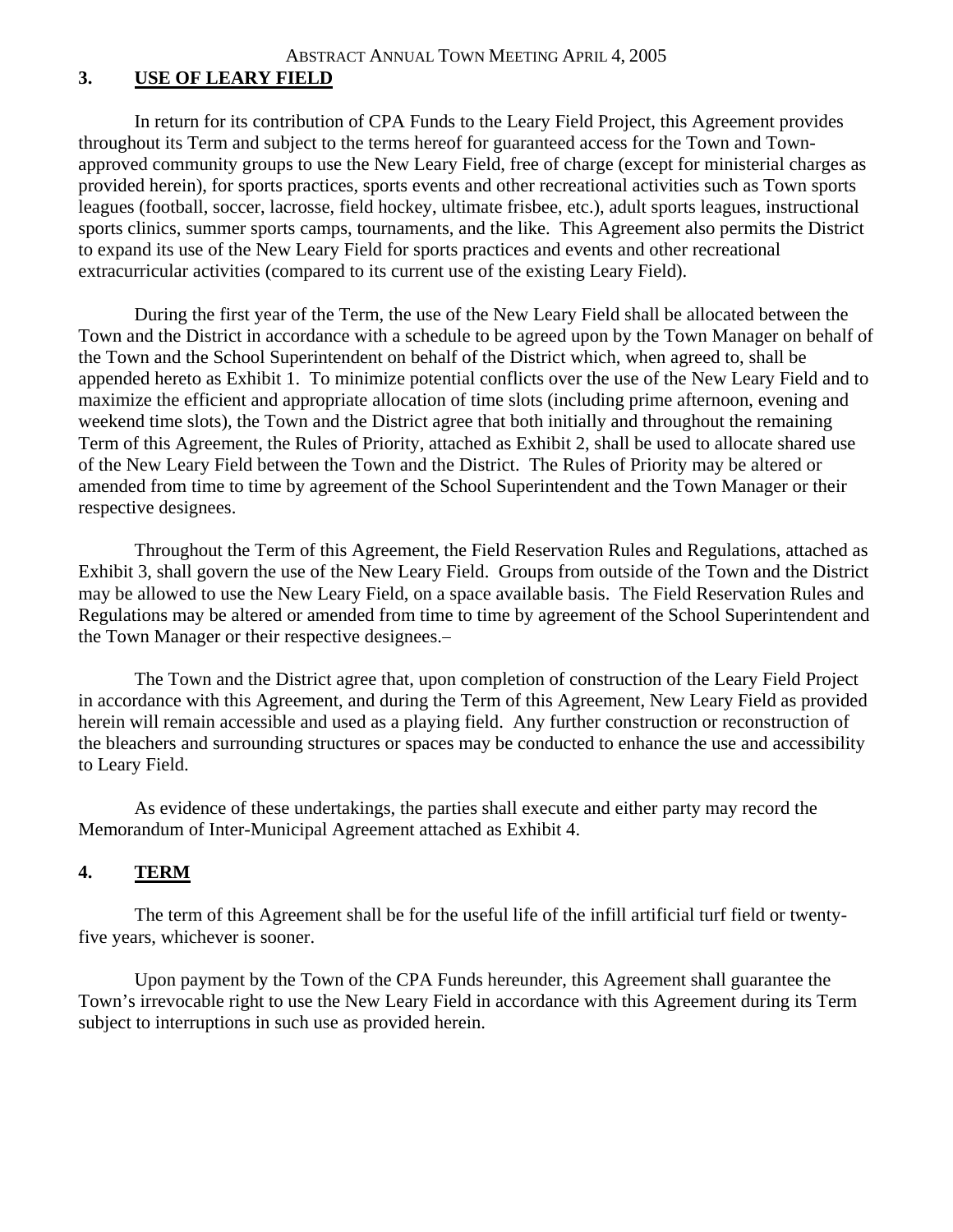# **5. MAINTENANCE OF LEARY FIELD**

 During the Term of this Agreement and subject to appropriation of funds for such purpose, the District shall perform all actions necessary to operate, maintain, patrol, inspect, and repair New Leary Field in its state-of-the-art playing condition, reasonable wear and tear excepted. Without limitation but subject to appropriations, the District shall perform all actions necessary to install and remove goal posts, secure soccer and lacrosse nets, re-stripe the field for various events, and other ordinary and necessary maintenance activities to permit the safe and efficient use of the field for the purposes of this Agreement. It is understood that such repair, maintenance and replacement of the field surfaces and other improvements may interrupt or disrupt, during the period of time while such activities occur, the use of the New Leary Field.

# **6. MAXIMUM FINANCIAL LIABILITY**

 The maximum financial liability of the Town and the District under this Agreement shall be as specified in the respective votes of the Acton Town Meeting and the District School Committee to authorize this Agreement. To satisfy their respective obligations under this Agreement, the Town and the District, when duly authorized to do so in accordance with the provisions of applicable law, may raise money by any lawful means.

# **7. FINANCIAL SAFEGUARDS**

 The Town and the District agree that the following financial safeguards shall apply to this Agreement and shall be sufficient for all purposes.

 Until the completion of construction of the Leary Field Project, acceptance of the Work by the District, and payment of all contractors and subcontractors with respect thereto:

- the District shall maintain accurate and comprehensive records of services performed, costs incurred, and reimbursements and contributions made and received in connection with this Agreement; shall require that all bills and payrolls submitted for work done under this Agreement shall be plainly marked to indicate that the work was done under authority hereof; shall provide an annual financial report with respect thereto to the Town if required by law; and shall cause such records to be audited as part of the regular audits of the District's such records; and
- the Town shall maintain accurate and comprehensive records of all CPA Funds appropriated and expended pursuant to this Agreement; and shall cause such records to be audited as part of the regular audits of the Town's records.

 Thereafter, during the Term of this Agreement, the Town and the District shall maintain accurate financial records of any revenues and expenses associated with this Agreement; and shall cause these records to be audited as part of the regular audits of their respective financial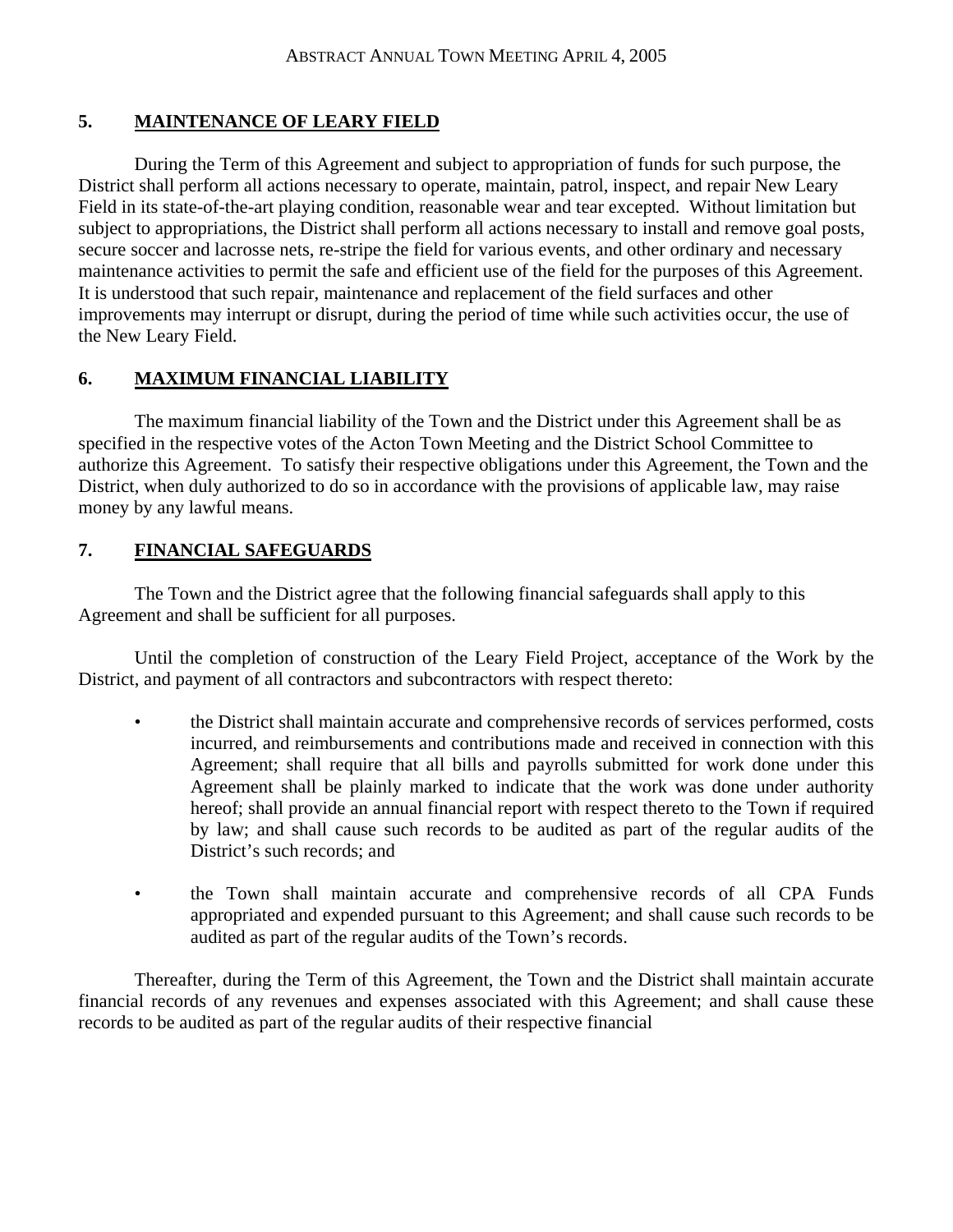The amount of CPA Funds and other contribution received by the District and/or any reimbursement made by the District under this Agreement shall be accounted for on its books pursuant to General Laws Chapter 40, Section 4A, and /or Chapter 44, Section 53A, as applicable.

All records kept by the Town in regard to the expenditure of CPA funds related to this project, and all records kept by the District in regard to the expenditure of said funds, shall be available for inspection upon request.

# **8. INSURANCE**.

 During the Term of this Agreement, the District will list Leary Field on the District's schedule of insured properties for its property and liability policies. The District shall cause the Town to be named as an additional insured on the District's liability insurance arising out of its interest in the Leary Field property under this Agreement. During the Term of this Agreement, the Town will list Leary Field on the Town's schedule of insured properties for its property and liability policies. The Town shall cause the District to be named as an additional insured on the Town's liability insurance with respect to Leary Field.

# **9. CERTAIN OPERATIONAL MATTERS.**

Any necessary permits or licenses needed to use the New Leary Field by any person or entity shall be obtained by the persons or entities intending to use the field and copies shall be provided to the Town and the District. The Town and any person or entity using New Leary Field shall not make any alterations to such field. To the extent any large scale or unusual use (as reasonably determined by either the Town or the District) of the New Leary Field is contemplated by any person or entity the District and/or the Town shall have the right to require a police presence and/or that custodial or other similar services be provided and in each case paid for by such users with respect to such use. Payment of the cost of the police detail, custodial services, and/or night lighting shall not be considered a fee for the use of the field but rather shall be a cost incidental to the individual's event.

# **10. SOVEREIGN IMMUNITY.**

It is expressly understood and agreed, and all users of the New Leary Field shall be advised, that the use of such field by any persons or entities other than District activities are undertaken by and pursuant to the Town's authority to promote and allow recreational use of public facilities and further that each of the District and the Town have sovereign immunity and statutory immunity as provided under Massachusetts law with respect to any use of the New Leary Field and ancillary District property such as access ways, the parking areas and the like.

# **11. MISCELLANEOUS.**

 (a) **Amendment/Waiver.** This Agreement cannot be amended, modified or revised unless done in writing and signed by an authorized agent of the District and an authorized agent of the Town. No provision may be waived except in a writing signed by both parties.

 (b) **Bind and Benefit**. The terms and conditions contained in this Agreement will run with the Leary Field Property and bind and inure to the benefit of the parties, their respective heirs, executors, administrators, successors and assigns.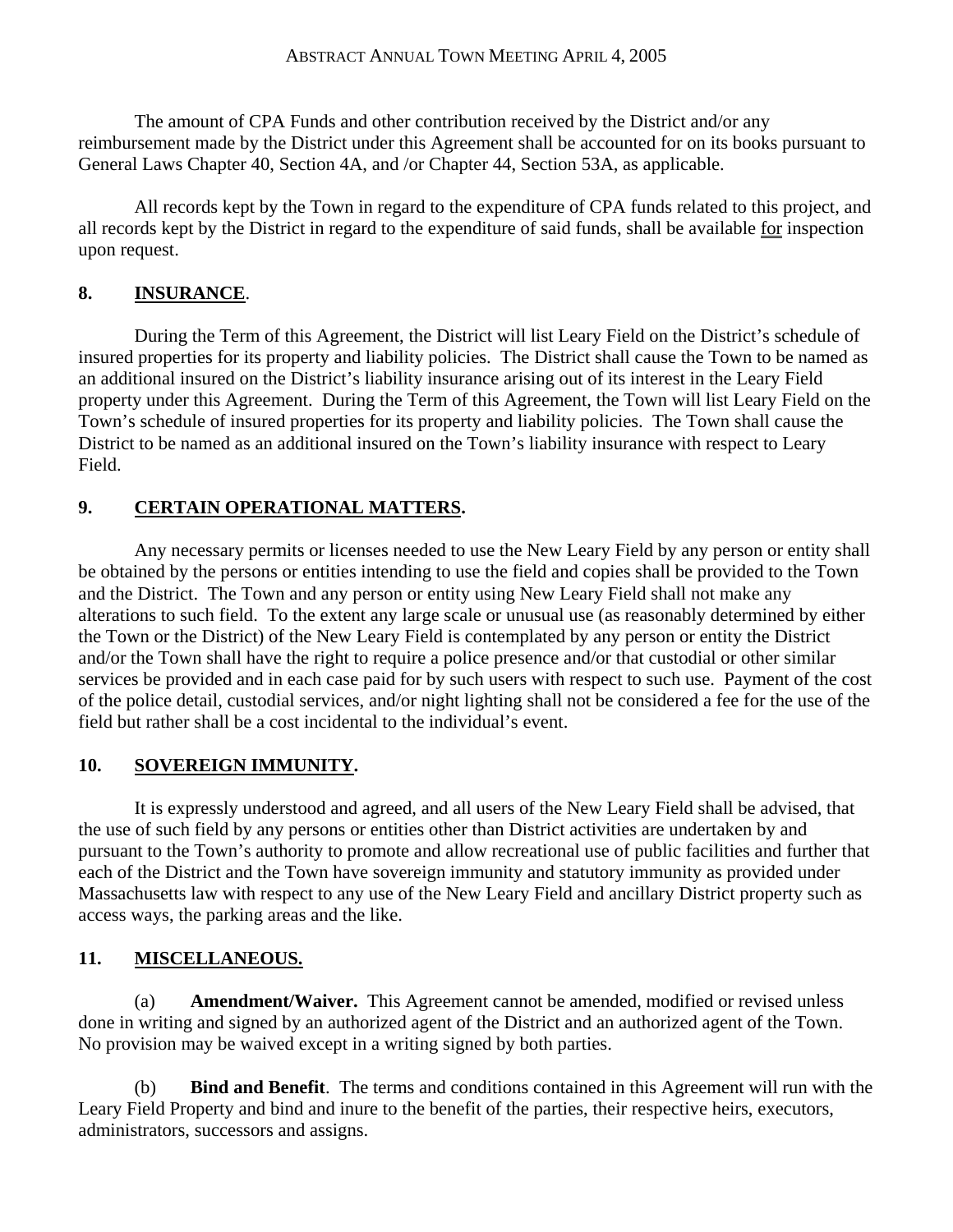(c) **Entire Agreement.** This Agreement and the exhibits attached hereto, all being a part hereof, constitute the entire agreement of the parties hereto and will supersede all prior offers, negotiations and agreements with respect to the subject matter of this Agreement.

 (d) **Governing Law.** This Agreement will be governed by the laws of the Commonwealth of Massachusetts.

 (e) **No Transfers.** Neither the Regional School District nor the Town may transfer or assign this Agreement or its rights hereunder.

**IN WITNESS WHEREOF**, the parties have executed this Inter-Municipal Agreement as of the day and year first above written.

# **TOWN OF ACTON, MASSACHUSETTS**,

\_\_\_\_\_\_\_\_\_\_\_\_\_\_\_\_\_\_\_\_\_\_\_\_\_\_\_\_\_\_\_\_\_\_\_\_\_\_\_

By its Board of Selectmen,

F. Dore' Hunter, Chairman

Peter K. Ashton

 $\overline{\phantom{a}}$  , and the contract of the contract of the contract of the contract of the contract of the contract of the contract of the contract of the contract of the contract of the contract of the contract of the contrac

 $\overline{\phantom{a}}$  , which is a set of the set of the set of the set of the set of the set of the set of the set of the set of the set of the set of the set of the set of the set of the set of the set of the set of the set of th

 $\overline{\phantom{a}}$  , and the contract of the contract of the contract of the contract of the contract of the contract of the contract of the contract of the contract of the contract of the contract of the contract of the contrac

 $\overline{\phantom{a}}$  , and the contract of the contract of the contract of the contract of the contract of the contract of the contract of the contract of the contract of the contract of the contract of the contract of the contrac

Walter M. Foster

William H. Shupert, III

Robert A. Johnson, Clerk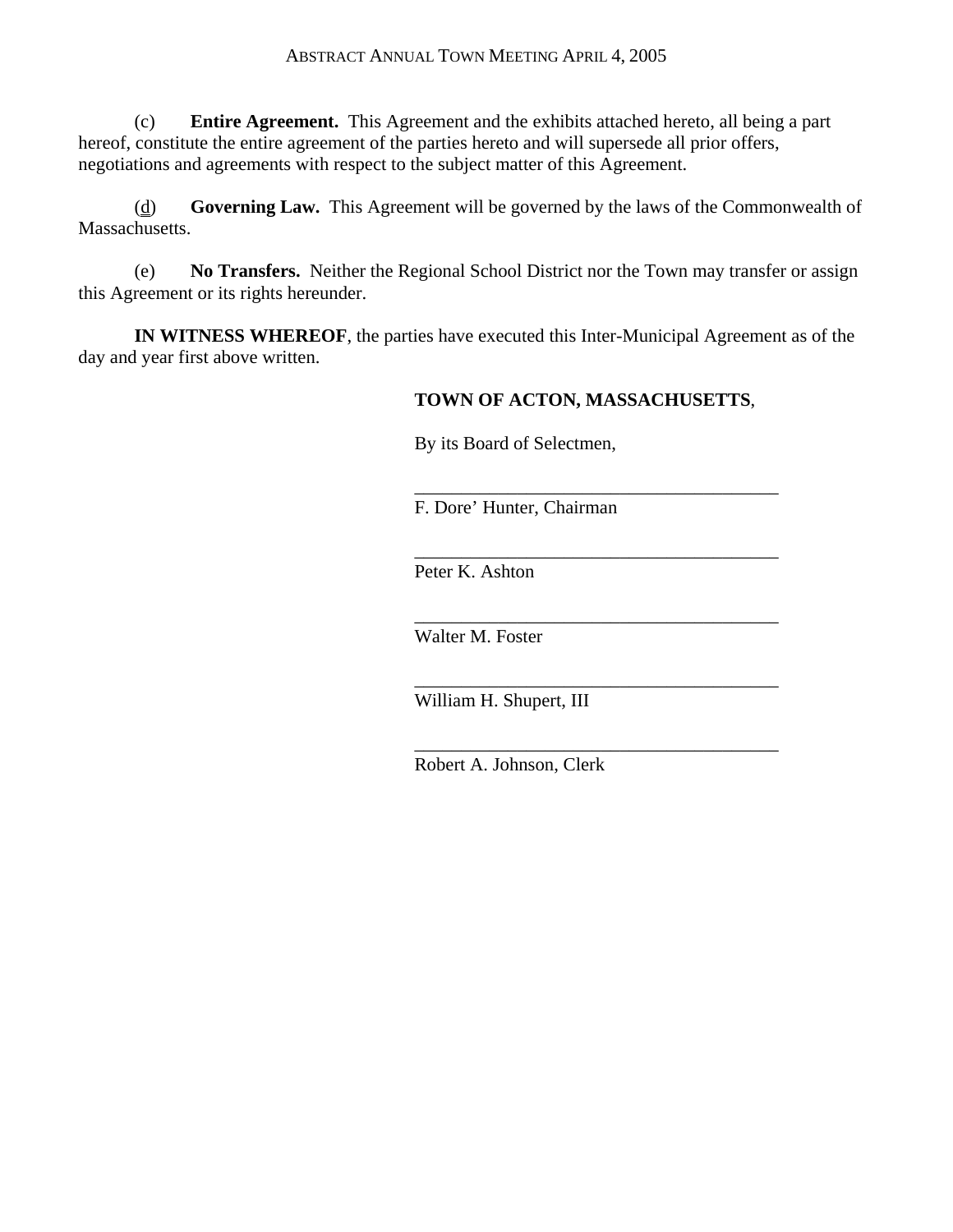# **ACTON-BOXBOROUGH REGIONAL SCHOOL DISTRICT**

By its Regional District School Committee,

\_\_\_\_\_\_\_\_\_\_\_\_\_\_\_\_\_\_\_\_\_\_\_\_\_\_\_\_\_\_\_\_\_\_\_\_\_\_\_

Rebecca Neville, Chairperson

Marie Altieri

 $\overline{\phantom{a}}$  , which is a set of the set of the set of the set of the set of the set of the set of the set of the set of the set of the set of the set of the set of the set of the set of the set of the set of the set of th

 $\overline{\phantom{a}}$  , and the contract of the contract of the contract of the contract of the contract of the contract of the contract of the contract of the contract of the contract of the contract of the contract of the contrac

 $\overline{\phantom{a}}$  , and the contract of the contract of the contract of the contract of the contract of the contract of the contract of the contract of the contract of the contract of the contract of the contract of the contrac

 $\overline{\phantom{a}}$  , and the contract of the contract of the contract of the contract of the contract of the contract of the contract of the contract of the contract of the contract of the contract of the contract of the contrac

 $\overline{\phantom{a}}$  , and the contract of the contract of the contract of the contract of the contract of the contract of the contract of the contract of the contract of the contract of the contract of the contract of the contrac

 $\overline{\phantom{a}}$  , and the contract of the contract of the contract of the contract of the contract of the contract of the contract of the contract of the contract of the contract of the contract of the contract of the contrac

 $\overline{\phantom{a}}$  , and the contract of the contract of the contract of the contract of the contract of the contract of the contract of the contract of the contract of the contract of the contract of the contract of the contrac

 $\overline{\phantom{a}}$  , and the contract of the contract of the contract of the contract of the contract of the contract of the contract of the contract of the contract of the contract of the contract of the contract of the contrac

Michael Coppolino

Terry Lindgren

Jo-Ann Berry

Mary Ann Ashton

Jeff Vandegrift

Bruce Sabot

Liz Markiewicz

# **LIST OF EXHIBITS**

- Exhibit 1 First Year Allocation (to be agreed upon by the Town Manager on behalf of the Town and the School Superintendent on behalf of the District)
- Exhibit 2 Leary Field Rules of Priority
- Exhibit 3 Leary Field Reservations: Rules and Regulations, Sample Form
- Exhibit 4 Memorandum of Inter-Municipal Agreement

# **EXHIBIT 1**

# **First Year Allocation**

(To be appended after agreed upon by the Town Manager on behalf of the Town and the School Superintendent on behalf of the District)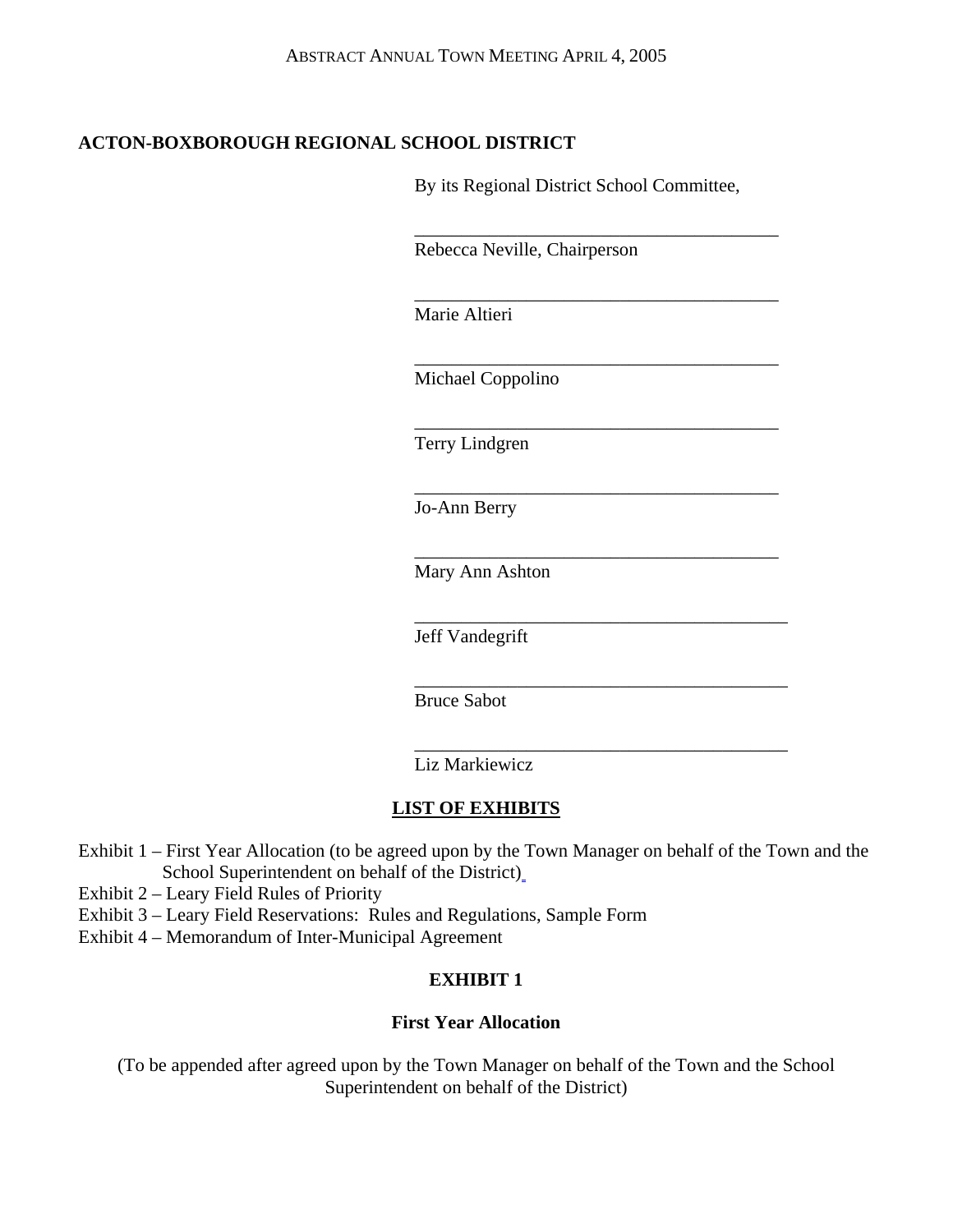# **EXHIBIT 2**

# **LEARY FIELD RULES OF PRIORITY**

Unless altered or amended by agreement of the School Superintendent and the Board of Selectmen or their respective designees, the following Rules of Priority shall be used to allocate shared use of Leary Field between the Town and the District throughout the term of this Agreement:

- In allocating time slots between and among the District and the Town, the Town and the District shall be guided by the principle that Leary Field shall be a shared recreational resource designed to promote and sustain a vibrant and diverse array of intra-scholastic, inter-scholastic, Town and community sporting and recreational events to promote the health and well-being of the Town's and the District's students, youth, adults, and families. Accordingly, the Selectmen and the School Superintendent (or their respective designees) shall agree upon a balanced allocation schedule between the District and the Town that takes into account seasonal sports' needs, increased summer flexibility and hours when school is out and days are longer, and other considerations appropriate to reaching an annual equitable balance between the District and the Town.
- Each December for spring sports and each May for fall sports, the Town of Acton Recreation Department and the Acton-Boxborough Community Education Department will distribute a single field request form to youth and adult sports associations. A joint scheduling meeting for town and school-controlled fields (including the New Leary Field) shall be held between the Selectmen and the School Superintendent (or their respective designees) in January for spring and June for fall sports. At that time any conflicts in the use of the New Leary Field will be resolved by consensus.
- The District shall receive priority for use of the New Leary Field on school days. Community groups, including youth and adult sports leagues, are encouraged to use the New Leary Field in the evenings when available and shall receive priority in scheduling events on Saturday until 3 p.m., and throughout the day on Sunday.
- The Town of Acton Recreation Department shall receive priority for use of the New Leary Field from 8:00 a.m. until 6:00 p.m. five (5) weekdays per week, for ten (10) weeks during each summer, beginning after the close of the school year. Additionally, the District's marching band shall receive priority for one week in August and for Tuesday and Thursday evenings during the fall from 7 until 9 p.m., and the District shall receive priority to schedule events beginning two weeks prior to the starting date of school.
- During the school spring vacation (typically scheduled in April), the Town shall receive priority for use of the New Leary Field from 8:00 a.m. until noon, five (5) weekdays of the vacation.
- The District shall receive priority for use of the New Leary Field during after-season Tournament play. These weeks are roughly the first three weeks of November and the first three weeks of June.
- District-sponsored activities as well as Town-sponsored activities, including but not exclusively youth and adult sports leagues, will have free access to the New Leary Field.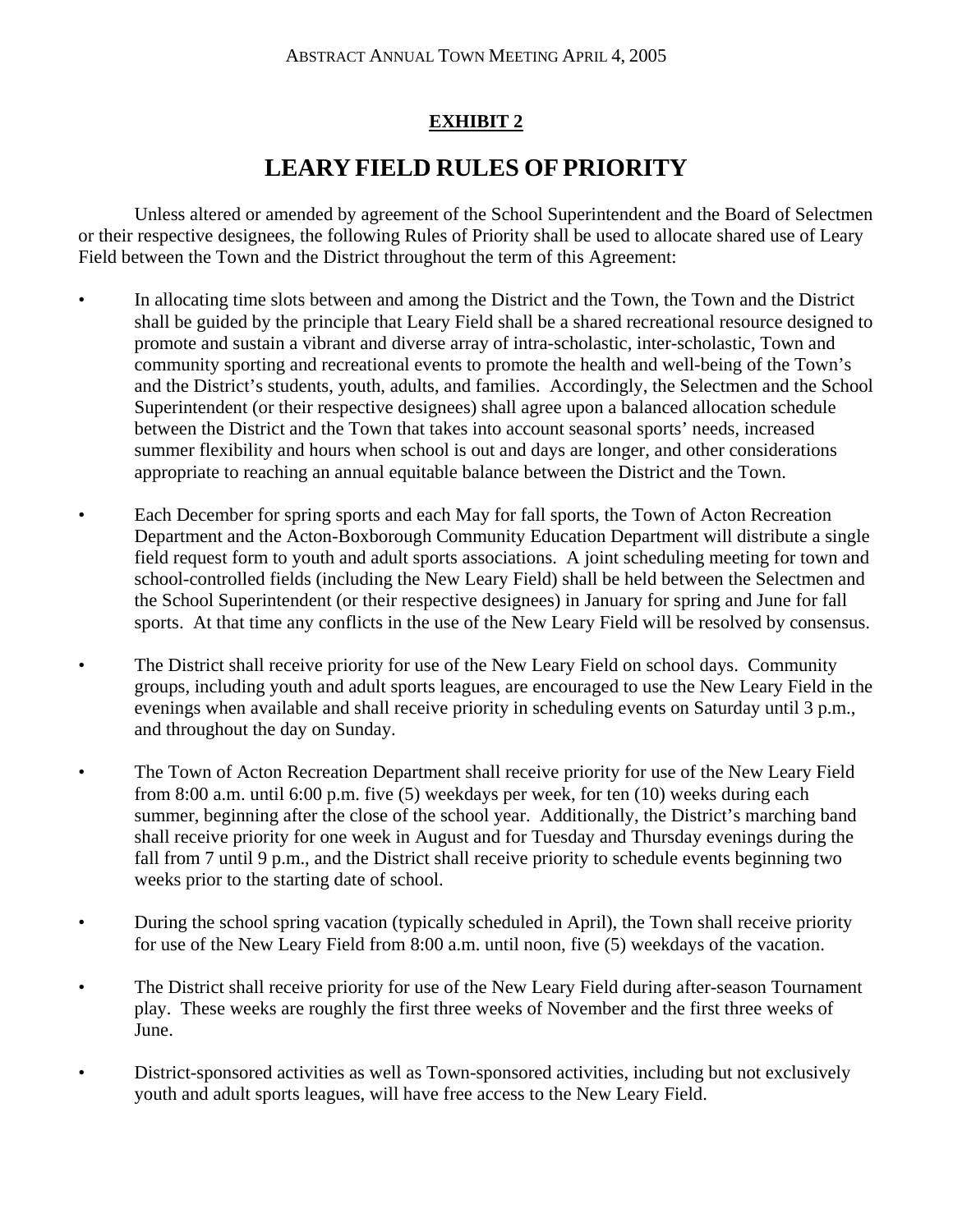- Groups from outside of Acton and the District would be able to use Leary Field, on a space available basis, pursuant to the Field Reservation Rules and Regulations, and sample Field Request Form.
- For any of the time specifically reserved for the use of the Town, the Town reserves its right to waive all or a portion of its time in any year without waiving future years' rights to the same time.

# **EXHIBIT 3**

# **LEARY FIELD RESERVATIONS: RULES AND REGULATIONS**

 The Acton-Boxborough Regional School District and the Town of Acton are proud of our capability to offer our community a shared recreational resource in Leary Field. This resource is designed to promote and sustain a vibrant and diverse array of intra-scholastic, inter-scholastic, Town and community sporting and recreational events to promote the health and well-being of the Town's and the District's students, youth, adults, and families. We welcome community use of Leary Field through the procedure laid out below.

#### **Field Reservations**

Reservations for Leary Field will be made on the following priority classification:

 Class 1 – School athletics and marching band use (priority given on school day afternoons between 2:30 and 6; one week during the month of August; Tuesday and Thursday evenings between 7 and 9 p.m.)

 Class 2 – Community Education-sponsored activities, Town of Acton Recreation Departmentsponsored activities, and youth and adult sports leagues

Class 3 – Acton-Boxborough residents and businesses

 Class 4 – Non-Acton-Boxborough non-profit organizations, and commercial uses (e.g., sports camps sponsored by for-profit organizations)

If restrooms are required, ministerial charges for custodial services will be charged; and night time uses requiring the use of lights will be charged an appropriate ministerial amount per hour for stadium lights..

# **Reservation Procedures**

Twice a year there will be a scheduling meeting with representatives of Class 1-3 users interested in obtaining season permits. This meeting will be held in conjunction with the Acton Recreation Department. Class 1-3 users will be notified as to the time and place of this meeting. At that meeting, all scheduling concerns for the upcoming season will be addressed and the schedule of field use formalized.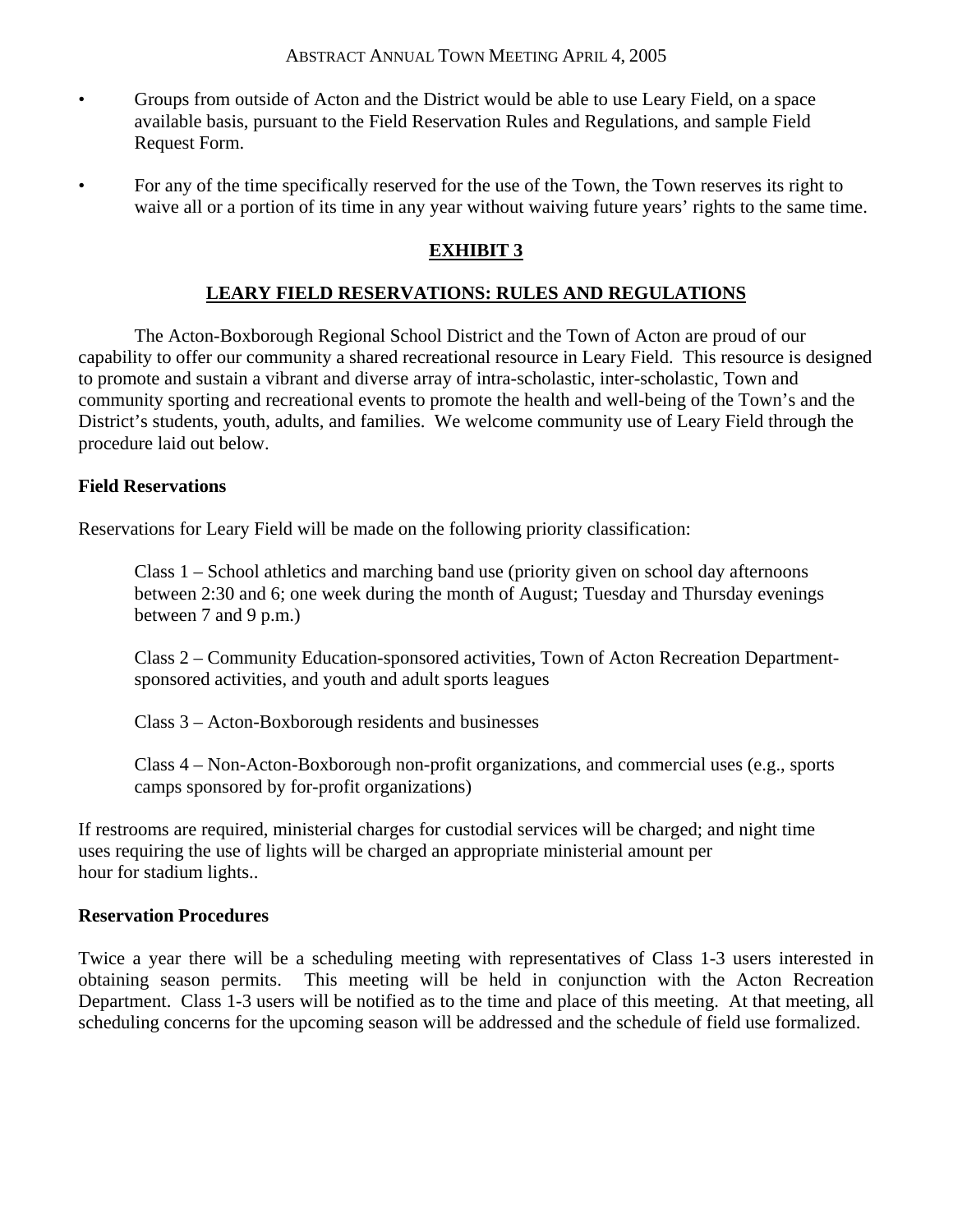#### **Revocation of Field Permits**

The Acton-Boxborough Regional School District and the Town of Acton reserve the right to revoke a field reservation permit under the following conditions:

- 1. Use of alcohol at field site or parking lots.
- 2. Use of other controlled substances at field site or parking lots.
- 3. Excessive litter.
- 4. Cars parked on the field or other grass areas.
- 5. Use of foul or abusive language.
- 6. Other misuses determined by the Acton Recreation Department or the Acton-Boxborough Community Education Department.

Additional field requests made by any individual/team whose permit has been revoked will be denied for the balance of the season. Teams/individuals will be held responsible for any field damage caused by misuse.

#### **EXHIBIT 4**

#### **Memorandum of Inter-Municipal Agreement**

# **MEMORANDUM OF AGREEMENT**

 This Memorandum of Inter-Municipal Agreement is entered into on this \_\_\_\_ day of  $\Box$ , 2005, by and between the ACTON-BOXBOROUGH REGIONAL SCHOOL DISTRICT, a regional school district created under M.G.L. c. 71, §§ 15, et seq., having its principal office at 16 Charter Road, Acton MA 01720 (the "District") and the TOWN OF ACTON, a municipal corporation, having its principal office at Town Hall, 472 Main Street, Acton MA 01720 (the "Town").

- 1. The District and the Town have entered into a certain Inter-Municipal Agreement ("Agreement") on the \_\_\_\_\_\_ day of \_\_\_\_\_\_\_\_\_\_\_\_\_\_\_\_, 2005, with respect to the use of a portion of the Acton-Boxborough Regional School District Central Campus which is owned by the District by Deed(s) dated \_\_\_\_\_\_\_\_\_\_\_\_\_\_\_\_\_\_\_, recorded in the Middlesex South Registry of Deeds at  $Book(s)$  \_\_\_\_\_\_\_\_\_,  $Page(s)$  \_\_\_\_, as set forth in the Agreement.
- 2. The maximum term of the Agreement is twenty-five (25) years.
- 3. The portion of the land subject to the Town's right to use under the Agreement is known as Leary Field.
- 4. This Memorandum of Agreement is not intended to amend or modify, and shall not be deemed or construed as amending or modifying, any of the terms, conditions or provisions of the Agreement, all of which are hereby ratified and affirmed. In the event of a conflict between the provisions of this Memorandum of Agreement and the provisions of the Agreement itself, the provisions of the Agreement shall control.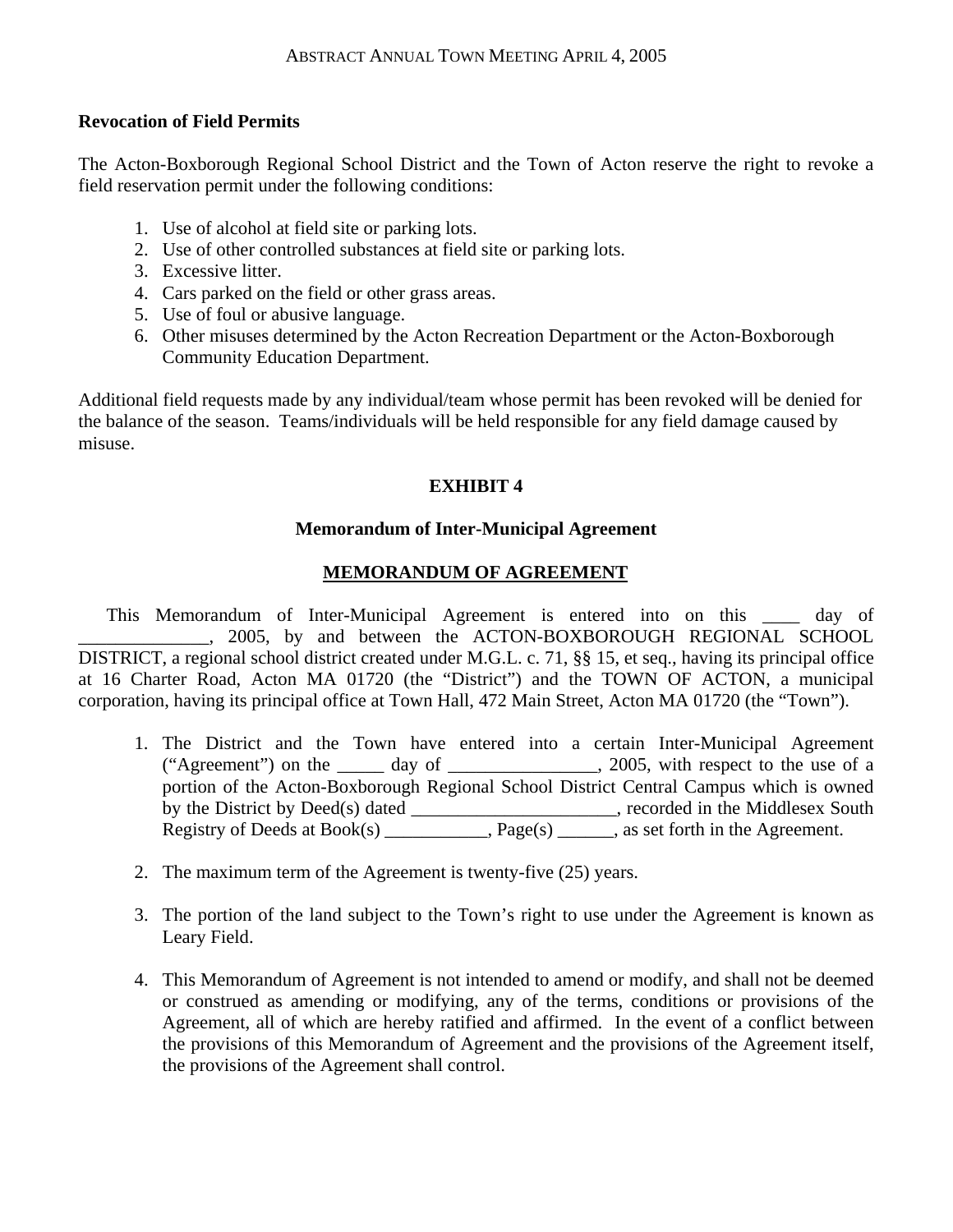**IN WITNESS WHEREOF**, the parties have executed this Memorandum of Agreement of the day and year first above written.

 $\overline{\phantom{a}}$  , and the contract of the contract of the contract of the contract of the contract of the contract of the contract of the contract of the contract of the contract of the contract of the contract of the contrac

Acton-Boxborough Regional School District

William Ryan, Superintendent

#### ACKNOWLEDGEMENT

#### COMMONWEALTH OF MASSACHUSETTS COUNTY OF MIDDLESEX

 On this \_\_\_ day of \_\_\_\_\_, 2005, before me, the undersigned Notary Public, personally appeared William Ryan, Superintendent of the Acton-Boxborough Regional School District ,proved to me through satisfactory evidence of identification, namely my personal knowledge to be the person whose name is signed on the preceding document, and acknowledged to me that he signed it voluntarily for its stated purpose as the foregoing Superintendent of the Acton-Boxborough Regional School District, a regional school district.

\_\_\_\_\_\_\_\_\_\_\_\_\_\_\_\_\_\_\_\_\_\_\_\_\_\_(official signature and seal of notary)

My commission expires  $\frac{1}{2}$  and  $\frac{1}{2}$  and  $\frac{1}{2}$  and  $\frac{1}{2}$  and  $\frac{1}{2}$  and  $\frac{1}{2}$  and  $\frac{1}{2}$  and  $\frac{1}{2}$  and  $\frac{1}{2}$  and  $\frac{1}{2}$  and  $\frac{1}{2}$  and  $\frac{1}{2}$  and  $\frac{1}{2}$  and  $\frac{1}{2}$  and  $\frac$ 

Town of Acton

 $\overline{\phantom{a}}$  , and the contract of the contract of the contract of the contract of the contract of the contract of the contract of the contract of the contract of the contract of the contract of the contract of the contrac

Don P. Johnson, Town Manager

#### ACKNOWLEDGEMENT

#### COMMONWEALTH OF MASSACHUSETTS COUNTY OF MIDDLESEX

 On this \_\_\_ day of \_\_\_\_\_, 2005, before me, the undersigned Notary Public, personally appeared Don P. Johnson, Town Manager of the Town of Acton, proved to me through satisfactory evidence of identification, namely my personal knowledge, to be the person whose name is signed on the preceding document, and acknowledged to me that he signed it voluntarily for its stated purpose as the foregoing Town Manager of the Town of Acton, a municipal corporation.

\_\_\_\_\_\_\_\_\_\_\_\_\_\_\_\_\_\_\_\_\_\_\_\_\_\_(official signature and seal of notary)

My commission expires

**MOTION: Mr. Foster** moves that the Town authorize the Board of Selectmen to enter into an intermunicipal agreement with the Acton-Boxborough Regional School Committee relative to the construction, funding, use and maintenance of the new Leary Field in the form set forth in the Article.

#### **MOTION CARRIES**

**MOTION:** Mr. Hunter moves to adjourn the Annual Town Meeting at 10:48 PM until April 5, 2005 at the Acton-Boxborough Regional High School Auditorium at 7:00 PM.

#### **MOTION CARRIES UNANIMOUSLY**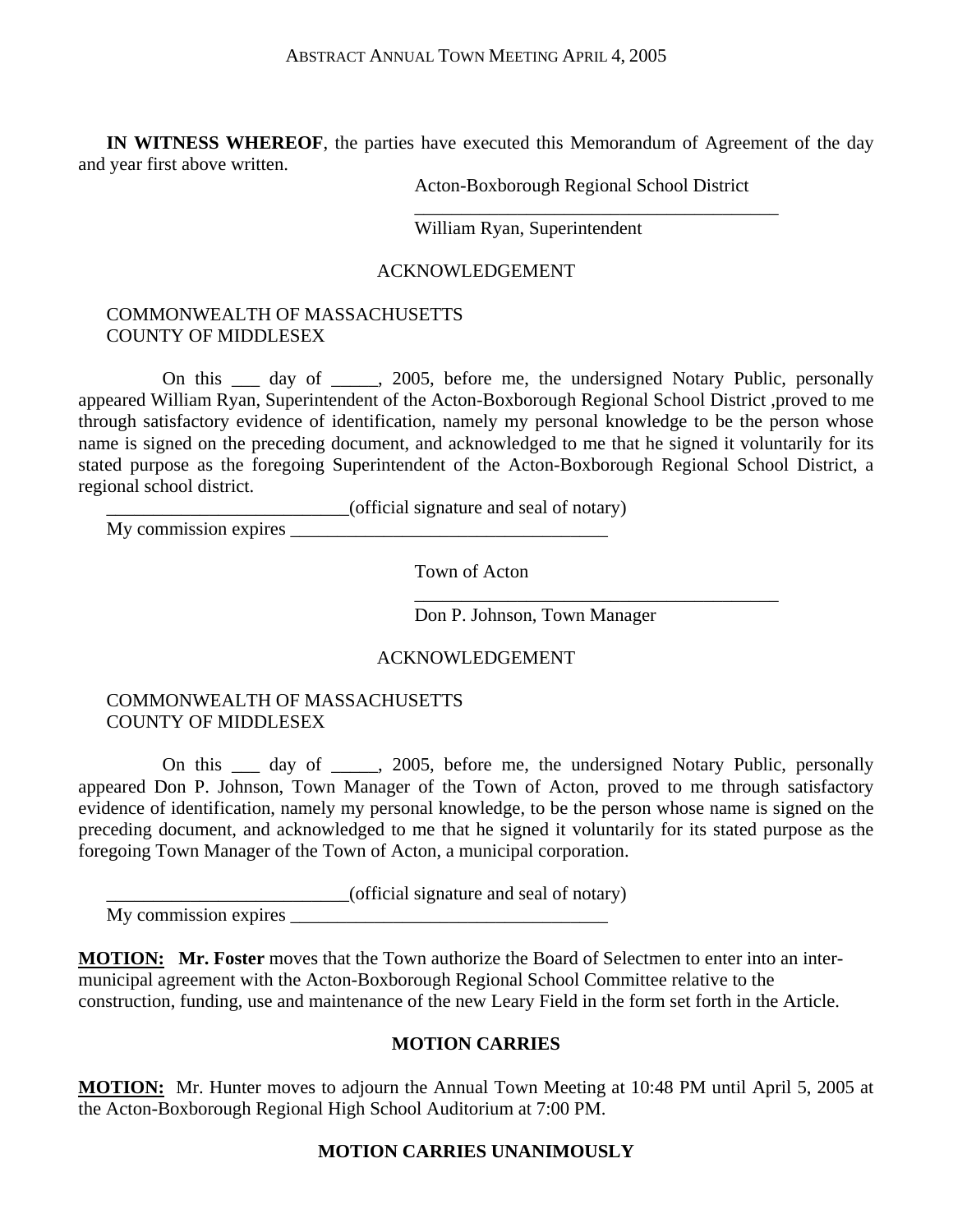# **APRIL 5, 2005**

The Moderator, Mr. MacKenzie, call the adjourned session of the 2005 Annual Town Meeting to order at 7:02 PM.

Mr. Mackenzie recognized the volunteers to all committees and Boards.

#### **ARTICLE 19 \* TOWN BOARD SUPPORT**  (Majority vote) **ACTON-BOXBOROUGH CULTURAL COUNCIL**

To see if the Town will raise and appropriate, or appropriate from available funds, the sum of \$2,000, or any other sum, to be expended by the Town Manager for the ongoing expenses of the Acton-Boxborough Cultural Council for programs in Acton, or take any other action relative thereto.

**MOTION: Mr. Shupert** moves that the Town raise and appropriate \$2,000 for the ongoing expenses of the Acton-Boxborough Cultural Council.

# **CONSENT MOTION CARRIES UNANIMOUSLY**

# **ARTICLE 20 ACTON PUBLIC SCHOOLS BUDGET**

(Majority vote)

To see if the Town will raise and appropriate, or appropriate from available funds, a sum of money to defray the necessary expenses of the Acton Public School System, or take any other action relative thereto.

**MOTION: Mrs. Aliteri** moves that the Town appropriate \$20,479,235, to be expended by the Superintendent of Schools to fund the Acton Public School Budget for the period July 1, 2005 to June 30, 2006, and to raise such amount,

\$20,479,235 be raised and appropriated

# **MOTION CARRIES**

#### **ARTICLE 21 ACTON-BOXBOROUGH REGIONAL SCHOOL DISTRICT ASSESSMENT**  (Majority vote)

To see if the Town will raise and appropriate, or appropriate from available funds, a sum of money to defray the necessary expenses of the Acton-Boxborough Regional School District, or take any other action relative thereto.

**MOTION: Mrs. Ashton** moves that the Town appropriate \$20,649,059 to fund the assessment of the Acton-Boxborough Regional School District for the period July 1, 2005 to June 30, 2006, and to raise such amount,

\$20,649,059 be raised and appropriated.

# **MOTION CARRIES**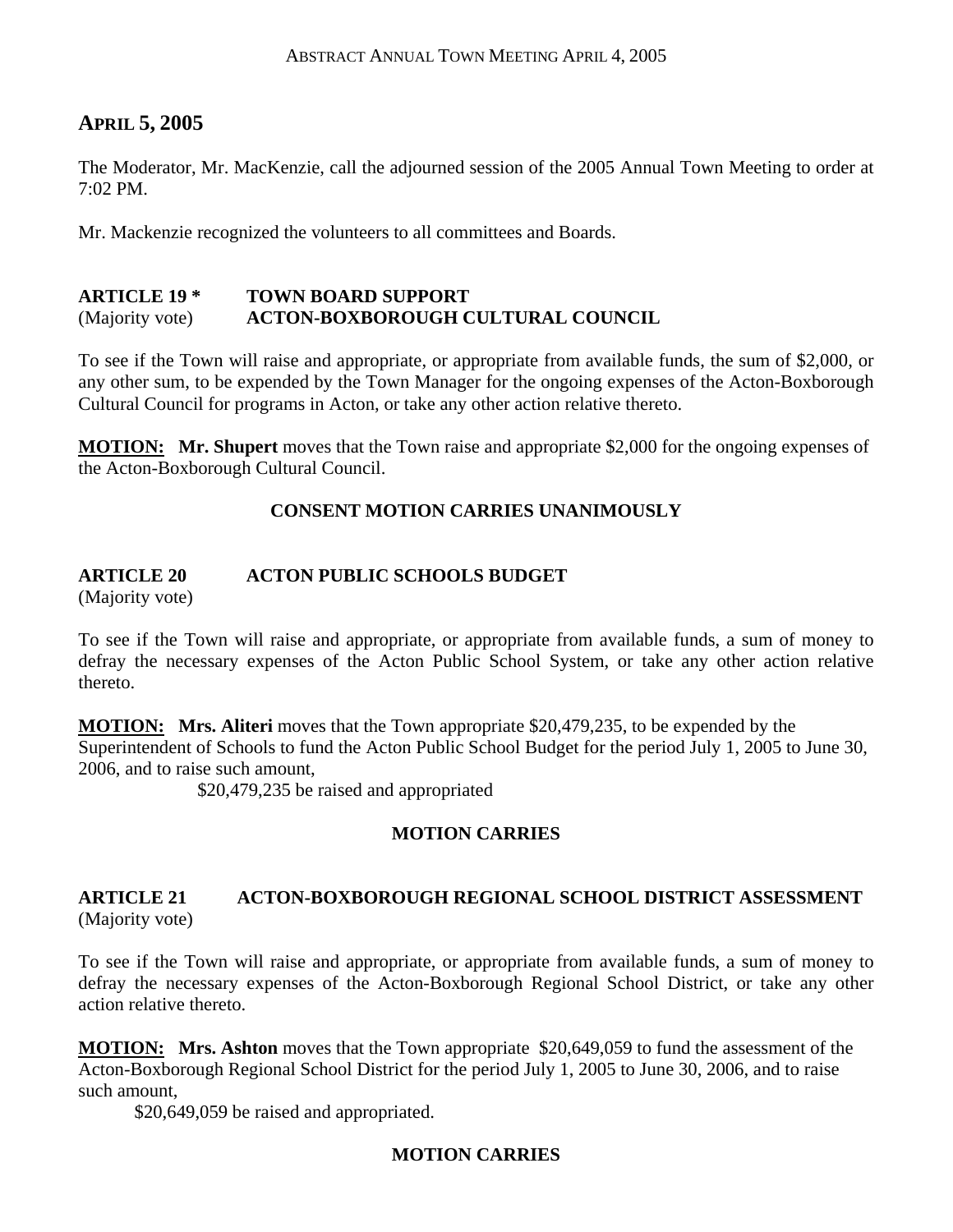# **ARTICLE 22 MINUTEMAN REGIONAL SCHOOL DISTRICT ASSESSMENT**

(Majority vote)

To see if the Town will raise and appropriate, or appropriate from available funds, a sum of money to defray the necessary expenses of the Minuteman Regional Vocational Technical School District, or take any other action relative thereto.

**MOTION: Mr. Olmstead** moves the that the Town appropriate \$779,726 for the expenses of the Minuteman Regional Vocational Technical School District for the period of July 1, 2005 to June 30, 2006, and to raise such amount,

\$779,726 be raised and appropriated.

# **MOTION CARRIES UNANIMOUSLY**

# **ARTICLE 23 AMEND TOWN BYLAWS**  (Majority vote) **RULES AND REGULATIONS FOR 'CARRY-IN' LIQUOR**

To see if the Town will vote to amend the general Bylaws of the Town by adding the following new Chapter T after Chapter S:

# **Chapter T "Carry-In" Intoxicating Beverages Bylaw**

# **1. Definitions**

For purposes of this bylaw, the following terms shall have the following meanings:

"Board" shall mean the Board of Selectmen acting as the Town's local licensing authority for common victuallers under chapter 140 of the General Laws.

"Bylaw" shall mean this bylaw applicable to Carry-In Permission for intoxicating beverages to restaurants operated by common victuallers.

"Carry-In Permission" shall mean permission granted by the Board to a common victualler under this bylaw to allow intoxicating beverages to be brought by patrons and customers into and consumed in a restaurant which is owned, operated, leased, maintained or otherwise controlled by the common victualler.

"Common Victualler" shall mean a person duly licensed under the provisions of chapter 140 of the General Laws to conduct a restaurant.

"Intoxicating Beverages" shall mean intoxicating beverages as defined in chapter 138, section 1 of the General Laws.

"Restaurant" shall mean a restaurant as defined in chapter 138, section 1 of the General Laws.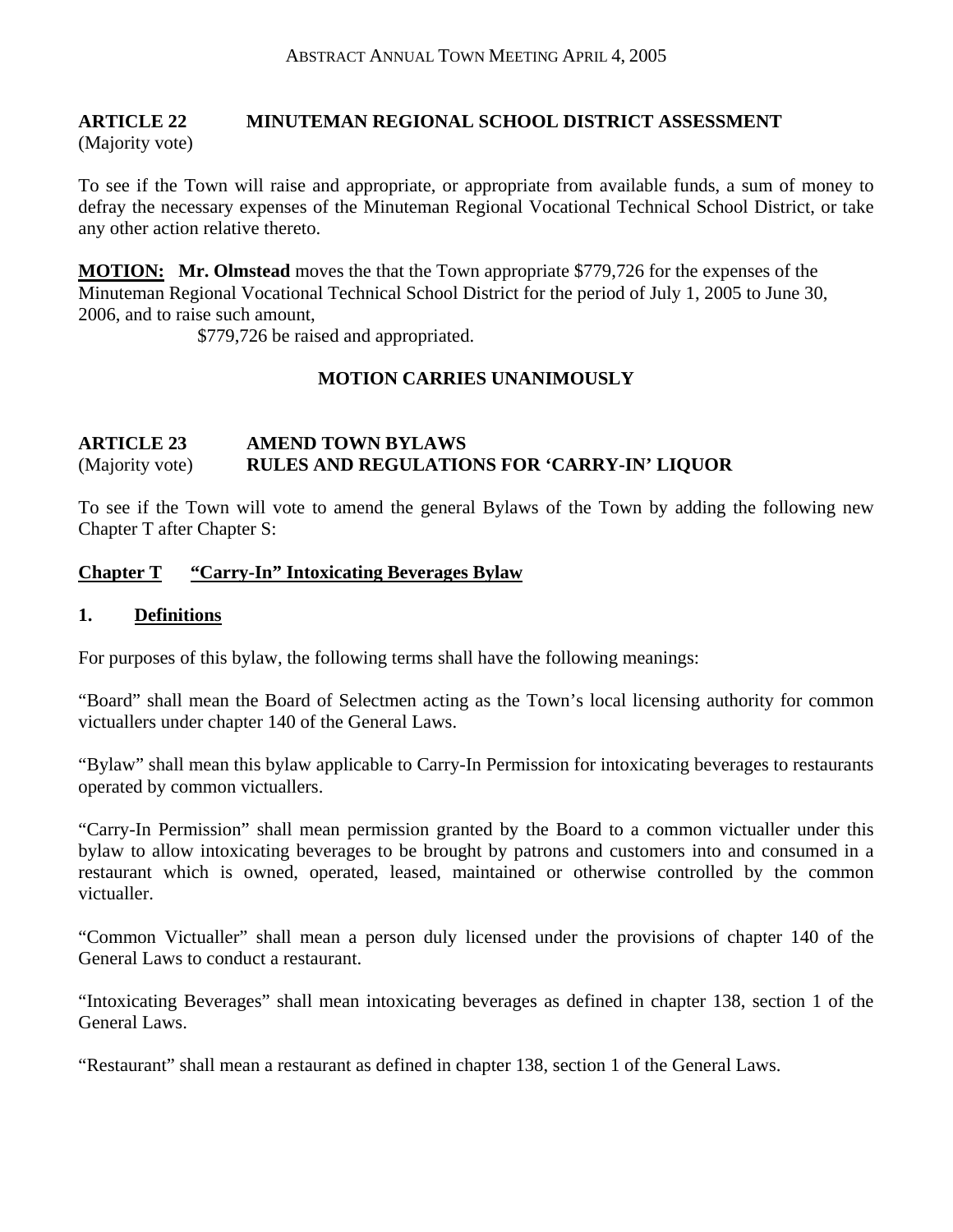# **2. General Rules**

No common victualler shall permit intoxicating beverages to be consumed in a restaurant which is owned, operated, leased, maintained or otherwise controlled by the common victualler except pursuant to a valid license issued under the provisions of chapter 138 of the General Laws or pursuant to and in strict conformity with this bylaw and regulations adopted by the Board pursuant to this bylaw.

#### **3. Carry-In Permission for Intoxicating Beverages**

The Board may grant Carry-In Permission to a common victualler to allow intoxicating beverages to be brought by patrons and customers into and consumed in a restaurant which is owned, operated, leased, maintained or otherwise controlled by the common victualler provided that:

- a. Application for such Carry-In Permission shall be made to the Board at the time of the initial or renewal application for a common victualler's license.
- b. The applicant for such Carry-In Permission shall not be less than twenty-one years of age and must be a person of good character in the Town.
- c. No Carry-In Permission shall be issued to any applicant who has been convicted of a violation of a federal or state narcotic drugs law.
- d. No Carry-In Permission shall be issued to any fast food restaurant, defined as a restaurant with seating but no table service.
- e. No Carry-In Permission shall be issued to any applicant who has a license for the restaurant issued under the provisions of chapter 138 of the General Laws.
- f. No Carry-In Permission shall be issued to any applicant whose license for the restaurant issued under the provisions of chapter 138 of the General Laws has been suspended or revoked, or to any person, firm, corporation, association or other combination of persons affiliated, directly or indirectly, with such licensee through any agent, employee, stockholder, officer or other person, or any subsidiary whatsoever.
- g. Before approving or renewing Carry-In Permission, the Board may cause an examination or examinations to be made of the premises of the applicant or may otherwise review such evidence as the Board deems credible to determine whether such premises comply in all respects with the appropriate definitions of section one and whether activities conducted on the premises comply in all respects with the provisions of this Bylaw. The Board may deny Carry-In Permission or renewal of Carry-In Permission to any applicant where the premises and/or the activities conducted on the premises do not in the Board's judgment so comply.
- h. The Board may refuse to grant Carry-In Permission in certain geographical areas of the Town, where the character of the neighborhood may warrant such refusal.
- i. The common victualler shall comply with any and all conditions imposed by the Board with respect to such Carry-In Permission, including without limitation conditions with respect to hours and days during which such intoxicating beverages may be consumed in the restaurant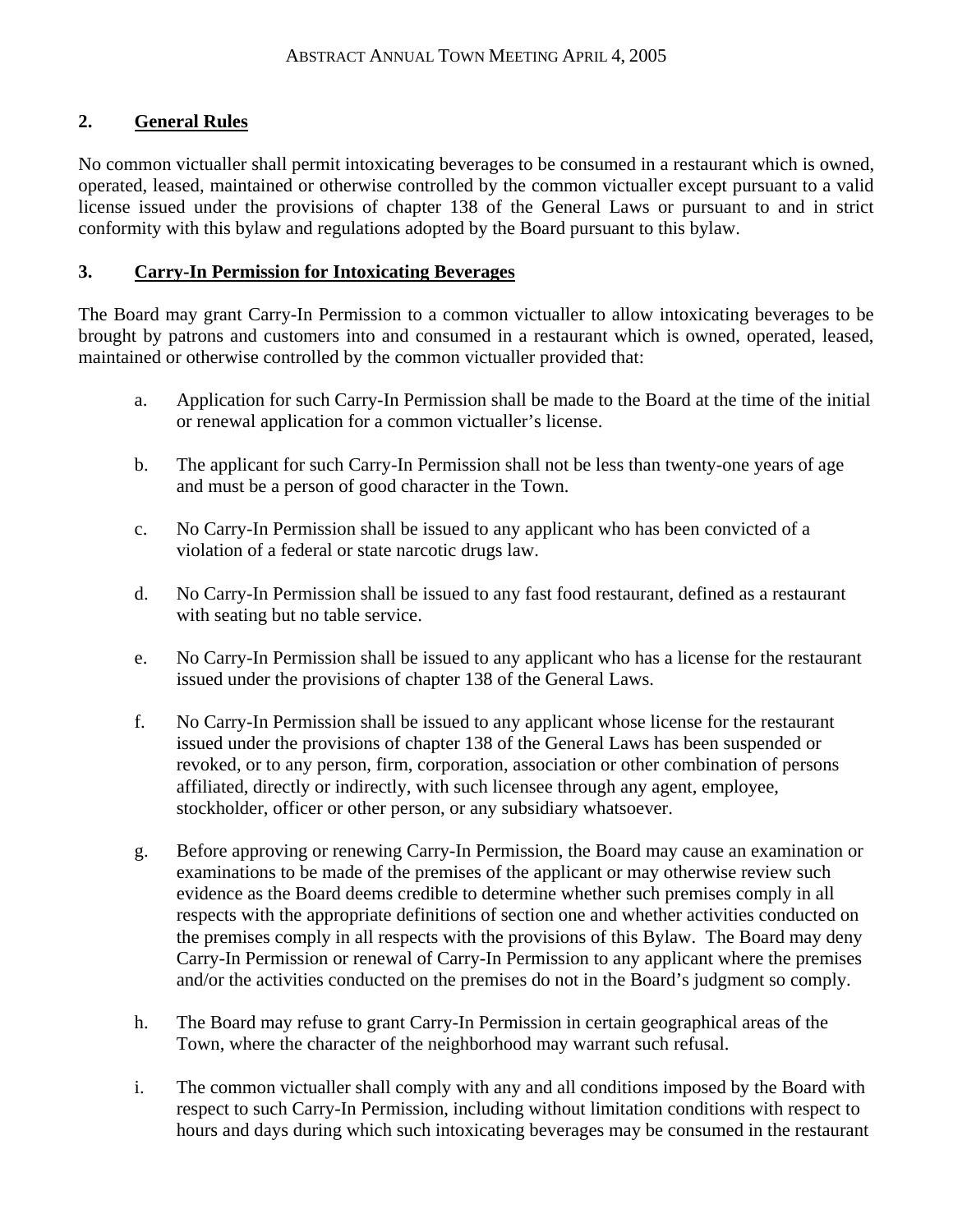and the insurance which shall be carried with respect to operation of the restaurant having Carry-In Permission.

- j. Carry-In Permission under this Bylaw shall be not be transferable between persons or locations except with the advance permission of the Board and then only if consistent with the public interest. Carry-In Permission shall be revocable as provided herein.
- k. Approval of Carry-In Permission under this bylaw shall not create any property rights; rather such permission is authorized solely to serve the public need and in such a manner as to protect the common good.
- l. Every approval of Carry-In Permission under the provisions of this bylaw shall expire on December thirty-first of the year of issue, subject, however, to earlier revocation or cancellation within its term.

### **4. Obligations of A Common Victualler Granted Carry-In Permission for Intoxicating Beverages**

Any common victualler approved for Carry-In Permission shall at all times comply with the following requirements:

- a. The common victualler shall not permit any person under the age of twenty-one to consume intoxicating beverages in the restaurant. Any person bringing or accompanying any person bringing intoxicating beverages into a restaurant having Carry-In Permission shall, upon request of the common victualler, an Acton police officer, or an agent of the Board, state his name, age, and address, and produce a valid identification document. The common victualler shall verify by appropriate picture identification that any patrons and customers consuming such intoxicating beverages in the restaurant are twenty-one years of age or older. Any common victualler, or agent or employee thereof, under this bylaw who reasonably relies on a valid operator's license issued by the registry of motor vehicles pursuant to section eight of chapter ninety, a valid liquor purchase identification card issued pursuant to chapter 138, section 34B, a valid passport issued by the United States government or by the government of a foreign country recognized by the United States government, or a valid United States issued military identification card, for proof of a person's identity and age shall not suffer any modification, suspension, revocation or cancellation of its Carry-In Permission or common victuallers license by virtue of that individual's under-age drinking in the restaurant.
- b. The common victualler shall only allow intoxicating beverages to be consumed in the dining room or dining rooms of the restaurant.
- c. The common victualler shall ensure that intoxicating beverages are not consumed in the restaurant by customers or patrons so as to cause or contribute to their becoming unruly and/or a danger to themselves or others either in the restaurant or on the public ways upon leaving the restaurant. The common victualler is hereby authorized to confiscate all remaining intoxicating beverages from any patrons or customers who appear to present a danger of becoming unruly and/or becoming a danger to themselves or others either in the restaurant or on the public ways by virtue of the consumption of intoxicating beverages.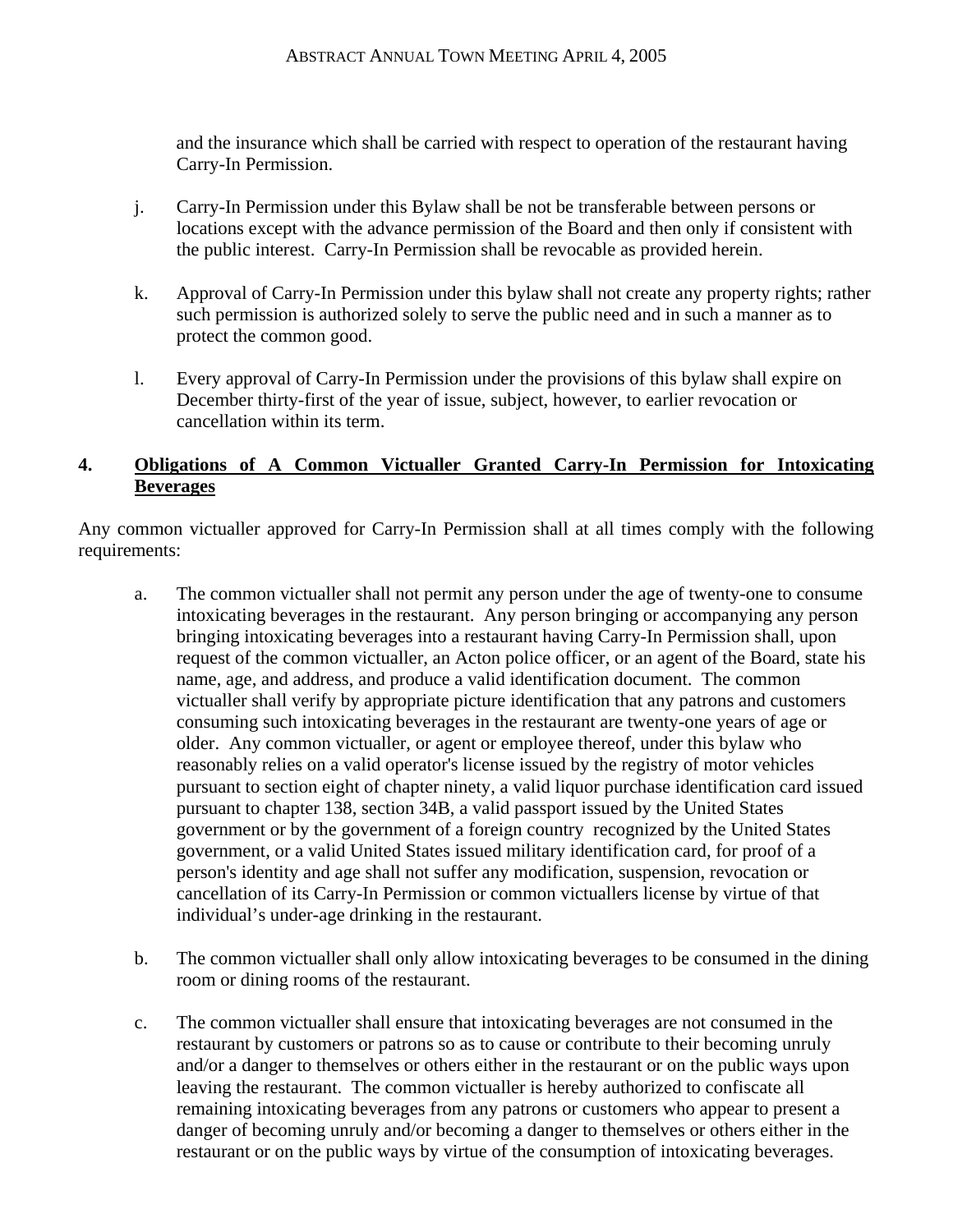Any customers or patrons of a restaurant with Carry-In Permission shall be deemed at all times to consent to such confiscation if deemed necessary by the common victualler.

d. The common victualler shall immediately report to the Acton Police Department any situation in which customers or patrons consuming alcohol in the restaurant appear to present a danger to themselves or others either in the restaurant or on the public ways by virtue of the consumption of intoxicating beverages.

# **5. Regulations**

The board may promulgate rules and regulations not inconsistent with the provisions of this bylaw for clarifying, carrying out, enforcing, implementing and preventing violations of, all and any of its provisions. Without limitation, the Board may make regulations (a) limiting the number of approvals for Carry-In Permission to be issued under this Bylaw, (b) determining the fee to be charged for Carry-In Permission under this bylaw, which fee shall not be more than double the license fee for a common victualler's license, (c) determining the method and frequency of inspection of the premises and method of carrying on the business of any common victualler having Carry-In Permission hereunder, and (d) for the proper and orderly conduct of any business having Carry-In Permission hereunder.

# **6. Penalties for Violation**

Violation by a common victualler of this Bylaw or any regulation promulgated by the Board pursuant to this Bylaw shall be punishable by a fine of three hundred dollars per offense. Each day a violation continues shall be considered a separate offense.

Any person bringing intoxicating beverages into or consuming intoxicating beverages in a restaurant having Carry-In Permission shall be punished by a fine of three hundred dollars per offense for any of the following violations of this bylaw: (a) refusing, upon request of the common victualler, an Acton police officer, or an agent of the Board, to state his name, age, and address, and produce a valid identification document, (b) stating in response to such request a false name, age, or address, including a name or address which is not his name or address in ordinary use, (c) producing or displaying in response to such request a false or fraudulent identification document, (d) refusing to allow the common victualler to confiscate remaining intoxicating beverages under Section 4(c), or (e) acting in a manner dangerous to himself or others in the restaurant.

Any sums of money collected as fines shall be paid forthwith into the general revenues of the Town.

# **7. Suspension, etc., of Carry-In Permission**

The Board may suspend, modify, cancel, deny, refuse to renew, or revoke Carry-In Permission for any violation of this Bylaw or any regulation promulgated by the Board pursuant to this Bylaw

The Board may suspend, modify, cancel, deny, refuse to renew, or revoke a common victualler's license in the event a common victualler has committed multiple, willful, or repeated violations of this Bylaw or any regulation promulgated by the Board pursuant to this Bylaw.

In case of suspension, modification, cancellation, denial, refusal to renew, or revocation of any Carry-In Permission or any license as aforesaid, no abatement or refund of any part of the fee paid therefor shall be made.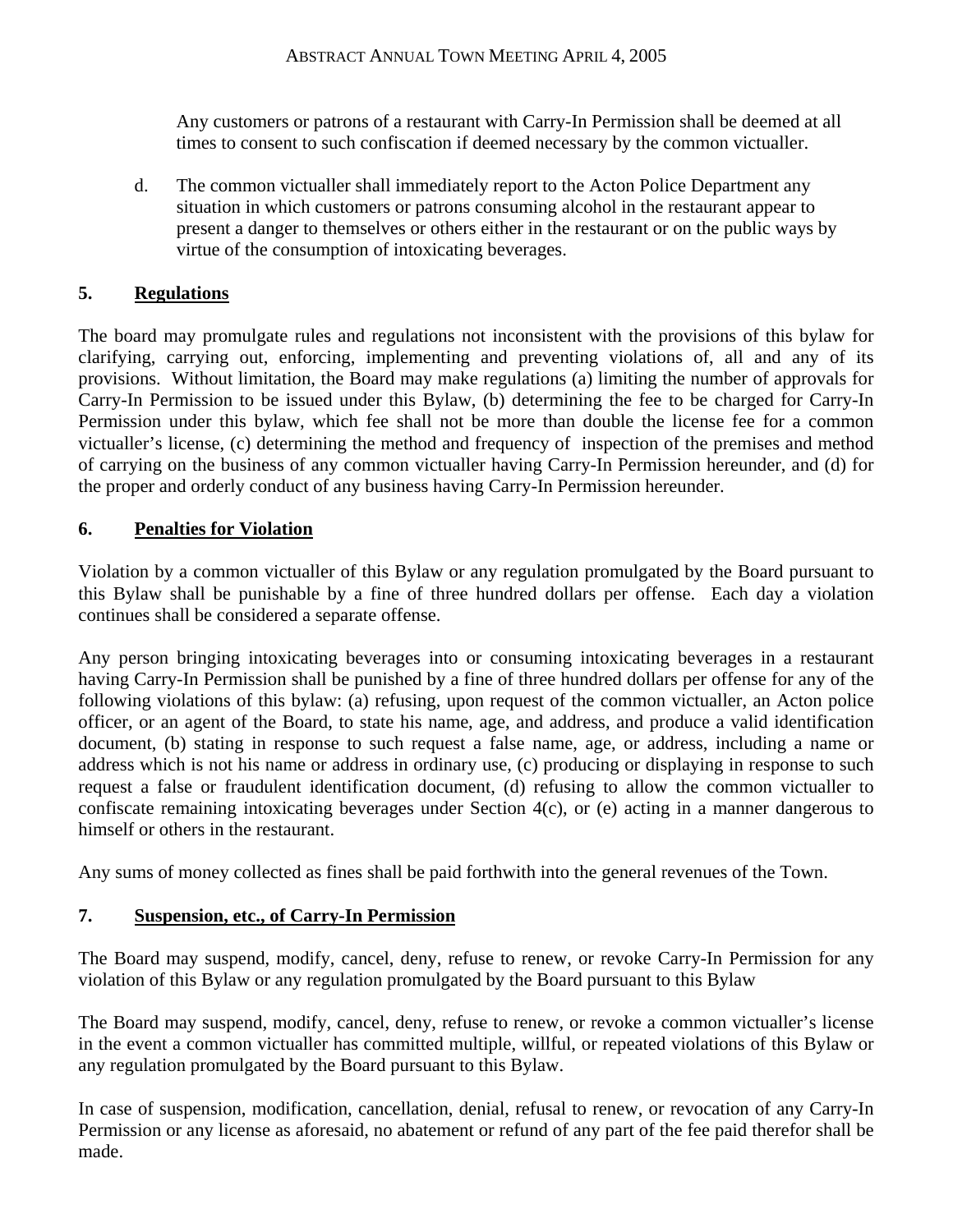#### **8. Severability**

In case any section, paragraph or part of this chapter be for any reason declared invalid or unconstitutional by any court of last resort, every other section, paragraph or part shall continue in full force and effect.

#### **9. Effective Date**

This chapter shall take effect in accordance with M.G.L. c.40, § 32.

Or take any other action relative thereto.

**MOTION: Mr. Shupert** moves that the Town adopt the bylaw amendments as set forth in the Article.

# **MOTION CARRIES UNANIMOUSLY**

#### **ARTICLE 24 AMEND TOWN BYLAWS**  (Majority vote) **NON-CRIMINAL DISPOSITION FOR 'CARRY-IN' BYLAW**

To see if the Town will vote to amend Section E45 (Non-Criminal Disposition) of Chapter E (the General Public Regulations) of the Bylaws of the Town by adding the following to the list of bylaws, rules and regulations included within the scope of the Non-Criminal Disposition bylaw:

Chapter T, sections 1-9: "Carry-In" Intoxicating Beverages Bylaw, and any regulations adopted by the Board of Selectmen pursuant to said bylaw – enforcing person – regular police officer – Fine \$300.00, each offense,

or take any other action relative thereto.

**MOTION: Mr. Shupert** moves that the Town adopt the bylaw amendments as set forth in the Article.

# **MOTION CARRIES**

#### **ARTICLE 25A AMEND ZONING BYLAW – AMATEUR RADIO INSTALLATION**  (Two-thirds vote)

*[Notes in italic print are not part of the article but are intended for explanation only]* To see if the Town will vote to amend the zoning bylaw as follows:

- A. Insert under section 3.2 General Uses, a new use definition as sub-section 3.2.4 as follows:
	- 3.2.4 Amateur Radio Installation One or more antennas or antenna STRUCTURES owned and used exclusively by an amateur radio operator with a valid and current amateur radio operator's license issued by the Federal Communications Commission (FCC), subject to the following restrictions and limitations: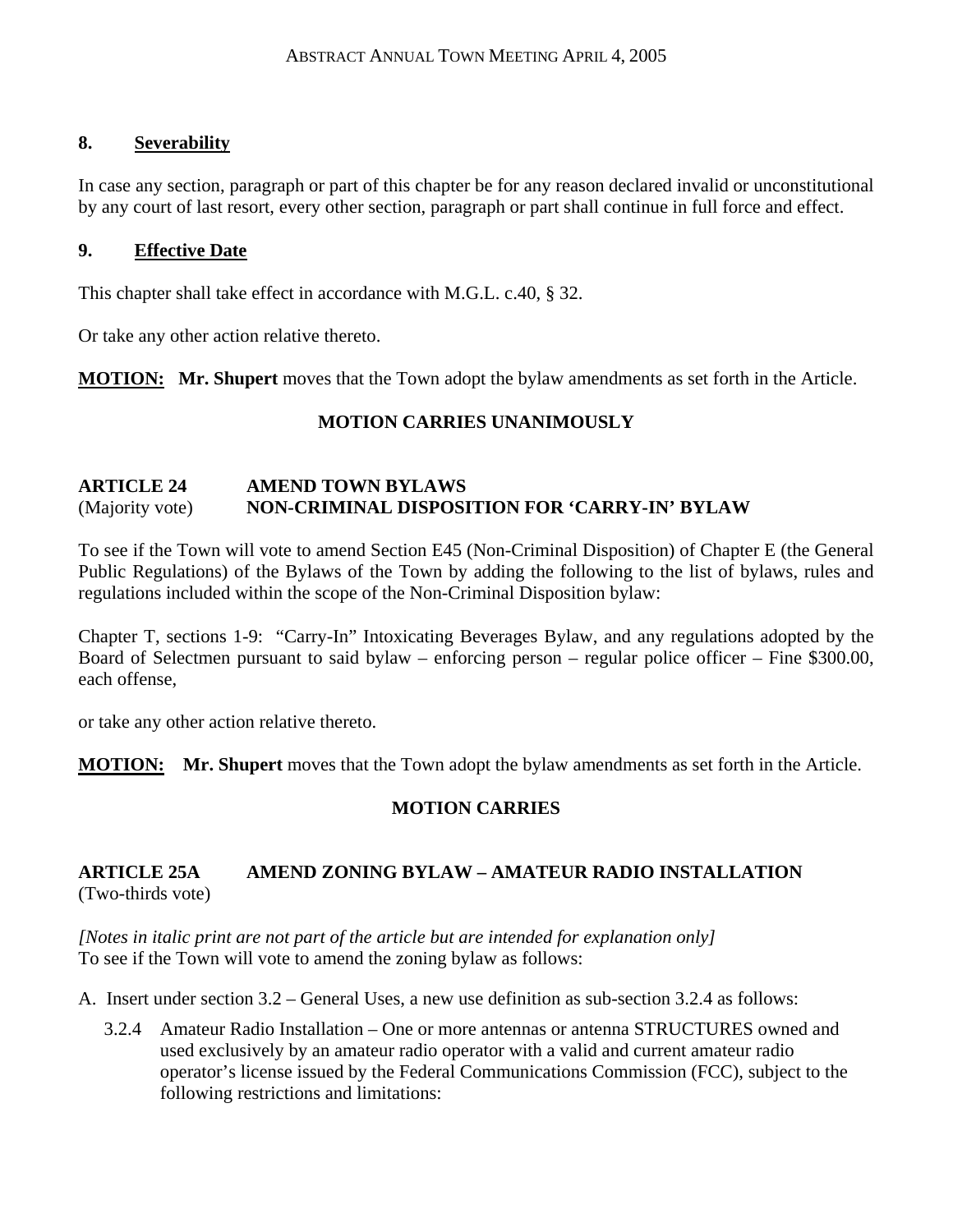- 3.2.4.1 No antennas and antenna STRUCTURES shall be located in the front yard of a principal BUILDING as defined in Section 5.2.4.
- 3.2.4.2 The operator of the Amateur Radio Installation, or the owner of the LOT, shall dismantle and remove the antennas or antenna STRUCTURES within one year after the cessation of a FCC-licensed operator's ownership or tenancy, or the expiration or rescission of the operator's FCC license.
- 3.2.4.3 The base of an antenna or antenna STRUCTURE shall be surrounded by a fence with a locked gate or shall be equipped with an effective anti-climb device.
- B. Insert under section 3 Table of Principal Uses, a new line 3.2.4 as follows:

| <b>RESIDENTIAL DISTRICTS</b> |                                  |                |                                       |             |        |           | <b>VILLAGE DISTRICTS</b> |         |              | <b>OFFICE</b><br><b>DISTRICTS</b> |              |              |        |
|------------------------------|----------------------------------|----------------|---------------------------------------|-------------|--------|-----------|--------------------------|---------|--------------|-----------------------------------|--------------|--------------|--------|
|                              | PRINCIPAL USES                   | $R-2$<br>$R-8$ | $R-4$<br>$R - 8/4$<br>$R-10$ $R-10/8$ | $R-A$       | $R-AA$ | <b>VR</b> | ЕA                       | $EAV-2$ | <b>NAV</b>   | <b>SAV</b>                        | <b>WAV</b>   | $OP-1$       | $OP-2$ |
| $3.2^{\circ}$                | <b>GENERAL USES</b>              |                |                                       |             |        |           |                          |         |              |                                   |              |              |        |
| 3.2.4                        | Amateur<br>Radio<br>Installation |                | $\mathbf{v}$                          | $\mathbf v$ |        |           | v                        | v       | $\mathbf{v}$ | $\mathbf v$                       | $\mathbf{v}$ | $\mathbf{v}$ | v      |

|       |                                  |    | <b>BUSINESS</b><br><b>DISTRICTS</b> |           |    |    | <b>INDUSTRIAL DISTRICTS</b> |             |    | SP.<br>DIST. |                            |
|-------|----------------------------------|----|-------------------------------------|-----------|----|----|-----------------------------|-------------|----|--------------|----------------------------|
|       | PRINCIPAL USES                   | KC | LB                                  | <b>PM</b> | GI | LI | $LI-1$                      | <b>SM</b>   | TD | <b>ARC</b>   | <b>SITE</b><br><b>PLAN</b> |
|       | 3.2 GENERAL USES                 |    |                                     |           |    |    |                             |             |    |              |                            |
| 3.2.4 | Amateur<br>Radio<br>Installation | v  | v                                   | v         | Y  | v  | v                           | $\mathbf v$ | v  | v            | NR                         |

- C. Delete section 3.10.3 Applicability of Special Requirements for Wireless Communication Facilities, and replace it with a new section 3.10.3 as follows:
	- 3.10.3 Applicability This section 3.10 shall apply only to reception and transmission facilities for the purpose of personal wireless communication services identified in the Federal Telecommunications Act of 1996. Nothing in this section shall be construed to regulate or prohibit customary installations for the reception of wireless communication signals at home or business locations, or Amateur Radio Installations as defined in section 3.2.4.

*[Note: Section 3.10.3 currently states as follows:* 

*3.10.3 Applicability – This section 3.10 shall apply only to reception and transmission facilities for the purpose of personal wireless communication services identified in the Federal Telecommunications Act of 1996. Nothing in this Bylaw shall be construed to regulate or prohibit customary installations for the reception of wireless communication signals at home or business locations, and nothing in this Bylaw shall be construed to regulate or prohibit an antenna installed solely for use by a federally licensed amateur radio operator, provided that the height of such antenna does not exceed applicable height limitations and, if freestanding, that it is set back from all LOT lines at least the distance equal to its height, but not less than the otherwise applicable minimum yard requirement.]*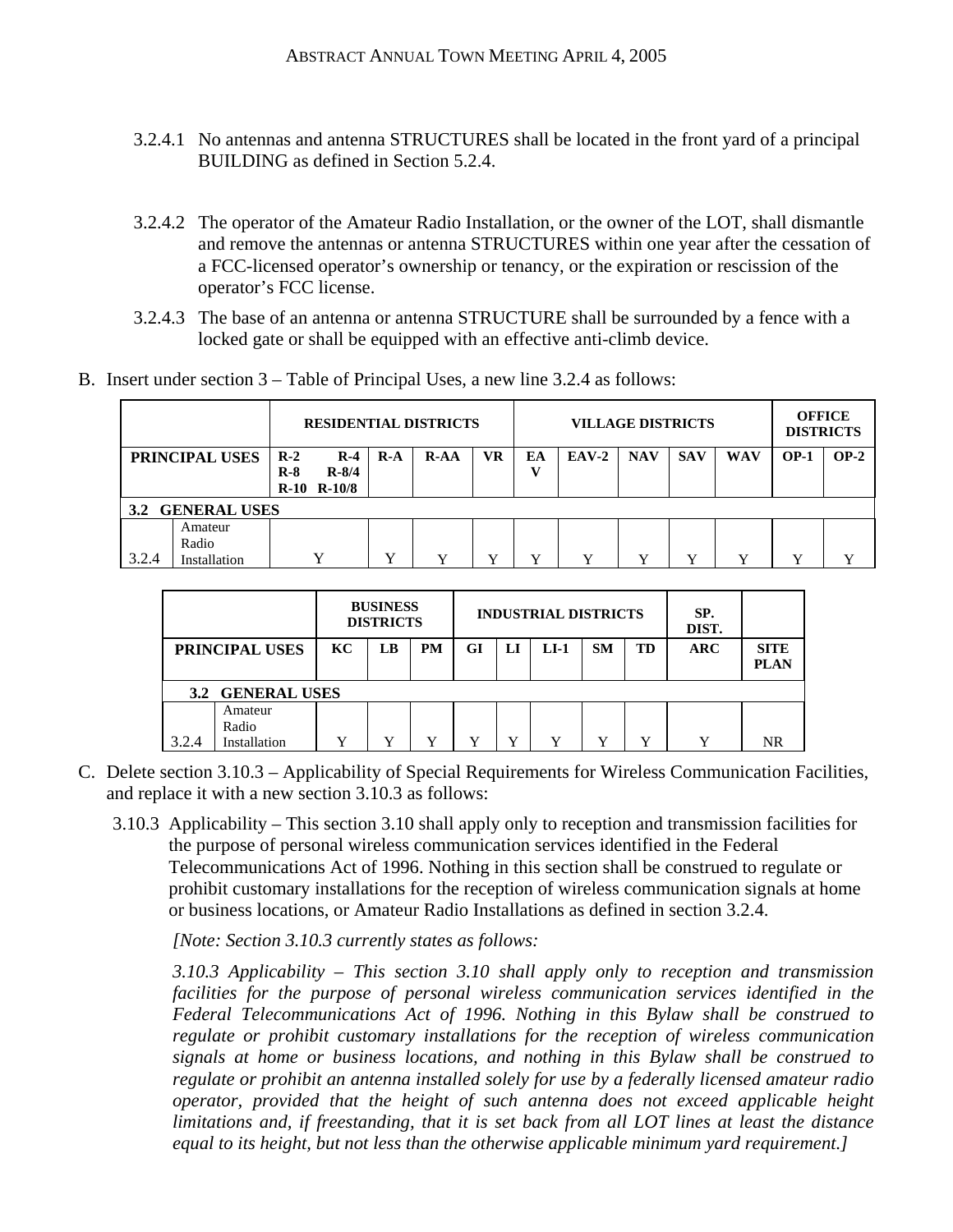D. In section 4.3.6.3 – Treatment and Renovation of Runoff, add the following sentence at the end of the section:

"This section shall not apply to Amateur Radio Installations."

*[Note: Section 4.3.6.3 currently reads:* 

*4.3.6.3 Treatment and Renovation of Runoff – All water runoff from IMPERVIOUS COVERS shall be funneled into gas trap catch basins. In addition, the first (1st) inch of every storm event shall be directed into a retention pond(s), where it shall be retained for an average of at least 3 days prior to recharge into the ground or discharge from the site. The retention pond(s) shall be exposed to sunlight, vegetated, and lined with soil featuring a permeability of 0.0001 cm/sec (0.1417 in/hr) or less. A DIVERSION BOX shall direct all water, which falls onto the site in excess of one (1) inch during a single storm event, toward additional storage, direct infiltration, or discharge from the site. Alternate methods of runoff treatment and renovation may be approved by the Special Permit Granting Authority if the Special Permit Granting Authority determines the intent of this Section is met.]* 

- E. Insert in section 8 Nonconforming Lots, Uses, Structures, and Parking; Exemptions; a new subsection 8.10 as follows:
	- 8.10 Exemption for Amateur Radio Installations The limitations of this Zoning Bylaw pertaining to the height of BUILDINGS and STRUCTURES and the requirements for a minimum number of parking spaces in Section 6.3 shall not apply to Amateur Radio Installations as defined in Section 3.2.4.
- F. Insert in section 9B.4 Allowed Uses in a Senior Residence Development, a new subsection 9B.4.9 as follows:
	- 9B.4.9 Amateur Radio Installations.

, or take any other action relative thereto.

**MOTION: Mr. Schaffner** moves that the Town adopt the zoning bylaw amendments as set forth in the Article.

#### **(2/3 MAJORITY) 83 FAVOR - 93 AGAINST**

#### **MOTION LOST**

# **ARTICLE 25B AMEND ZONING BYLAW – AMATEUR RADIO INSTALLATION**  (Two-thirds vote)

*[Notes in italic print are not part of the article but are intended for explanation only]* To see if the Town will vote to amend the zoning bylaw as follows:

A. Insert under section 3.8.3 – Accessory Uses permitted in any Zoning District, a new sub-section 3.8.3.6 as follows: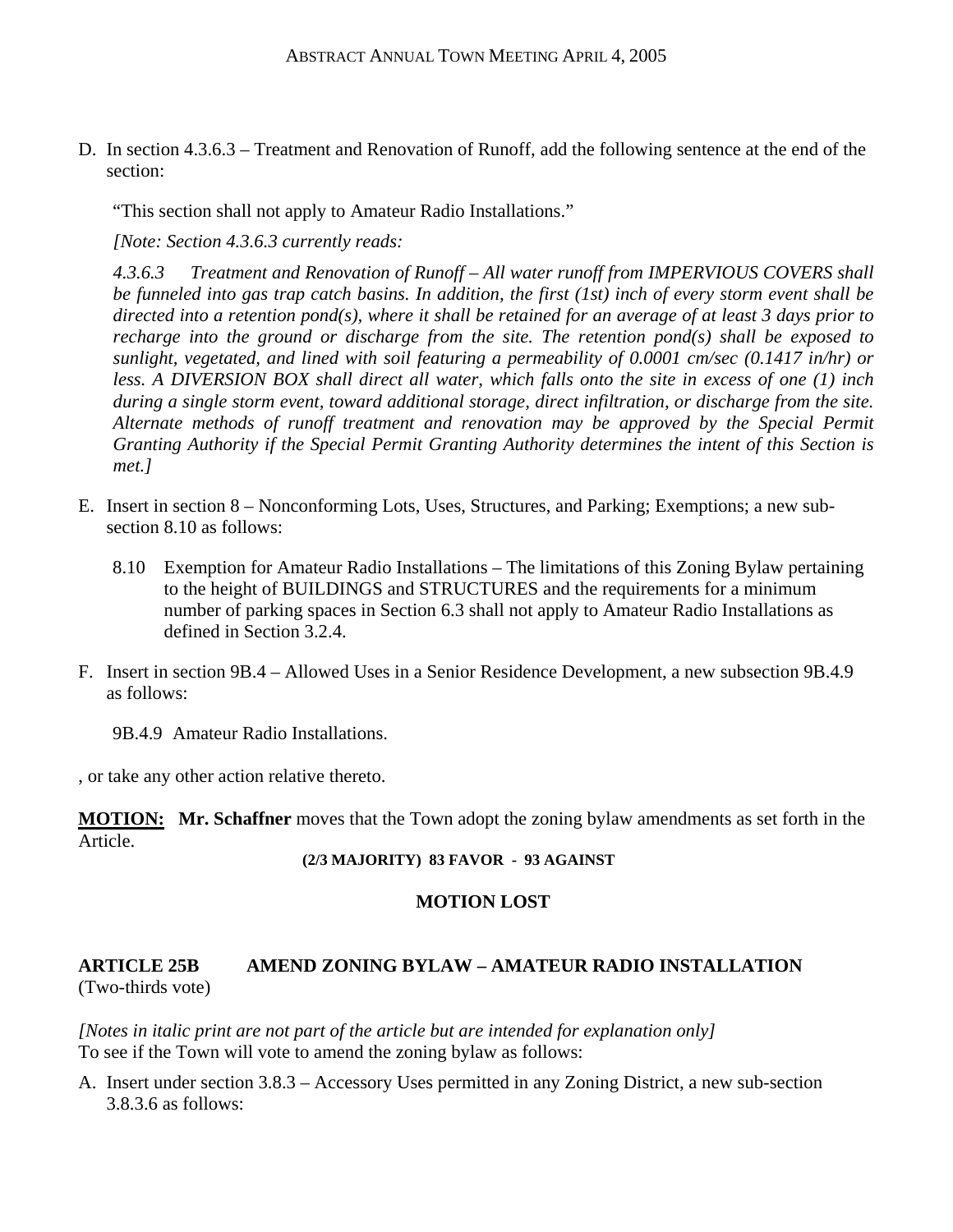- 3.8.3.6 Not more than one Amateur Radio Tower, or in the case of a licensed amateur radio operator utilizing a long wire horizontal antenna system not more than two Amateur Radio Towers, on a LOT, inclusive of all antennas, appurtenances, support STRUCTURES, anchors, and guys, subject to the following requirements:
	- a) The Tower(s) shall be owned and operated by an amateur radio operator who is licensed by the Federal Communications Commission (FCC).
	- b) The operator of the Tower(s) or the owner of the LOT shall dismantle and remove the Tower(s) within one year after the cessation of the FCC-licensed operator's ownership or tenancy, or the expiration or rescission of the operator's FCC license.
	- c) Tower height shall not exceed 100 feet from ground level when fully extended, including all antennas and appurtenances.
	- d) A Tower is prohibited in the front yard of the principal BUILDING or BUILDINGS on the LOT as defined in section 5.2.4.
	- e) In Residential Districts, any Tower shall be set back at least 30 feet from all side and rear LOT lines regardless of the otherwise applicable yard requirements, except when:
		- i. The Tower, even when extended, does not exceed the maximum height limit for STRUCTURES; or
		- ii. The tower is directly attached to the side or rear of the principal BUILDING or BUILDINGS on the LOT and complies with the minimum side and rear yard requirements for STRUCTURES.

Anchors and guys must in all cases only comply with the minimum side and rear yard requirements that are otherwise applicable to STRUCTURES.

- f) The base of any Tower shall be surrounded by a fence with a locked gate or shall be equipped with an effective anti-climb device.
- g) No portion of any Tower shall be utilized as a sign or have signage attached to it.
- h) No portion of any Tower shall be illuminated or have lights attached to it unless required by the Federal Aviation Administration.
- i) The Board of Appeals may, by special permit, on a case-by-case basis, allow more than one Amateur Radio Tower or in the case of a long wire horizontal antenna system more than two Amateur Radio Towers on a LOT (3.8.3.6.a), an Amateur Radio Tower height higher than 100' (3.8.3.6.c), an Amateur Radio Tower or Towers in the front yard of the LOT provided that an alternate location on the LOT is not feasible (3.8.3.6.d), and/or a set back of less than 30 feet from side and/or rear LOT lines (3.8.3.6.e) where (1) such relief is demonstrated by the applicant to be necessary to reasonably and effectively accommodate amateur radio communications by the federally licensed amateur radio owner/operator of the Amateur Radio Tower(s) and such relief would not result in a substantial adverse health, safety, or aesthetic impact upon the neighborhood in the vicinity of the Amateur Radio Tower(s), or (2) denial of such relief would otherwise result in a demonstrated violation of applicable Federal Communications Commission (FCC) regulations and/or Massachusetts General Law Ch. 40A, s. 3. In acting on petitions under this section, the Board of Appeals shall apply this bylaw in a manner that reasonably allows for sufficient height of an Amateur Radio Tower or Towers so as to effectively accommodate amateur radio communications by federally licensed amateur radio operators and constitute the minimum practicable regulation necessary to accomplish the legitimate purposes of the bylaw for the protection of health, safety, and aesthetics.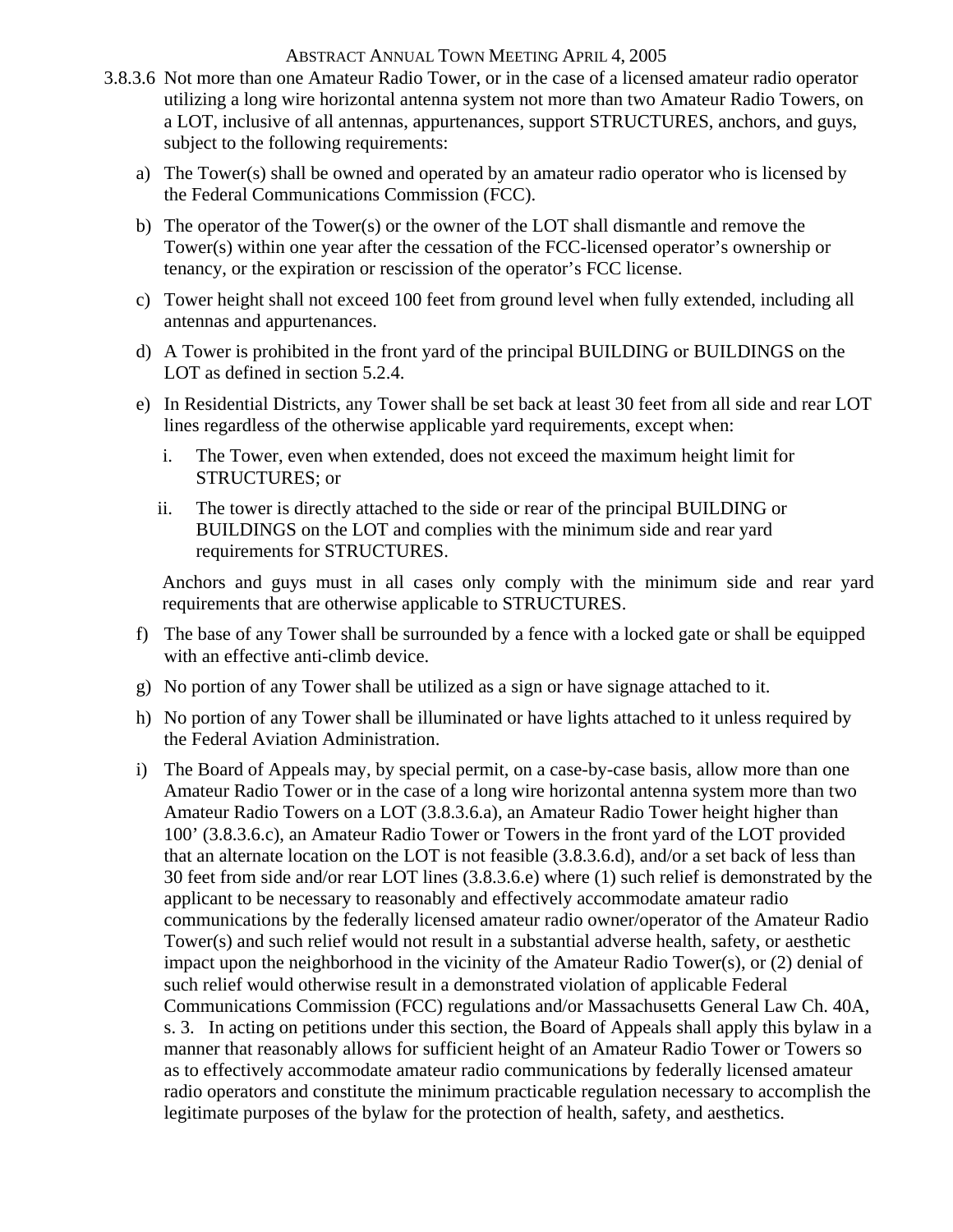- B. Delete section 3.10.3 Applicability of Special Requirements for Wireless Communication Facilities, and replace it with a new section 3.10.3 as follows:
	- 3.10.3 Applicability This section 3.10 shall apply only to reception and transmission facilities for the purpose of personal wireless communication services identified in the Federal Telecommunications Act of 1996. Nothing in this Bylaw shall be construed to regulate or prohibit customary installations for the reception of wireless communication signals at home or business locations, and nothing in this Bylaw shall be construed to regulate or prohibit a tower or antenna installed solely for use by a federally licensed amateur radio operator. For regulations on Amateur Radio Towers see section 3.8.3.6 of this Bylaw.

*[Note: Section 3.10.3 currently states as follows:* 

*3.10.3 Applicability – This section 3.10 shall apply only to reception and transmission*  facilities for the purpose of personal wireless communication services identified in the *Federal Telecommunications Act of 1996. Nothing in this Bylaw shall be construed to regulate or prohibit customary installations for the reception of wireless communication signals at home or business locations, and nothing in this Bylaw shall be construed to regulate or prohibit an antenna installed solely for use by a federally licensed amateur radio operator, provided that the height of such antenna does not exceed applicable height limitations and, if freestanding, that it is set back from all LOT lines at least the distance equal to its height, but not less than the otherwise applicable minimum yard requirement.]* 

Or take any other action relative thereto.

**MOTION:** Mr. Hunter moves that the Town adopt the zoning bylaw amendments as set forth in the Article.

**(2/3 MAJORITY) TELLER COUNT - FAVOR 140 - AGAINST - 54** 

# **MOTION CARRIES 2/3 VOTE**

# **ARTICLE 26 \* AMEND ZONING BYLAW – HOUSEKEEPING**

(Two-thirds vote)

To see if the Town will vote to amend the zoning bylaw as follows *[Notes in italic print are not part of the article but are intended for explanation only]*:

- A. Amend section 2.2 by changing "January 2001" to "April 2005" in the first and fourth bullets.
- B. Delete section 4.4.8.1 (local preference criteria for affordable housing) and replace it with a new section 4.4.8.1 as follows:
	- 4.4.8.1 Local Preference To the maximum extent practical and subject to applicable Federal or State financing or subsidy programs, the AFFORDABLE DWELLING UNITS shall be initially offered to qualified LOW- and MODERATE-INCOME households that meet local preference criteria established from time to time by the Town of Acton or the Acton Community Housing Corporation. Procedures for the selection of purchasers and/or tenants shall be subject to approval by the Town of Acton or its designee. The local preference restriction shall be in force for 120 days from the date of the first offering of sale or rental of a particular AFFORDABLE DWELLING UNIT. The applicant shall make a diligent effort to locate eligible purchasers or renters for the AFFORDABLE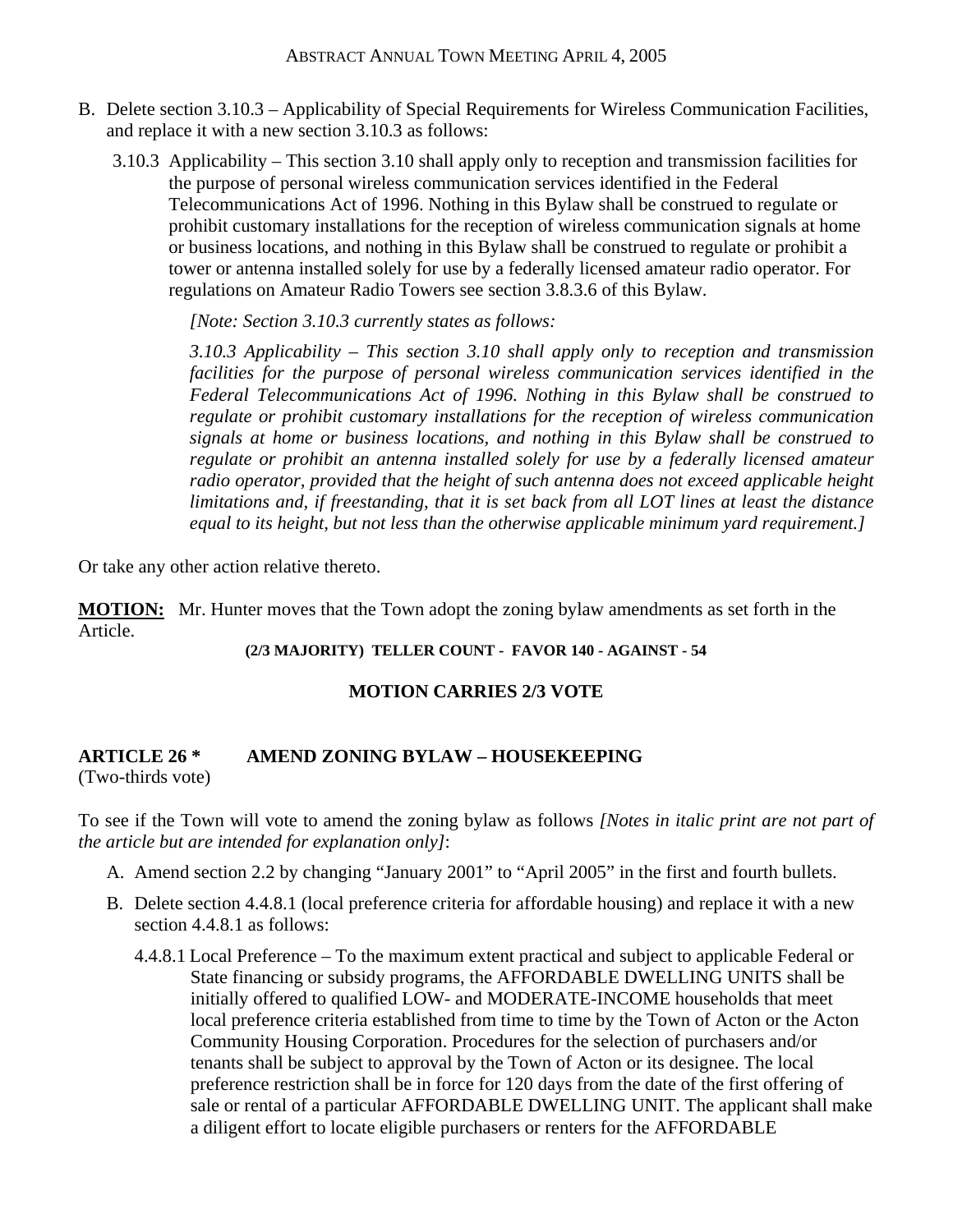DWELLING UNIT who meet the local preference criteria and the applicable income requirements.

*[Note – Section 4.4.8.1 currently reads:* 

*4.4.8.1 Preference for Town residents and persons employed within the Town – Unless otherwise prohibited by a federal or state agency under a financing or other subsidy program, at least fifty percent (50%) of the AFFORDABLE DWELLING UNITS donated, rented, leased or sold shall be initially offered to Acton residents, to persons employed within the Town of Acton, and to former residents of the Town as follows:* 

- *a) Thirty percent (30%) shall be initially offered to current residents of the Town of Acton.*
- *b) Ten percent (10%) shall be offered to persons employed within the Town of Acton;*
- *c) Ten percent (10%) shall be offered to persons who, although not currently residents of the Town, resided in the Town of Acton for a minimum of five (5) years within the past fifteen (15) years.]*
- C. In Section 5 Table of Standard Dimensional Regulations, delete from the header paragraph the phrase

"and Planned Conservation Residential Communities (PCRC - Section 9).",

and replace it with

", Planned Conservation Residential Communities (PCRC - Section 9), and Senior Residences (Section 9B)."

- D. Amend section 5.3.3 (frontage exceptions) as follows:
	- a. In sub-section 5.3.3.1, change "Residential Districts" in the first line to "R-2, R-4, R-8/4, R-8, R-10/8, and R-10 Districts".

*[Note – sub-section 5.3.3.1 currently reads:* 

*5.3.3.1 FRONTAGE Exception LOTS – In the Residential Districts, the minimum LOT FRONTAGE may be reduced by 50 feet per LOT provided that the minimum LOT area required for each such LOT is doubled.]* 

b. In sub-section 5.3.3.2, change "other Residential Districts" at the end of the sub-section to "R-2, R-4, R-8/4, R-8, R-10/8, and R-10 Districts".

*[Note – sub-section 5.3.3.2 currently reads:* 

*5.3.3.2 Curved STREET Exception LOTS – Excluding a cul-de-sac, any LOT whose entire FRONTAGE is on the outside sideline of a curved STREET having the radius of 300 feet or less shall be permitted to reduce its minimum FRONTAGE to 125 feet for a LOT located in the R-2 District and 150 feet for a LOT located in the other Residential Districts.]* 

E. Amend the first paragraph of section 5.3.4 by changing "Residential Districts" in the first line to "R-2, R-4, R-8/4, R-8, R-10/8, and R-10 Districts,".

*[Note –The first paragraph of section 5.3.4 currently reads:* 

*5.3.4 Hammerhead LOTS – In the Residential Districts Hammerhead LOTS may be created subject to the following requirements:]*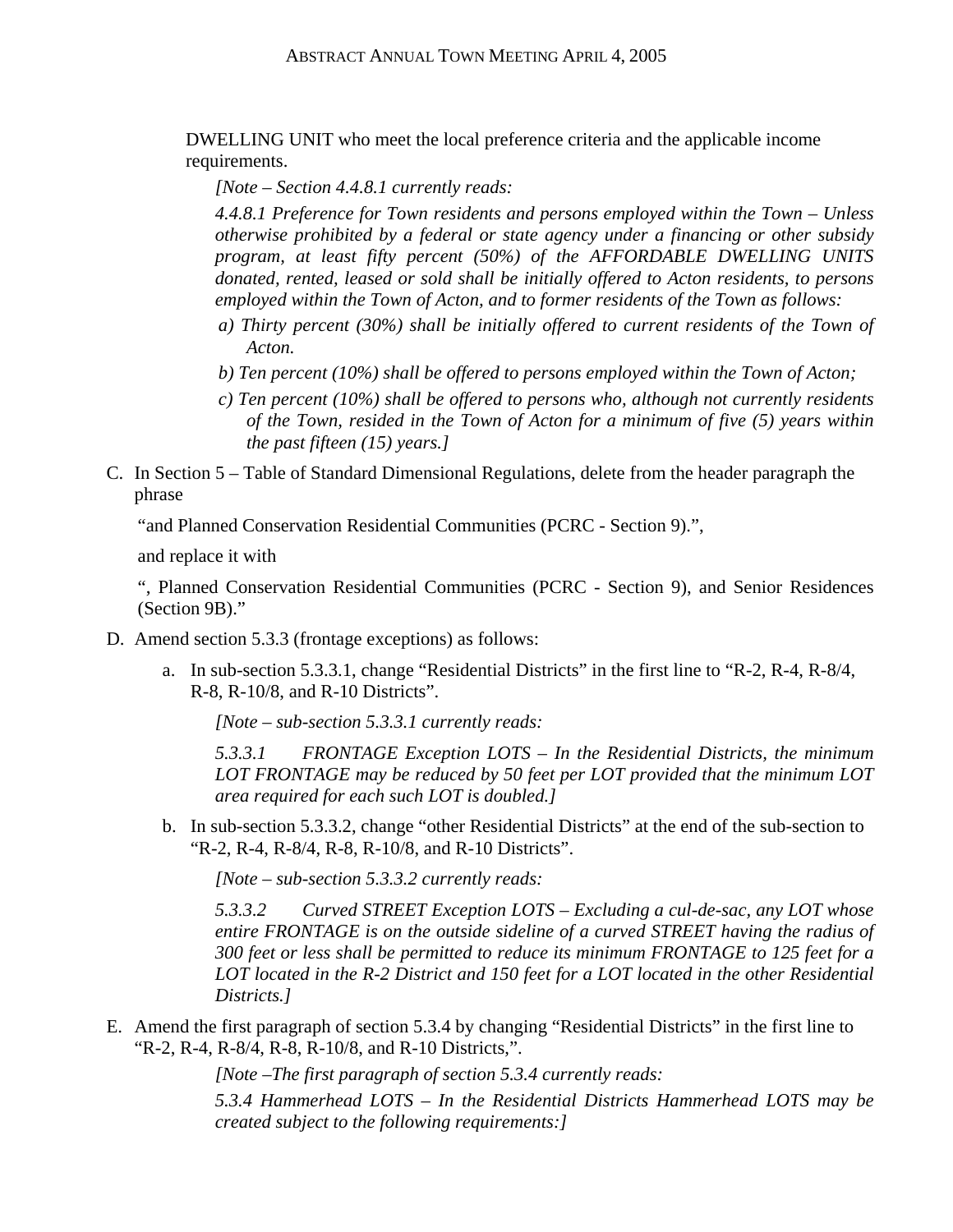- F. Amend section 5.5A.1 (maximum floor area of businesses and industries in village districts), by changing the entry in column EAV, line 3.5.14 – Building Trade Shop, from 5,000 *[5,000 square feet]* to NR *[No Regulation]*.
- G. Amend section 5.5B.1 (design provisions for the East Acton Village (EAV) District), by deleting the last sentence of sub-section 5.5B.1.2.f)i. and replacing it with the following new sentences:

"No driveways or parking lots shall be located between a pedestrian plaza and a STREET, unless the pedestrian plazas are located in the rear of a BUILDING when viewed from a STREET. No driveway or parking lot shall intersect or be mixed with a pedestrian plaza."

*[Note – sub-section 5.5B.1.2.f)i. currently reads:* 

*i. No driveway or parking lot shall be placed in the portion of a LOT that is directly in front of a BUILDING as seen from a STREET, whether or not the BUILDING is located on the same LOT as the driveway or parking lot, except that a driveway and parking lot may be placed in the front of a BUILDING that is located in the rear of another BUILDING when viewed from a STREET. No driveways or parking lots shall be located between a pedestrian plaza and a STREET, nor shall any driveway or parking lot intersect or be mixed with a pedestrian plaza.]* 

H. Renumber and relocate section 6.7.9 to become section 6.10 instead, and change its title from "Bonds, Securities –" to "Parking Lot Bonds and Securities –".

*[Note – section 6.7.9 currently reads:* 

*6.7.9 Bonds, Securities – The Special Permit Granting Authority (if the parking area is related to a permitted USE for which a site plan or other special permit is required) or the Building Commissioner (for other parking areas) or their designee may require a bond or other form of security to ensure the satisfactory planting of required landscaping and to ensure the survival of such landscaping for up to two (2) years following such planting. All required landscaping and plantings must be maintained in a neat, attractive appearance as a condition of the continued PRINCIPAL USE of the LOT.]* 

- I. Insert under section 6.9.2 (special provisions for parking in the North Acton Village (NAV) District) the following new section 6.9.2.4:
	- 6.9.2.4 Except as stated in 6.9.2.1 through 6.9.2.3, the parking lot design requirements of Section 6.7 shall apply in the NAV District.
- J. Insert under section 6.9.3 (special provisions for parking in the East Acton Village 2 (EAV-2) District), the following new sub-section c):

c) Otherwise, the parking lot design requirements of Section 6.7 shall apply in the EAV-2 District.

K. Amend section 6.9.4 (special provisions for parking in the West Acton Village (WAV) and South Acton Village (SAV) Districts) by inserting in the first paragraph of sub-section 6.9.4.6 after its title and before "Off-STREET parking …" the following new sentence:

"The parking lot design requirements of Section 6.7 shall not apply in the WAV and SAV Districts."

*[Note – sub-section 6.9.4.6 currently reads:*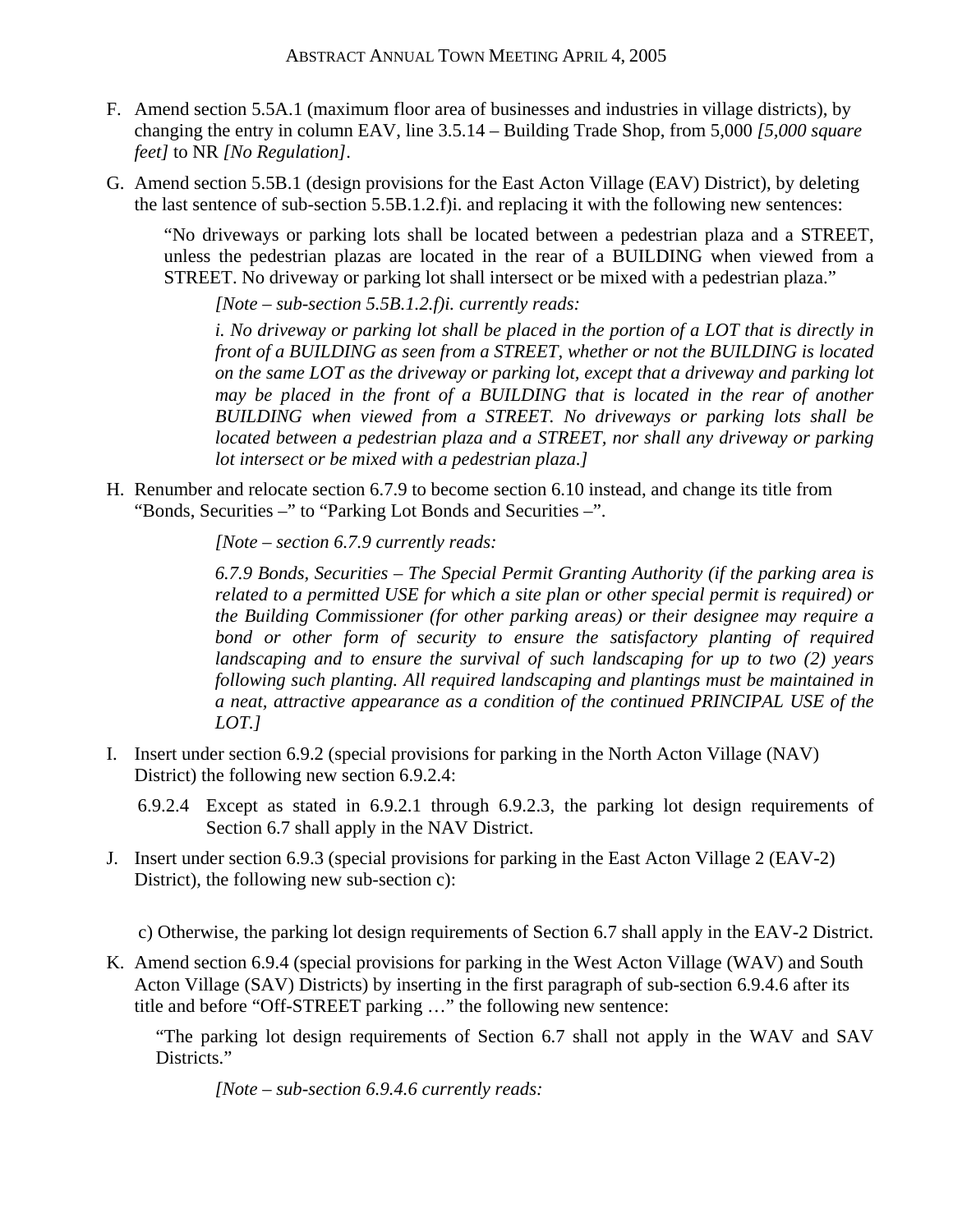*6.9.4.6 Design Requirements – Off-STREET parking spaces, except parking spaces serving a single to four-FAMILY residential USE or an Assisted Living Residence with 10 or less residents, shall be either contained within a BUILDING or STRUCTURE or subject to the following requirements.]* 

- L. Amend section 6.9 (special provisions for parking in the Village, Kelley's Corner, and Powder Mill Districts) as follows:
	- a. In sub-section 6.9.4.4, change the reference to section 6.9.2.5 to refer to section 6.9.4.5 instead.
	- b. In sub-section 6.9.4.5, change the reference to section 6.9.2.4 to refer to section 6.9.4.4 instead.
	- c. In sub-section 6.9.4.6.a), change the reference to section 6.9.2.7 to refer to section 6.9.4.7 instead.
	- d. In sub-section 6.9.4.6.c), change the reference to section 6.9.2.5 to refer to section 6.9.4.5 instead.
	- e. In sub-section 6.9.5.3, change the reference to section 6.9.3.4 to refer to section 6.9.5.4 instead.
	- f. In sub-section 6.9.5.4, change the reference to section 6.9.3.3 to refer to section 6.9.5.3 instead.
	- g. In sub-section 6.9.6.3, change the reference to section 6.9.4.4 to refer to section 6.9.6.4 instead.
	- h. In sub-section 6.9.6.4, change the reference to section 6.9.4.3 to refer to section 6.9.6.3 instead.
- M. Amend section 8.3 (nonconforming structures) by deleting the word "minimum" from the first line in subsection 8.3.3.

*[Note – section 8.3.3 currently reads:* 

*8.3.3 A BUILDING, which is nonconforming with regard to any minimum yard requirement may be extended horizontally within the dimension of its existing nonconformity by special permit from the Board of Appeals, provided that the extension otherwise conforms to all the dimensional requirements of this Bylaw, and provided further that the Board of Appeals finds that such an extension is not substantially more detrimental to the neighborhood than the existing nonconforming condition of the BUILDING.]* 

, or take any other action relative thereto.

**MOTION: Mr. Sullivan** moves that the Town adopt the zoning bylaw amendments as set forth in the Article

# **CONSENT MOTION CARRIES UNANIMOUSLY**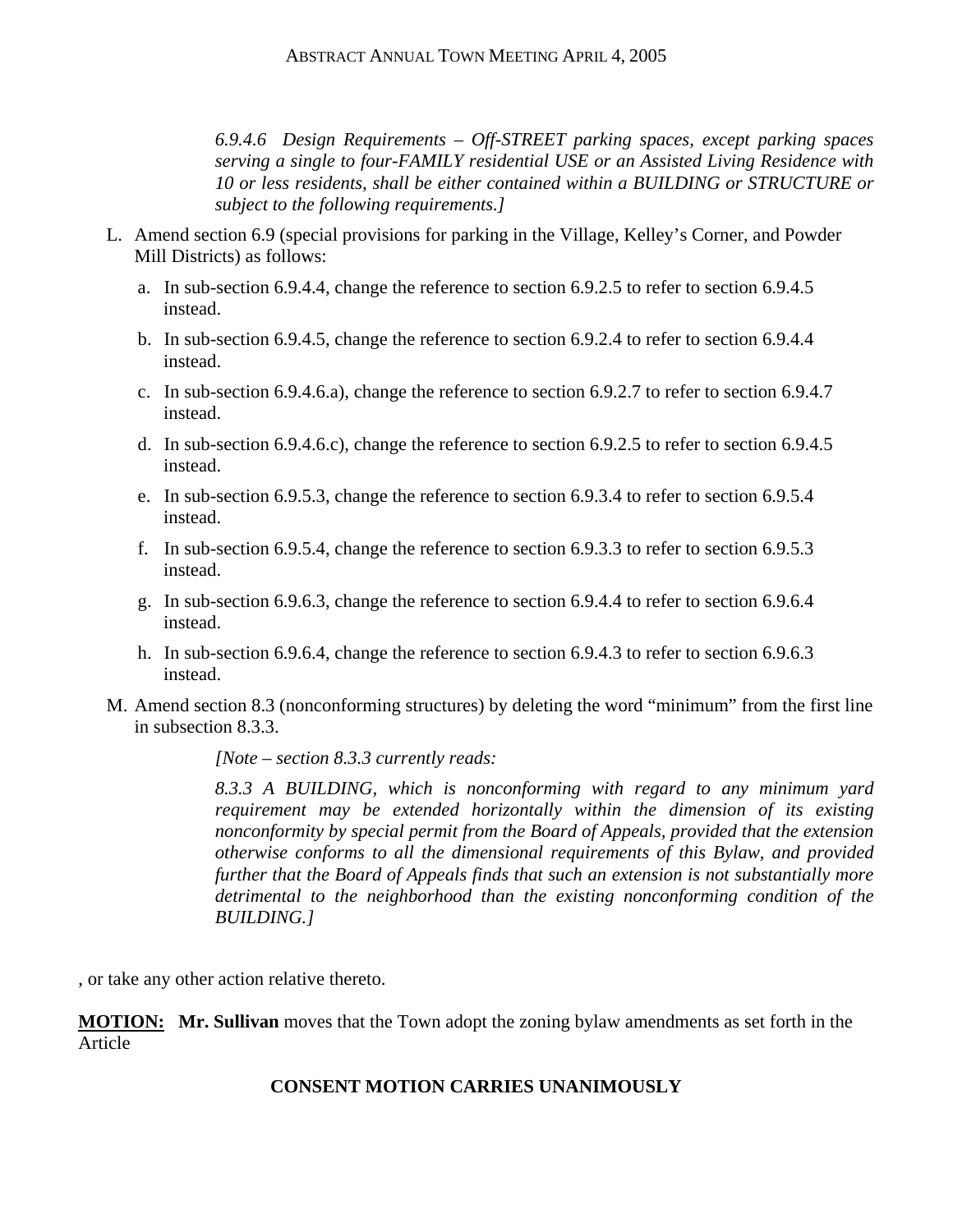# **ARTICLE 27 \* AMEND ZONING BYLAW – REDUCE SPLIT-ZONING OF PARCELS**  (Two-thirds vote)

To see if the Town will vote to amend Map No. 1 of the Zoning Map by rezoning the following splitzoned parcels of land as indicated in the table below *[Notes in italic print are not part of the article but are intended for explanation only. Parcel identification numbers are as shown on the 2004 edition of the Acton Town Atlas. Present zoning designations and location identifications are shown for informational purposes only. The present zoning column shows the zoning designation for the parcels' majority land areas before the "&" symbols]*:

| <b>Parcel</b><br><b>Identification</b> | <b>Proposed</b><br><b>Zoning</b> | <b>Present Zoning</b> | <b>Location</b>      |
|----------------------------------------|----------------------------------|-----------------------|----------------------|
| $D - 4/4*$                             | R-10/8 & LB                      | $R$ -10/8 & LB        | 352 Great Rd.        |
| $D-4/17$                               | LB                               | LB & $R$ -10/8        | 346 Great Rd.        |
| $D - 5/25$                             | <b>PCRC</b>                      | $PCRC & R-2$          | 675 Main St.         |
| $D - 6/3 - 2$                          | $R-10/8$                         | $R-10/8$ & $R-8$      | 21 Triangle Farm Ln. |
| $D - 6/3 - 3$                          | $R-10/8$                         | $R-10/8$ & $R-8$      | 10 Triangle Farm Ln. |
| $D - 6/3 - 4$                          | $R-10/8$                         | $R-10/8$ & $R-8$      | 20 Triangle Farm Ln. |
| $E-4/2-1$                              | $R-10/8$                         | $R-10/8$ & $R-8$      | 163 Nagog Hill Rd.   |
| $E-6/2$                                | $R-8$                            | $R-8 & R-10/8$        | 376 Pope Rd.         |
| $E-6/3$                                | $R-8$                            | $R-10/8$ & $R-8$      | 380 Pope Rd.         |
| $E-6/4$                                | $R-8$                            | $R-8 & R-10/8$        | 366 Pope Rd.         |
| $H-2/127$                              | $R - 8/4$                        | $R - 8/4 \& R - 2$    | 4 Apple Valley Dr.   |

\* Rezone from LB to R-10/8 only the small portion of D-4/4 that abuts parcel D-4/10. *[Parcel D-4/4 is currently split three-ways, two portions in LB (Limited Business) and one portion in R-10/8; this article will change one of the LB-portions to R-10/8, removing one of the splits.]*

, or take any other action relative thereto.

**MOTION: Mr. Sullivan** moves that the Town adopt the zoning bylaw amendments as set forth in the Article. HELD FROM CONSENT

# **MOTION CARRIES UNANIMOUSLY**

# **ARTICLE 28 \* AMEND ZONING BYLAW**  (Two-thirds vote) **CONSOLIDATE AFFORDABLE HOUSING OVERLAY DISTRICT**

To see if the Town will vote to amend Map No. 4 of the Zoning Map (Affordable Housing Overlay District Map) by removing from the Affordable Housing Overlay Sub-Districts A and B the following parcels, or any of its portions in such districts, as listed in the table below *[Notes in italic print are not part of the article but are intended for explanation only. Parcel identification numbers are as shown on the 2004 edition of the Acton Town Atlas. Present overlay zoning sub-districts and location identifications are shown for informational purposes only]*: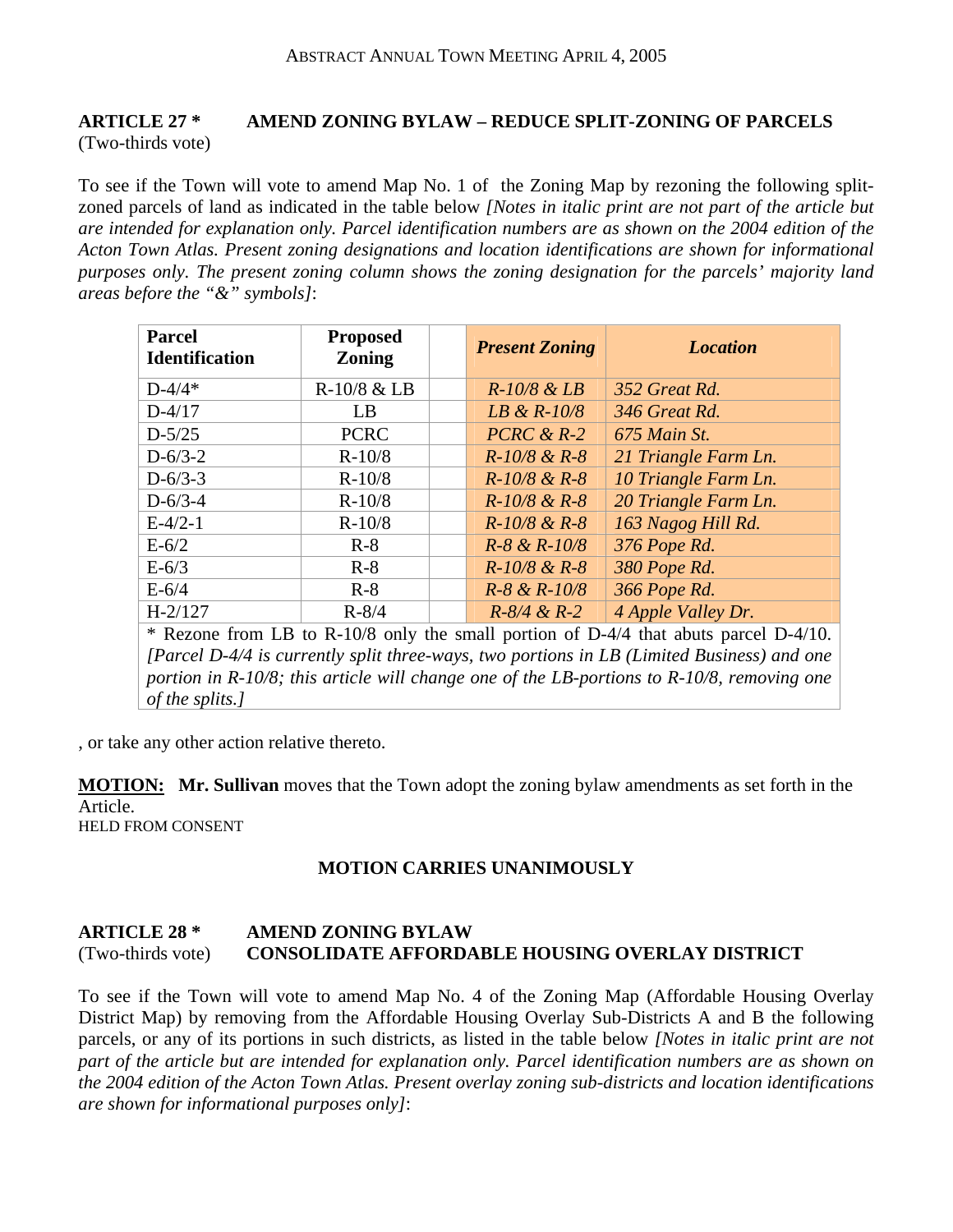| <b>Parcel</b><br><b>Identification</b> | <b>Present Overlay</b><br><b>Zoning Sub-</b><br><b>District</b> | <b>Location</b>                                                                                           |
|----------------------------------------|-----------------------------------------------------------------|-----------------------------------------------------------------------------------------------------------|
| $B-5/3$                                | B                                                               | 25 Westford Ln.                                                                                           |
| $B-5/14-1$                             | $\boldsymbol{A}$                                                | Off Quarry Rd. (end)                                                                                      |
| $B-5/19$                               | $\boldsymbol{B}$                                                | 100 Nagog Pk.                                                                                             |
| B-5/23 and 24                          | $\boldsymbol{A}$                                                | 111 and 115 Quarry Rd.                                                                                    |
| B-5/28 and 29                          | $\boldsymbol{A}$                                                | 107 and 119 Quarry Rd.                                                                                    |
| $B-6/20$ and                           | $\overline{A}$                                                  | 31(rear), 39, 41, and 43 Carlisle Rd.                                                                     |
| B-6/20-1 through 20-5                  |                                                                 | & 2 Marshall Path                                                                                         |
| $C-4/21$ and                           | $\boldsymbol{A}$                                                | All parcels in the Acorn Park subdivision                                                                 |
| $C-4/21-5$ through 21-92               |                                                                 | (Acorn Park Drive and side streets)                                                                       |
| $C-4/27-1$ and                         | $\boldsymbol{A}$                                                | 2-8 Palmer Ln.                                                                                            |
| C-4/27-4 through 27-9                  |                                                                 |                                                                                                           |
| $C-5/10$ and                           | $\boldsymbol{A}$                                                | 1-18 Captain Handley Rd.                                                                                  |
| C-5/10-2 trough 10-18                  |                                                                 |                                                                                                           |
| $C-5/26$ and                           | $\boldsymbol{B}$                                                | 42,46,50,54,60, and 64 Quarry Rd.                                                                         |
| $C-5/26-1$ through 26-5                |                                                                 |                                                                                                           |
| $C-6/8$ and 9                          | $\overline{A}$                                                  | 27 Marshall Path (rear)                                                                                   |
| $C-6/15$ through 37                    | $\overline{A}$                                                  | 25 Carlisle Rd. and all parcels in the<br>Marshall Crossing subdivision (Marshall<br>and Blueberry Paths) |
| $D-3/5$ and<br>D- $3/5$ -7 through 5-9 | $\overline{A}$                                                  | 208,214,220, and 226 Newtown Rd.                                                                          |
| $D-4/10$                               | $\boldsymbol{A}$                                                | 350 Great Rd.                                                                                             |
| $D-4/12$                               | $\boldsymbol{A}$                                                | 363 Great Rd.                                                                                             |
| D-4/17 and 17-1                        | $\boldsymbol{A}$                                                | 346 and 348 Great Rd.                                                                                     |
| $D-4/19$                               | $\boldsymbol{A}$                                                | 361 Great Rd.                                                                                             |
| D-4/23 and 24                          | $\boldsymbol{A}$                                                | 592 Main St. (rear)                                                                                       |
| $D-4/39$                               | $\boldsymbol{A}$                                                | 354 Great Rd.                                                                                             |
| $D-5/1$                                | $\boldsymbol{A}$                                                | Meyer Hill Dr.                                                                                            |
| $D-5/19$ and                           |                                                                 |                                                                                                           |
| D-5/19-1 through 19-5                  | $\boldsymbol{A}$                                                | 687,689,693,697,701, and 705 Main St.                                                                     |
| $D-5/25$                               | $\boldsymbol{A}$                                                | 675 Main St.                                                                                              |
| $D-5/31$                               | $\boldsymbol{A}$                                                | 362 Pope Rd. (rear)                                                                                       |
| $E-2/237$ and                          |                                                                 | All parcels in the Kennedy Est. subdivision                                                               |
| E-2/237-1 through 237-9                | $\boldsymbol{A}$                                                | (Kennedy Ln.) & 110 Arlington St.                                                                         |
| E-2/238 and 238-1                      | $\boldsymbol{A}$                                                | 78 and 80 Charter Rd.                                                                                     |
| E-2/257-1 and 257-2                    | $\boldsymbol{A}$                                                | 76 and 78(rear) Charter Rd.                                                                               |
| $E-2/261-2$ and 261-3                  | $\boldsymbol{A}$                                                | 121 and 131 Hayward Rd.                                                                                   |
| E-2/262, 272 and 273                   | $\boldsymbol{A}$                                                | 121 Hayward Rd.                                                                                           |
| $E-3/63$ and<br>E-3/63-1 through 63-9  | $\boldsymbol{A}$                                                | All parcels in the Washington Drive Ext.<br>subdivision (8-10 Washington Dr. and<br>McKinley Dr.)         |
| E-3/87 and<br>E-3/87-65 through 87-68  | $\boldsymbol{A}$                                                | parcels<br>Glenbrook<br>the<br>Run<br>All<br>in<br>subdivision (Monroe Dr.)                               |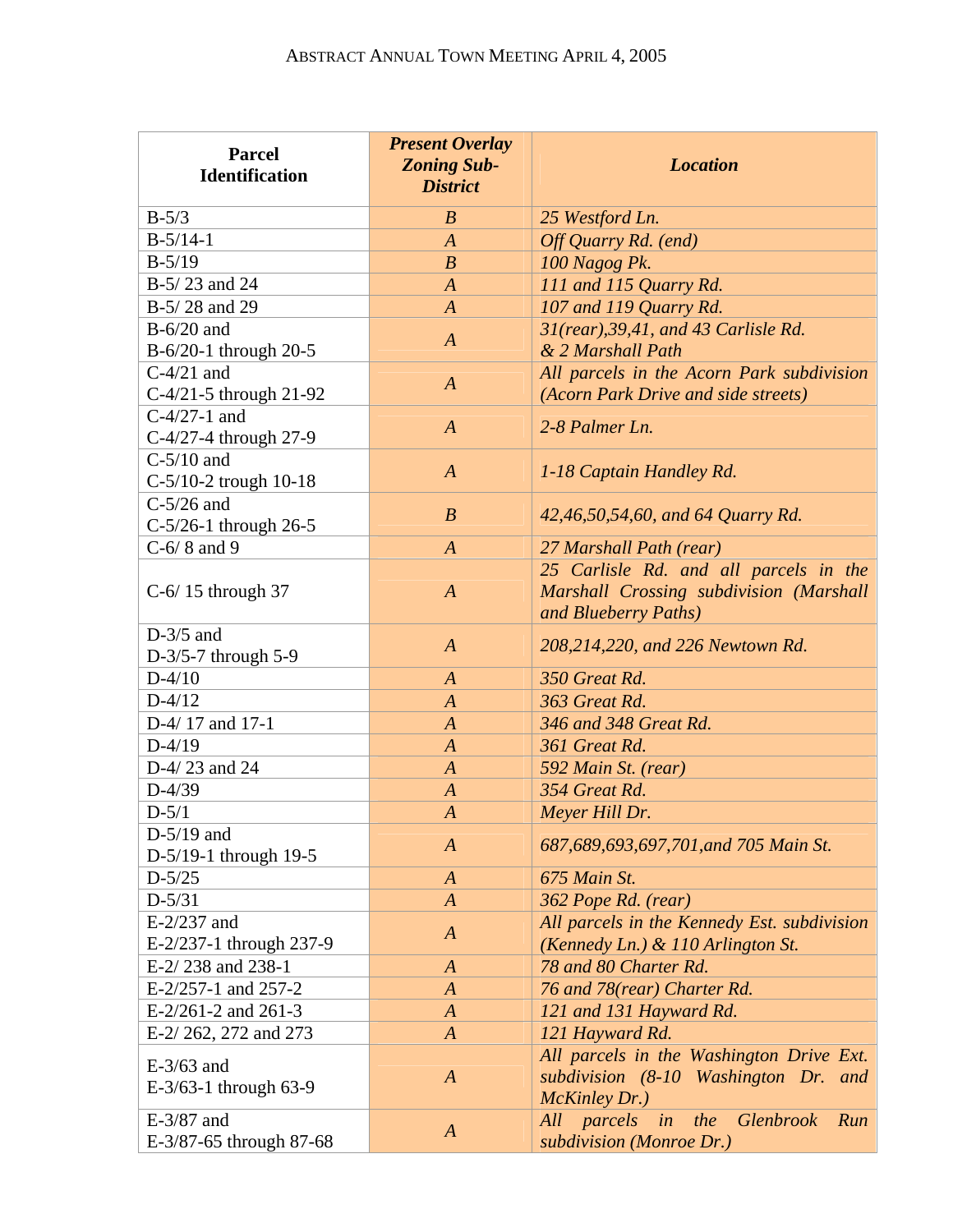| <b>Parcel</b><br><b>Identification</b>   | <b>Present Overlay</b><br><b>Zoning Sub-</b><br><b>District</b> | <b>Location</b>                                                                                                           |
|------------------------------------------|-----------------------------------------------------------------|---------------------------------------------------------------------------------------------------------------------------|
| $E-3/101$                                | A                                                               | 75 Hayward Rd.                                                                                                            |
| $E-3/109$                                | $\boldsymbol{A}$                                                | 65 Charter Rd. (side)                                                                                                     |
| $E - 4/45$                               | $\boldsymbol{A}$                                                | 520 Main St.                                                                                                              |
| $E-4/75$                                 | $\boldsymbol{A}$                                                | 514 Main St. (rear)                                                                                                       |
| E-4/85 and 85-1                          | $\overline{A}$                                                  | 521 and 523 Main St.                                                                                                      |
| E-5/15-3 through 15-33                   | $\boldsymbol{A}$                                                | Parcels in the Bellows Farm subdivision<br>(off Bellows Farm Rd., Briar Hill Rd.)                                         |
| $E-5/16$ and<br>E-5/16-1 through 16-18   | $\boldsymbol{A}$                                                | All parcels in the Hearthstone Farm<br>subdivision (Jay Ln.), $85,89$ , and $97-118$<br>Strawberry Hill Rd., 186 Pope Rd. |
| $E-5/35$                                 | $\boldsymbol{A}$                                                | 49 Strawberry Hill Rd.                                                                                                    |
| $E-5/35-3$                               | $\overline{A}$                                                  | 88 Esterbrook Rd.                                                                                                         |
| E-5/51-54 and 51-55                      | $\boldsymbol{A}$                                                | Parcels in the Bellows Farm subdivision<br>(off Bellows Farm Rd.)                                                         |
| $E-6/2$ through 4                        | $\boldsymbol{A}$                                                | 366,376 and 380 Pope Rd.                                                                                                  |
| $E-6/7$                                  | $\boldsymbol{A}$                                                | 362 Pope Rd.                                                                                                              |
| $F-1/6$                                  | $\boldsymbol{B}$                                                | 647 Massachusetts Ave.                                                                                                    |
| F-1/74-1 through 74-19<br>and F-1/132    | $\boldsymbol{A}$                                                | All parcels within the Maple Creek Farm<br>subdivision (Woodfield Rd. & Shady Ln.)<br>and 130 Summer St.                  |
| F-1/109 and 109-1                        | $\boldsymbol{A}$                                                | 116 and 118 Summer St.                                                                                                    |
| $F-2/106$ and<br>F-2/106-1 through 106-5 | $\boldsymbol{A}$                                                | 463-471 and 477 Massachusetts Ave.                                                                                        |
| F-2A/11-1 through 11-3                   | $\boldsymbol{B}$                                                | 1-3 Gregory Ln.                                                                                                           |
| $F-2A/118$                               | $\boldsymbol{B}$                                                | 294 Arlington St.                                                                                                         |
| $F-3/70$ and<br>F-3/70-17 through 70-26  | $\boldsymbol{A}$                                                | 351 and 353 Main St. &<br>1 and 3-12 Stacy's Way                                                                          |
| $F-3/90$                                 | $\boldsymbol{A}$                                                | 349 Main St. (rear)                                                                                                       |
| F-3/122 and 122-1                        | $\boldsymbol{A}$                                                | 15 Barker Rd. & 2 Stacy's Way                                                                                             |
| $F-3/140$                                | $\boldsymbol{B}$                                                | 248 Main St.                                                                                                              |
| F-3A/56-1 and 56-2                       | $\overline{A}$                                                  | 13 and 19 Wood Ln.                                                                                                        |
| $F-4/13-1$                               | $\boldsymbol{A}$                                                | 22 Esterbrook Rd.                                                                                                         |
| $F-4/34$                                 | $\boldsymbol{A}$                                                | 116 Concord Rd.                                                                                                           |
| F-4/37 and 37-5                          | $\boldsymbol{B}$                                                | 145 Great Rd.                                                                                                             |
| $F-4/40$ and                             | $\boldsymbol{A}$                                                | All parcels<br>Concord<br>Place<br>the<br>in                                                                              |
| $F-4/40-1$ through 40-4                  |                                                                 | subdivision                                                                                                               |
| $F-4/43$                                 | $\boldsymbol{A}$                                                | 73 Concord Rd.                                                                                                            |
| $F-4/69-1$                               | $\boldsymbol{B}$                                                | 125 Great Rd.                                                                                                             |
| $F-5/11-4$                               | $\boldsymbol{A}$                                                | 7 Proctor St.                                                                                                             |
| $F-5/51$ through 59                      | $\boldsymbol{A}$                                                | 138-160,170 and 180 Pope Rd. & 93<br>Strawberry Hill Rd.                                                                  |
| $G-1/94$ and<br>G-1/94-1 through 94-11   | $\boldsymbol{A}$                                                | Parcels in<br>the Colonial Acres IV<br>subdivision (126 Summer St & 1-5, 7,9,11,<br>13,15 and 17-21 Squirrel Hill Rd.)    |
| G-1/95 and 96                            | $\boldsymbol{A}$                                                | 6 and 8 Squirrel Hill Rd.                                                                                                 |
| $G-1/107$                                | $\boldsymbol{A}$                                                | 10 Squirrel Hill Rd.                                                                                                      |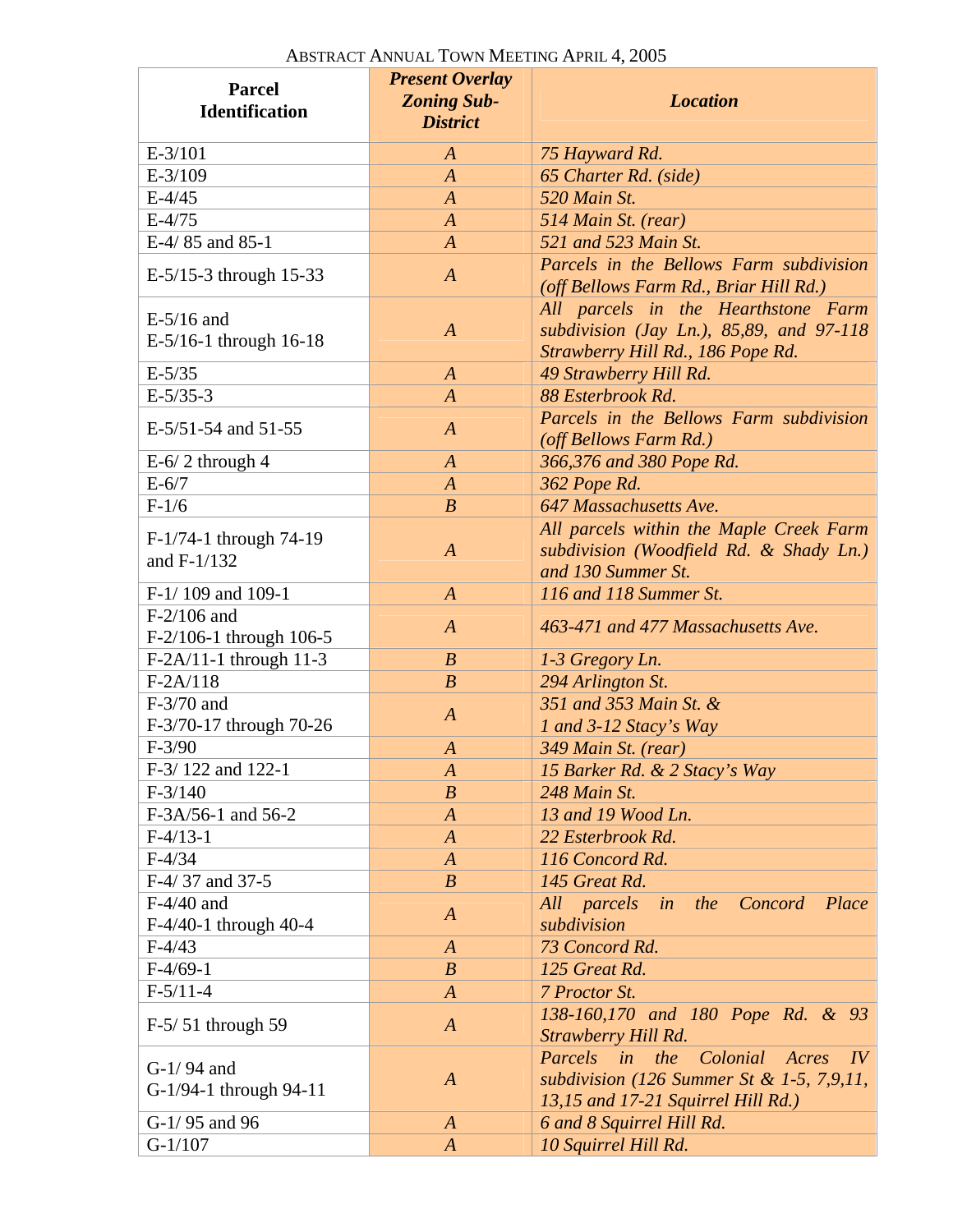| <b>Parcel</b><br><b>Identification</b>                              | <b>Present Overlay</b><br><b>Zoning Sub-</b><br><b>District</b> | <b>Location</b>                                                                                                   |
|---------------------------------------------------------------------|-----------------------------------------------------------------|-------------------------------------------------------------------------------------------------------------------|
| G-1/120 and 121                                                     | $\boldsymbol{A}$                                                | 23 and 25 Squirrel Hill Rd.                                                                                       |
| G-1/123 and 133                                                     | $\boldsymbol{A}$                                                | 12 and 14 Squirrel Hill Rd.                                                                                       |
| G-1/152 and 152-1                                                   | $\overline{A}$                                                  | 20 and 22 Squirrel Hill Rd.                                                                                       |
| $G-1/153$                                                           | $\boldsymbol{A}$                                                | 16 Squirrel Hill Rd.                                                                                              |
| G-1/172 & 173                                                       | $\boldsymbol{A}$                                                | 16 (side) and 18 Squirrel Hill Rd.                                                                                |
| $G-2/192$ and<br>G-2/192-1 through 192-4                            | $\overline{A}$                                                  | All parcels n the McGovern Estates<br>subdivision $(21-26$ Overlook Dr. & 69<br>Robbins St.)                      |
| $G-2/193$ and<br>G-2/193-1 through 193-14                           | $\boldsymbol{A}$                                                | Parcels in the Meadow View subdivision<br>$(14-18,$ Prescott Rd. & 7-19 Overlook Dr.)                             |
| G-2/194-1, 194-2 and 194-4                                          | $\boldsymbol{A}$                                                | Parcels in the Meadow View subdivision<br>(7rear, 11 rear, and 13 rear Overlook Dr)                               |
| $G-2A/11-1$ through 11-3                                            | $\boldsymbol{A}$                                                | Parcels in the Tupelo Place subdivision<br>$(3-6$ Tupelo Way)                                                     |
| $G-2A/18$ and<br>G-2A/18-1 through 18-5                             | $\overline{A}$                                                  | Parcels in the Tupelo Place subdivision<br>$(7-13$ Tupelo Way)                                                    |
| $G-3/1$                                                             | $\boldsymbol{B}$                                                | 246 Main St.                                                                                                      |
| $G-3/12$                                                            | $\boldsymbol{A}$                                                | 332 Massachusetts Ave.                                                                                            |
| G-3/13 and 13-1                                                     | $\boldsymbol{A}$                                                | 10 and 12 Barker Rd.                                                                                              |
| $G-3/14$                                                            | $\boldsymbol{A}$                                                | 16 Barker Rd.                                                                                                     |
| $G-3/65$                                                            | $\boldsymbol{A}$                                                | 84 Piper Rd.                                                                                                      |
| $G-3/65-1$ through 65-17                                            | $\boldsymbol{A}$                                                | Parcels in the Piper Ridge subdivision<br>(4-14 Farmstead Way & 1-6 Anders Way)                                   |
| $G-3/66$                                                            | $\boldsymbol{A}$                                                | 92 Piper Rd.                                                                                                      |
| $G-3/69$                                                            | $\boldsymbol{A}$                                                | 80 Piper Rd.                                                                                                      |
| G-3/69-1 and 69-2                                                   | $\boldsymbol{A}$                                                | 2 and 4(side) Farmstead Way                                                                                       |
| G-3/73 through 75                                                   | $\boldsymbol{A}$                                                | 2A and 2B Farmstead Way & 74 Piper Rd.                                                                            |
| $H-2/7,$<br>H-2/7-4 through 7-6, 7-8<br>through $7-15$ , and $7-17$ | $\boldsymbol{A}$                                                | Parcels in the Meadow View subdivision<br>$(1-12$ Prescott Rd. & 1-5 Overlook Dr.)                                |
| H-3/73 and<br>H-3/73-1 and 73-2                                     | $\boldsymbol{A}$                                                | Parcels in the Maddy Lane subdivision<br>$(220$ School St. & 4 and 6 Maddy Ln.)                                   |
| $H-3B/72$                                                           | $\boldsymbol{B}$                                                | 61 Main St.                                                                                                       |
| H-3B/81                                                             | $\boldsymbol{B}$                                                | 59 Main St.                                                                                                       |
| $H-3B/83$                                                           | $\boldsymbol{B}$                                                | 2 Farley Ln.                                                                                                      |
| $H-3B/88$ and                                                       |                                                                 | 83 High St, 9-13 Conant St., & 3 and 4                                                                            |
| H-3B/88-4 through 88-9                                              | $\boldsymbol{B}$                                                | Farley Ln.                                                                                                        |
| $H-4/68$ and<br>$H-4/68-1$ through 68-5                             | $\boldsymbol{A}$                                                | Parcels in the Maddy Lane subdivision<br>$(222$ School St. & 1,3,5,7, and 8 Maddy Ln.)                            |
| $H-4/73$ and<br>H-4/73-1 through 73-9                               | $\boldsymbol{A}$                                                | All parcels in the Lupine Path subdivision<br>(Guswood Rd. & 244 and 246 School St.),<br>& 230 and 234 School St. |
| $H-4/116-3$ ,<br>H-4/127 and 128, and<br>H-4/128-1 through 128-55   | $\boldsymbol{A}$                                                | All parcels in the Laws Brook Village<br>subdivision (Lexington Dr.)                                              |
| I-2/8 through $10$                                                  | $\boldsymbol{B}$                                                | 45, and 47(rear) Main St.                                                                                         |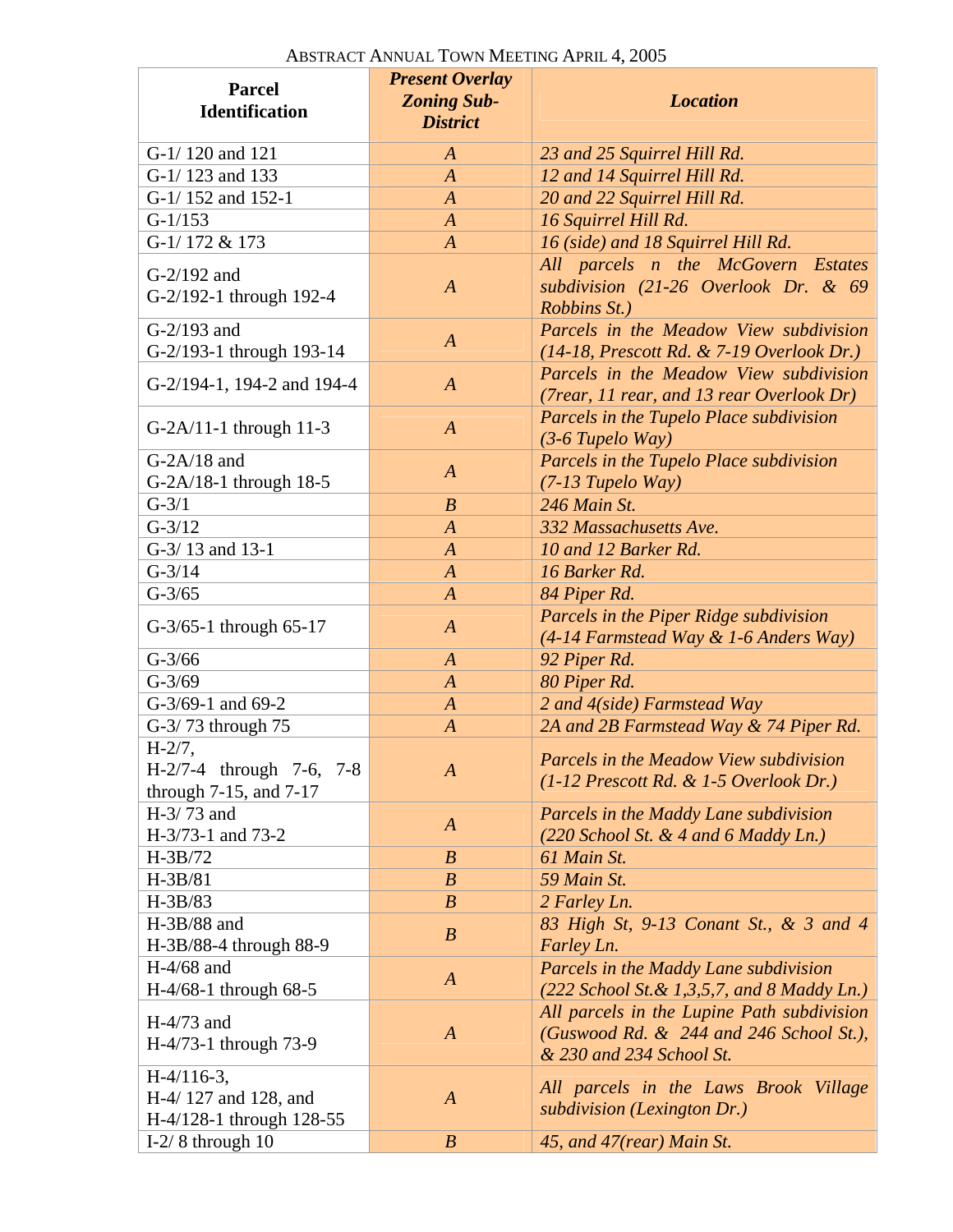| <b>Parcel</b><br><b>Identification</b>       | <b>Present Overlay</b><br><b>Zoning Sub-</b><br><b>District</b> | <b>Location</b>                                                               |
|----------------------------------------------|-----------------------------------------------------------------|-------------------------------------------------------------------------------|
| I-2/62, 62-1, and 62-2                       | $\overline{A}$                                                  | 44,46, and 48 Conant St.                                                      |
| I- $3/32$ and<br>$I-3/32-1$ through 32-3     | $\boldsymbol{A}$                                                | All parcels in the Parmley Dr. subdivision                                    |
| I- $3/101$ and<br>$I-3/101-1$ through 101-10 | A                                                               | 176,180,186,190,194,198,202,204, and 206<br>High St. & 177 and 181 Parker St. |
| I-3/124 and $124-1$                          | $\overline{A}$                                                  | 183 and 185 Parker St.                                                        |
| $J-3/60$ and<br>$J-3/60-1$ through 60-16     | $\boldsymbol{B}$                                                | All parcels in the Westside<br>Village<br>subdivision (Westside Dr.)          |

, or take any other action relative thereto.

**MOTION: Mr. Sullivan** moves that the Town adopt the zoning bylaw amendments as set forth in the Article. HELD FROM CONSENT

#### **MOTION CARRIES**

#### **ARTICLE 29 \* AMEND ZONING BYLAW – REDUCE SPLIT-ZONING OF PARCELS IN**  (Two-thirds vote) **THE AFFORDABLE HOUSING OVERLAY DISTRICT**

To see if the Town will vote to amend Map No. 4 of the Zoning Map (Affordable Housing Overlay District Map) by reassigning the Affordable Housing Overlay Sub-District designation of the following parcels of land as indicated in the table below *[Notes in italic print are not part of the article but are intended for explanation only. Parcel identification numbers are as shown on the 2004 edition of the Acton Town Atlas. Present overlay zoning sub-districts and location identifications are shown for informational purposes only. "Partial" means that the majority of the parcel's land area is in the denoted zoning district.]*:

| <b>Parcel</b><br><b>Identification</b> | <b>Proposed</b><br>Overlay<br><b>Zoning Sub-</b><br><b>District</b> | <b>Present</b><br><b>Overlay Zoning</b><br><b>Sub-District</b> | <b>Location</b>      |
|----------------------------------------|---------------------------------------------------------------------|----------------------------------------------------------------|----------------------|
| $C-5/90-5$                             | B                                                                   | $B$ (partial)                                                  | 76 Harris St.        |
| $D-6/3-2$                              | A                                                                   | A (partial)                                                    | 21 Triangle Farm Ln. |
| $D - 6/3 - 3$                          | A                                                                   | A (partial)                                                    | 10 Triangle Farm Ln. |
| $D-6/3-4$                              | A                                                                   | A (partial)                                                    | 20 Triangle Farm Ln. |
| $E-4/2-1$                              | A                                                                   | A (partial)                                                    | 163 Nagog Hill Rd.   |
| $F-2/138$                              | B                                                                   | $B$ (partial)                                                  | 10 Hennessey Dr.     |
| $F-2A/11-4$                            | A                                                                   | B                                                              | 4 Gregory Ln.        |
| $H-2/66$                               | $\mathbf{A}$                                                        | A (partial)                                                    | 116 Stow St.         |
| $H-2/127$                              | A                                                                   | A (partial)                                                    | 4 Apple Valley Dr.   |
| $J - 3/15 - 1$                         | A                                                                   | A (partial)                                                    | 12 Dunham Ln.        |
| $J - 3/15 - 4$                         | A                                                                   | A (partial)                                                    | 13 Dunham Ln.        |
| $J - 3/15 - 6$                         | A                                                                   | A (partial)                                                    | 11 Dunham Ln.        |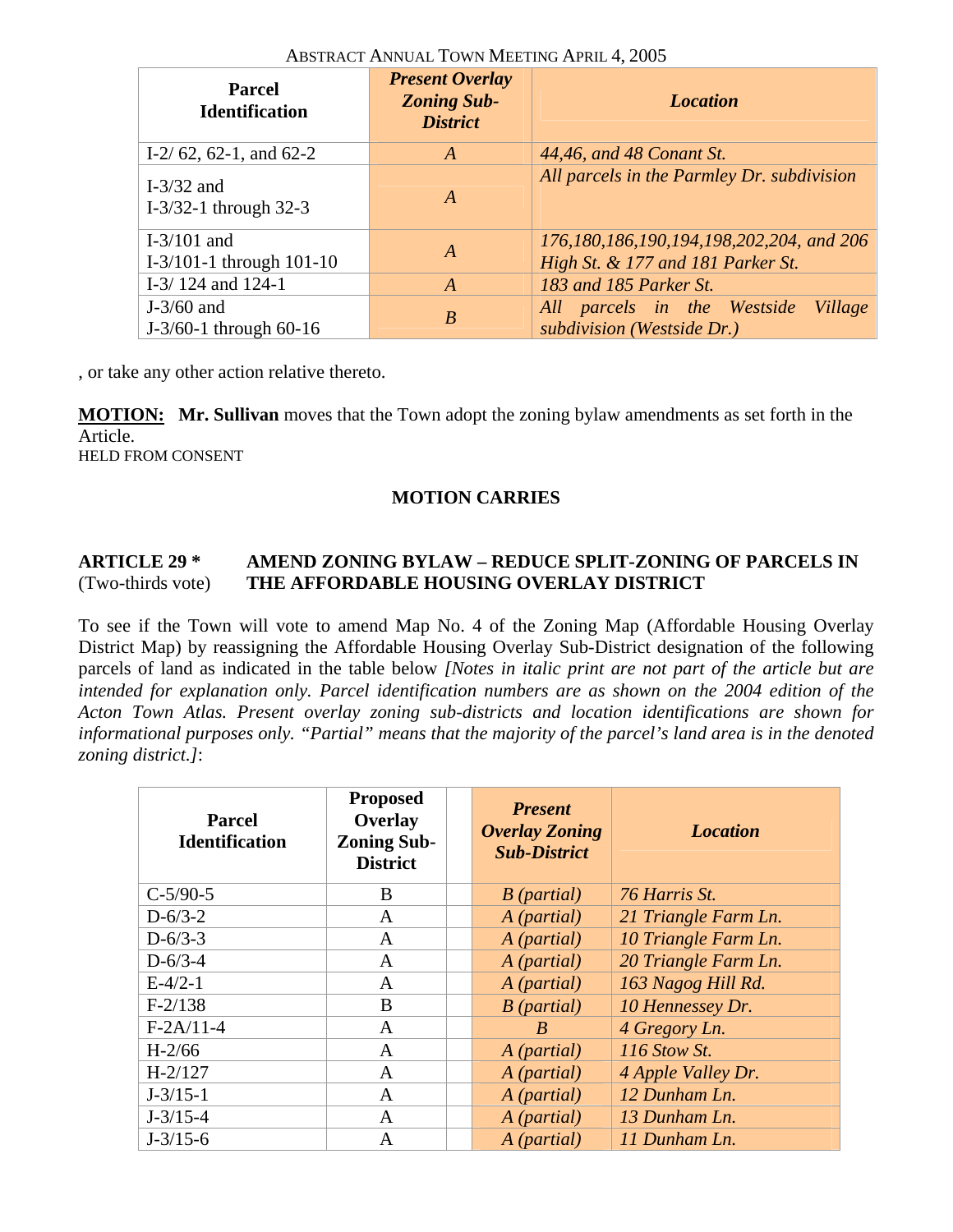| <b>Parcel</b><br><b>Identification</b> | <b>Proposed</b><br>Overlay<br><b>Zoning Sub-</b><br><b>District</b> | <b>Present</b><br><b>Overlay Zoning</b><br><b>Sub-District</b> | <b>Location</b> |
|----------------------------------------|---------------------------------------------------------------------|----------------------------------------------------------------|-----------------|
| $C-5/90-5$                             | В                                                                   | $B$ (partial)                                                  | 76 Harris St.   |
| $J - 3/15 - 7$                         | A                                                                   | A (partial)                                                    | 9 Dunham Ln.    |
| $J - 3/15 - 8$                         | Α                                                                   | A (partial)                                                    | 7 Dunham Ln.    |
| $J - 3/15 - 10$                        | Α                                                                   | A (partial)                                                    | 5 Dunham Ln.    |

, or take any other action relative thereto.

**MOTION: Mr. Sullivan** moves that the Town adopt the zoning bylaw amendments as set forth in the Article.

# **CONSENT MOTION CARRIES UNANIMOUSLY**

# **ARTICLE 30 \* STREET ACCEPTANCE**  (Two-thirds vote) **RELOCATION AND LAYOUT OF A PORTION OF ELM STREET**

To see if the Town will authorize the Board of Selectmen to acquire or take, on such terms and conditions as the Selectmen may determine, by purchase, gift, eminent domain or otherwise and to accept a deed of a fee simple or easement interest in Parcel 8B consisting of approximately 251 square feet, more or less, of land in the Town of Acton shown on a plan of land entitled "Plan of the Relocation of a Portion of Elm Street in Acton, Massachusetts, as Laid Out by Order of the Board of Selectmen, 2005," prepared by David F. Abbt, R.L.S. 28511, on file with the Acton Town Clerk (the "Plan"), said parcel to become a portion of the town way known as Elm Street at the intersection of Central Street, as laid out and relocated by the Board of Selectmen according to said Plan and as described in more detail in the Order of Layout and Relocation therefor, and further to see if the Town will raise, appropriate, transfer from available funds, or accept gifts for this purpose, or take any other action relative thereto.

**MOTION: Mr. Johnson** moves that the Town authorize the Board of Selectmen to take by eminent domain Parcel 8B shown on the Plan of the Relocation of a Portion of Elm Street as set forth in the Article.

# **CONSENT MOTION CARRIES UNANIMOUSLY**

# **ARTICLE 31 \* SIDEWALK EASEMENT – ESKER WAY**

(Majority vote)

To see if the Town will vote to accept as a gift from Bentley Building Corp., a permanent sidewalk easement at 28B Minot Avenue and being shown as "Proposed 7' Wide Sidewalk Easement, 675 S.F." on a plan entitled "Sidewalk Easement Plan, Esker Way, Acton, MA, Prepared for Bentley Building Corp. by Landtech Consultants, Inc.", dated January 11, 2005, and as described more fully in a Grant of Easement to the Town of Acton, both to be recorded at the Middlesex South District Registry of Deeds, Cambridge MA, or take any other action relative thereto.

**MOTION: Mr. Johnson** moves that the Town accept the easement as set forth in the Article.

# **CONSENT MOTION CARRIES UNANIMOUSLY**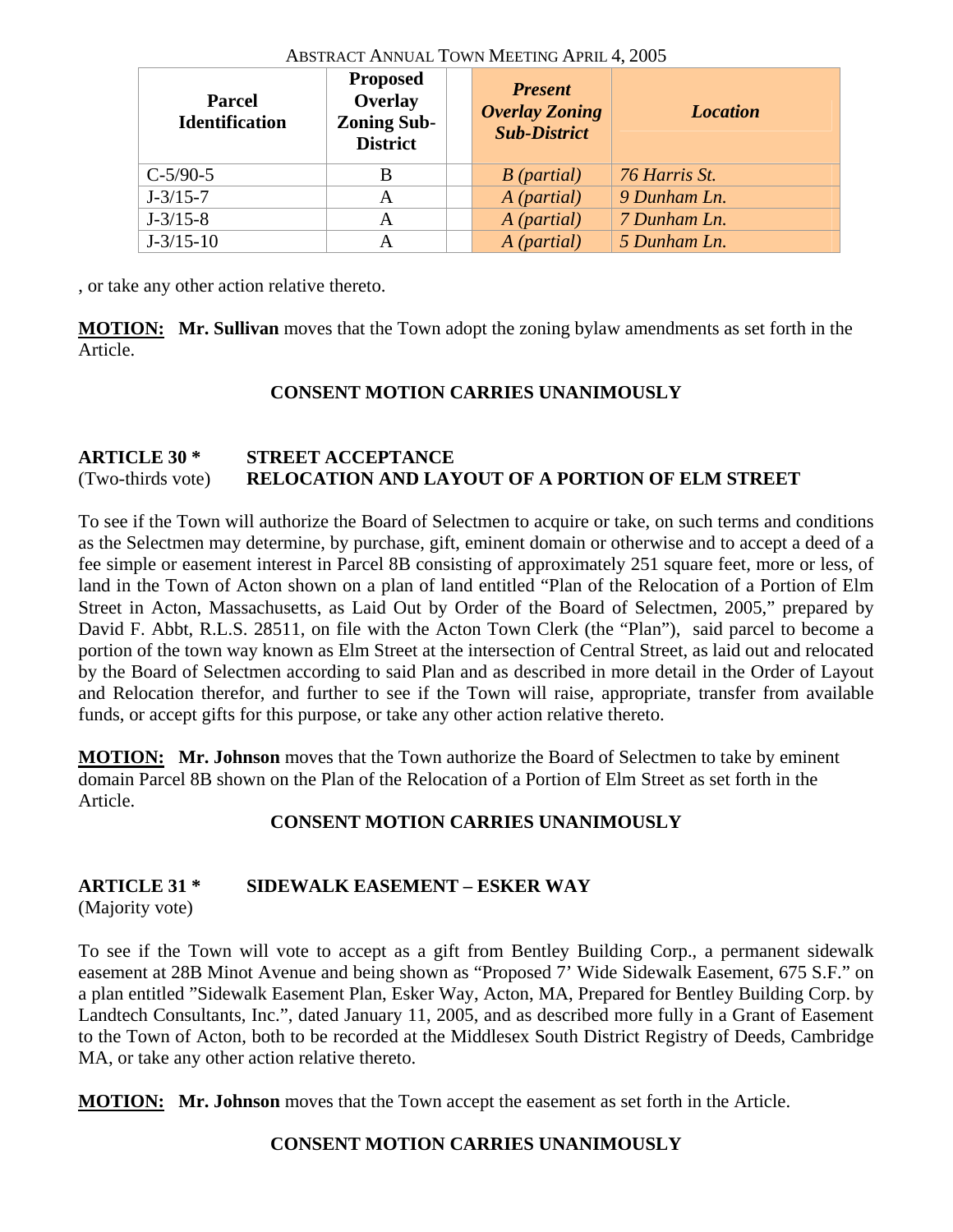# **ARTICLE 32 \* SIDEWALK EASEMENT – HIGH STREET**

(Majority vote)

To see if the Town will vote to accept as a gift from Joseph G. and Paul Garver, a permanent sidewalk easement at 266 High Street and being shown as "Proposed Sidewalk Easement, 1516 S.F." on a plan entitled "Sidewalk Easement Plan, High Street, Acton, MA, Prepared for Bentley Building Corp. by Landtech Consultants, Inc.", dated January 11, 2005, and as described more fully in a Grant of Easement to the Town of Acton, recorded at the Middlesex South District Registry of Deeds, Cambridge MA, in Book 33557 Page 477, or take any other action relative thereto.

**MOTION: Mr. Ashton** moves that the Town accept the easement as set forth in the Article.

#### **CONSENT MOTION CARRIES UNANIMOUSLY**

#### **ARTICLE 33 \* DRAINAGE EASEMENT – FRANKLIN PLACE**

(Majority vote)

To see if the Town will vote to accept as a gift from the Franklin Place Partners, LLC., a proposed drainage easement, partially twenty (20) feet wide and partially of variable width, located at 520 Main Street, and shown on a plan entitled "Easement Plan of Land, in Acton, Massachusetts, For Franklin Place Partners, LLC" dated April 22, 2004, to be recorded at the Middlesex South District Registry of Deeds; as a condition of the acceptance of this easement by the Town of Acton, the Town's maintenance responsibilities will follow standard procedures for town ways and shall be limited to the drainage improvements located within the Main Street layout and any drainage improvements within the said easement associated with storm drainage from Main Street; any storm drainage improvements or utilities located within said easement associated with storm drainage from Franklin Place, or the provision of utilities to Franklin Place, shall not be the responsibility of the Town of Acton; or take any other action relative thereto.

**MOTION: Mr. Ashton** moves that the Town accept the easement as set forth in the Article.

# **CONSENT MOTION CARRIES UNANIMOUSLY**

#### **ARTICLE 34 \* LAND ACCEPTANCE – DUNHAM PARK SUBDIVISION**  (Two-thirds vote)

To see if the Town will authorize the Board of Selectmen to acquire on such terms and conditions as the Selectmen may determine, by purchase, gift, eminent domain or otherwise and to accept the deed of a fee simple interest in a certain parcel of vacant land on Dunham Lane shown as Open Space Parcel A, Common Land 4.66 acres, on a plan recorded at the Middlesex South District Registry of Deeds as Plan No.827 of 2001, and shown on Map J-3 of the Town Atlas as Parcel 15-1, for purposes of passive recreation and watershed protection, and further to see if the Town will raise, appropriate, transfer from available funds, or accept gifts for this purpose, or take any other action relative thereto.

**MOTION: Mr. Ashton** moves that the Town accept the easement as set forth in the Article.

# **CONSENT MOTION CARRIES UNANIMOUSLY**